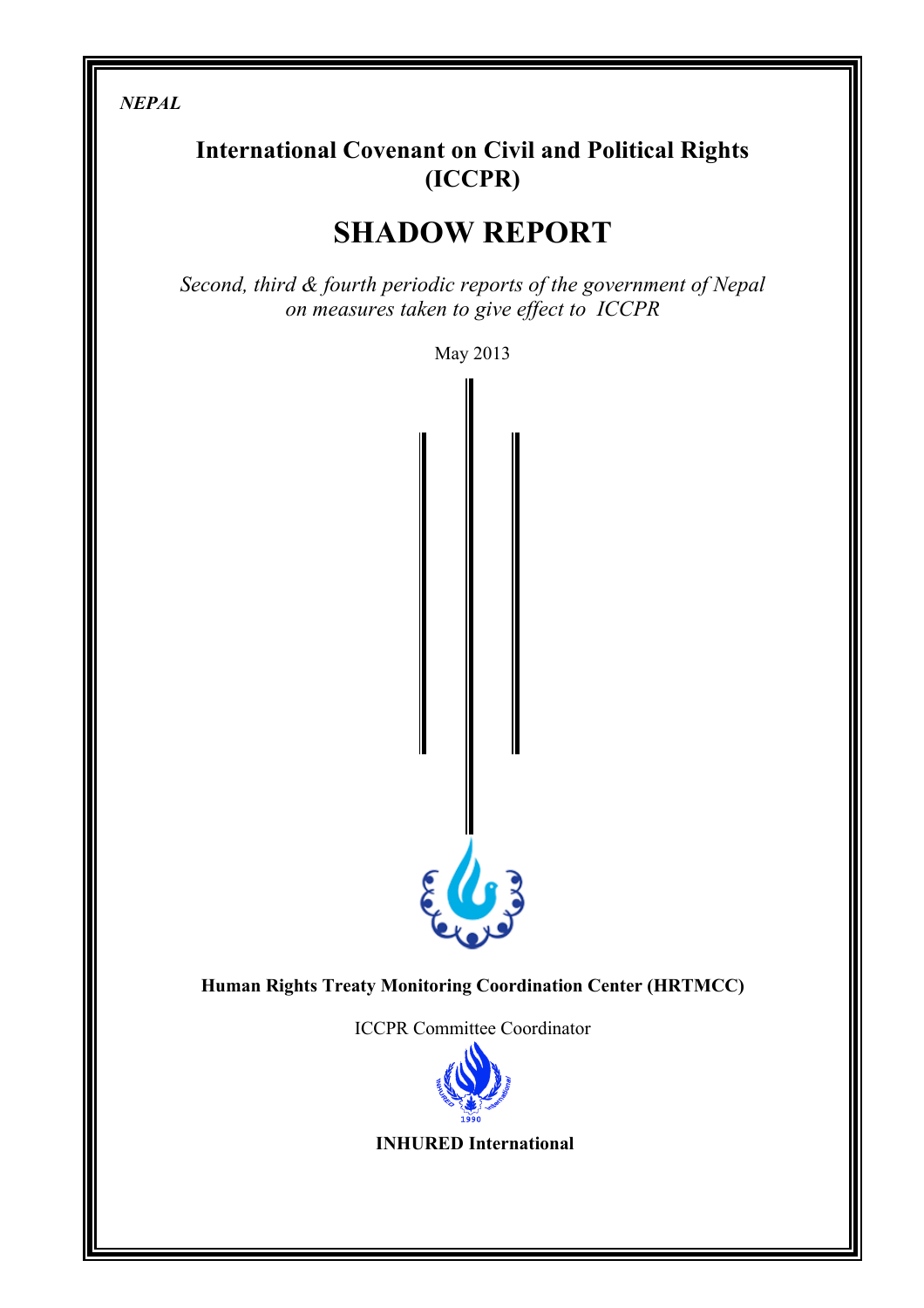**Prepared by** Human Rights Treaty Monitoring Coordination Center (HRTMCC)

**Coordinator** Dr. Gopal Krishna Siwakoti

**Writing Committee Members** Ms. Shobha Gautam Mr. Roshan Pokharel

# **Special Contribution**

Ms. Samjah Shrestha Mr. B.P. Adhikari Mr. Nirmal Kumar Upreti

# **ICCPR Committee Members**

INHURED International Informal Sector Service Centre (INSEC) Human Rights Alliance Nepal Constitutional Lawyers Forum (CLAF-Nepal) Institute of Human Rights Communication Nepal (IHRICON) National Human Rights Foundation (HURFON) Human Rights Education Radio Listeners' Clubs Nepal (HRERLIC)

# **Reporting Format**

*The Report is 68 pages in length: Part 1 refers to forward, table of content, executive summary and other technical components relating to the preparation of the report itself; Part 2 provides constitutional, legal & institutional provisions and Part 3 substantive violation: articlewise shadow perspective. A list of abbreviations is enclosed at beginning of the report and the* 

*Note: Previously, CEHURDES, HURPEC, PAN & HRWF were also actively affiliated with ICCPR committee.*

*references are placed at the end of the report.*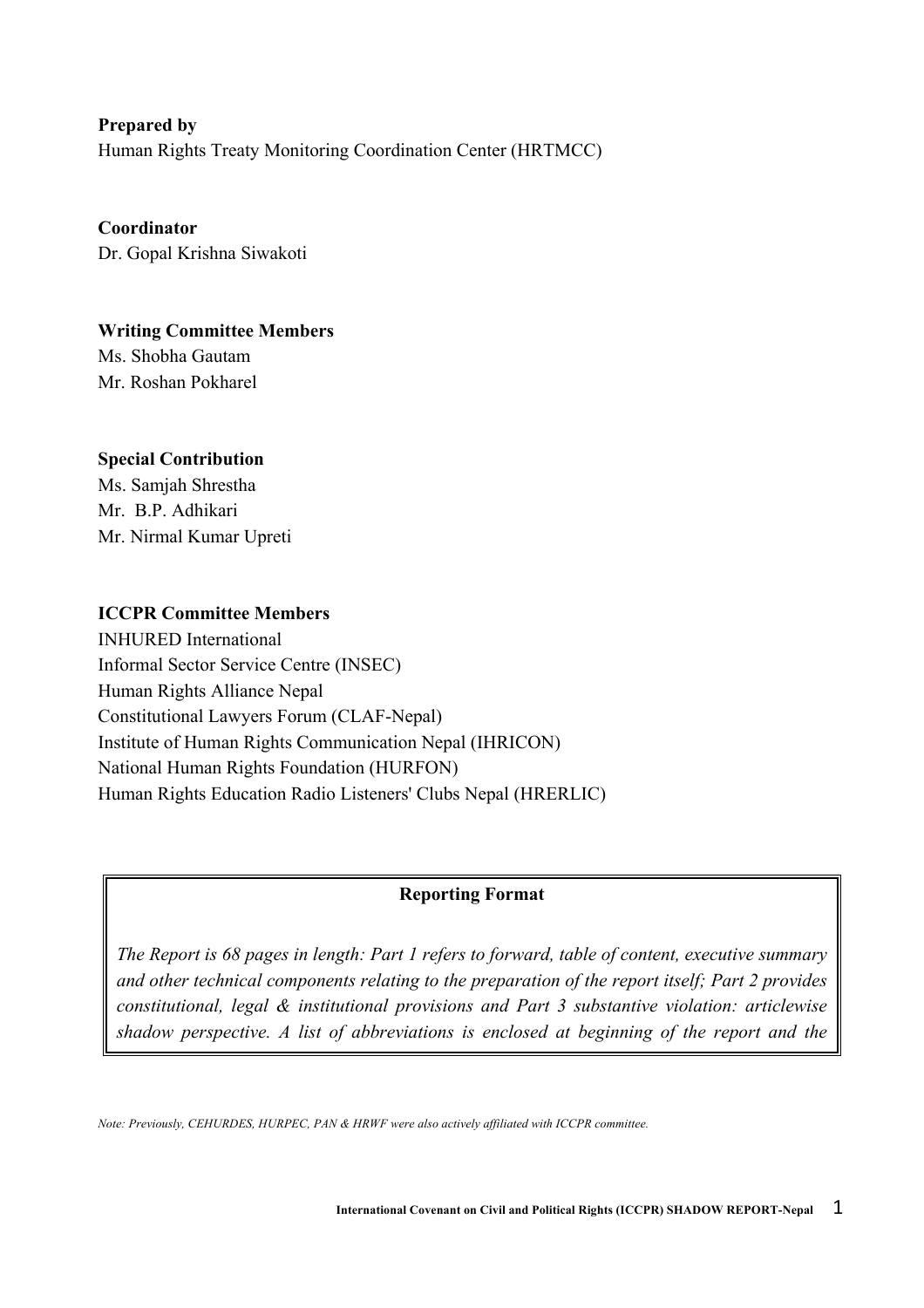# **TECHNICAL COMPONENTS**

### **Foreword**

Nepal acceded to the International Covenant on Civil and Political Rights (ICCPR), the Optional Protocol to the ICCPR on 14 May 1991, and the Second Optional Protocol to the ICCPR, Aiming at the Abolition of the Death Penalty on 4 March 1998, without any reservation. Nepal submitted the Initial Report under the ICCPR in 1994. Nepal has submitted a combined report consisting of the second, third and fourth periodic reports, covering the period from 1995 to 2010.

Writing alternative reports is one of the primary activities of the HRTMCC and a vital source of information for the United Nations Treaty Bodies including the Human Rights Committee (HRC). Five leading human rights organizations namely INHURED International, INSEC, CVICT, CWIN and FOPHUR submitted a common NGO parallel report to the ICCPR Committee in 1994 as a part of the shadow reporting initiative. Since then till 2010, no formal report had been communicated to the concerned UN treaty monitoring body under ICCPR.

Nepal ratified the Convention on Civil and Political Rights (ICCPR) in May 1991 along with other major international instruments. The ICCPR includes two major Optional Protocols which had also been acceded without reservation opening a corridor for individual complaints and total abolition of death penalty. Nepal submitted an initial report in 1994, two years later than the due date. With the recent development of the submission of the state report, HRTMCC believes that this shadow report will serve as a valuable source for the Independent Experts who analyses the implementation of the ICCPR in Nepal's context. With this report, we believe that it is possible to see the situation as objectively as possible and to take a critical look at the government action to prevent the violation of civil and political rights in the country.

# **Preparation of the Report**

The report is based on the UN Human Rights Committee' Guidelines and other available formats. Since the reporting period largely marred by high intensity internal armed conflict in the country, the report provides a review of Nepal's implementation of the ICCPR and focuses on the issues of critical importance namely the right to life, freedom of expression, freedom from torture and enforced disappearance. The fact that a subject is not addressed in a greater length in the report does not entail that the issue is not of relevance to the implementation of the ICCPR or the general human rights situation.

# **Cooperation with Stakeholders**

This report is prepared in consultation with the members of the committee on ICCPR under the banner of HRTMCC. Several rounds of formal and informal interactions/dialogues have been held among experts of the human rights and legal community across the country. Similarly, series of regional consultations have been held to seek input from different stakeholders, including the convening of a national consultation. A three-member writing committee composed of experts from the ICCPR Committee led by Dr. Gopal Krishna Siwakoti, Shobha Gautam and Roshan Pokharel was entrusted to draft the report. Similarly, three members of HRTMCC comprised of advocate-trio Samjah Shrestha, B.P. Adhikari and Nirmal Kumar Upreti have immensely contributed to coordinate the consultations and fine-tune the report.

Credit goes to all members of the HRTMCC Committees, Secretariat team, INSEC regional coordinators and staff, organizational and individual experts, civil society institutions, human rights community, media and legal professionals without whose active involvement, the report would not have taken such a comprehensive shape. The seasoned insightful guidance from Subodh Raj Pyakurel and Bijay Raj Gautam from HRTMCC secretariat to enrich the quality of the report is highly appreciated.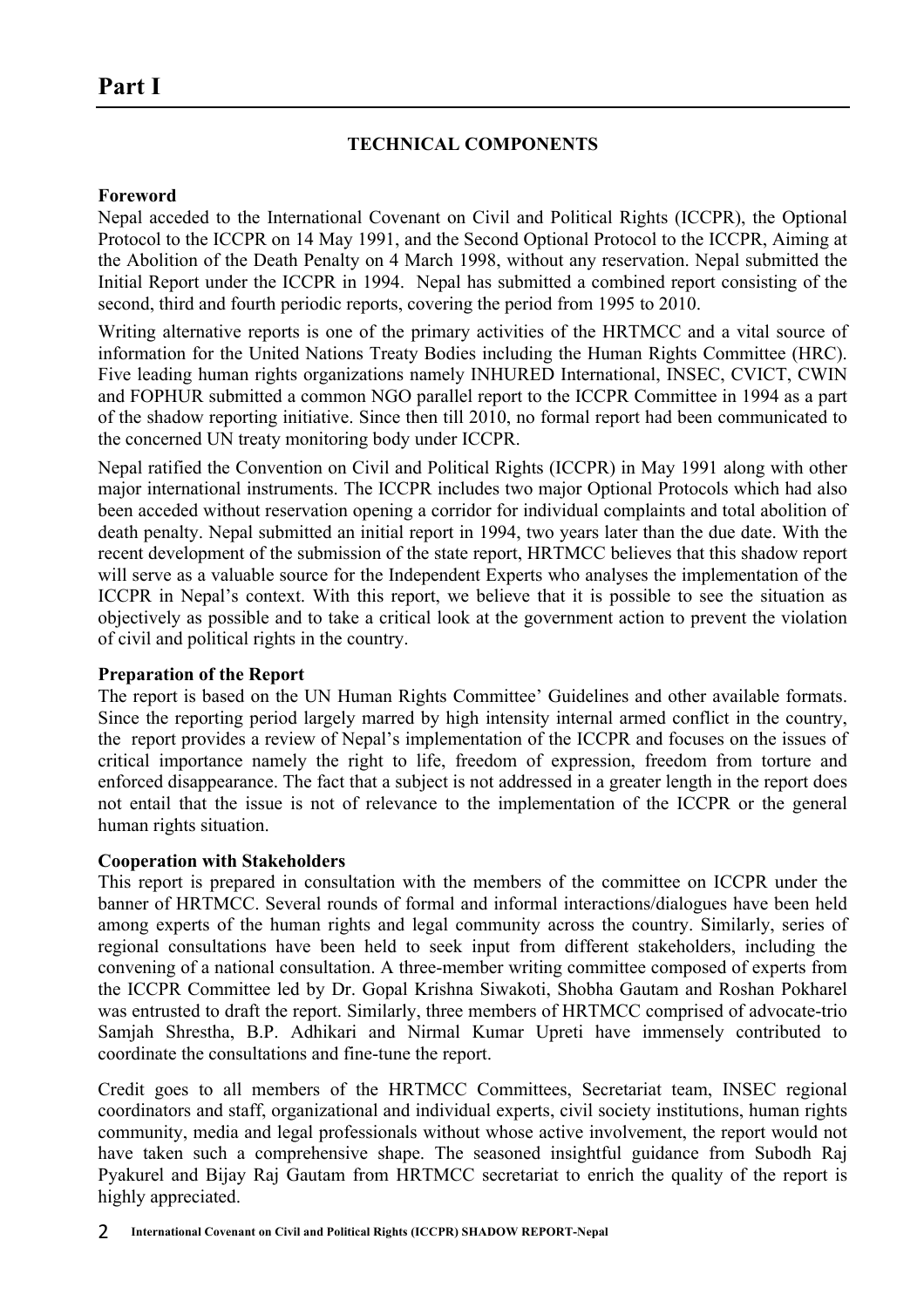# **TABLE OF CONTENTS**

| Part I                   |                                                                                       |                  |
|--------------------------|---------------------------------------------------------------------------------------|------------------|
|                          | <b>TECHNICAL COMPONENTS</b>                                                           | $\boldsymbol{c}$ |
| Foreword                 |                                                                                       | $\overline{c}$   |
| <b>Executive Summary</b> |                                                                                       | 6                |
|                          | <b>Emblematic Incidences of Violation</b>                                             | 8                |
| Token of Appreciation    |                                                                                       | 10               |
| Part II                  |                                                                                       |                  |
|                          | <b>CONSTITUTIONAL, LEGAL &amp; INSTITUTIONAL PROVISIONS</b>                           | 11               |
| Introduction             |                                                                                       | 11               |
|                          | <b>Institutional Mechanisms</b>                                                       | 11               |
|                          | Legislative Pieces to be annulled                                                     | 14               |
|                          | Need of Fresh Pieces of Legislations                                                  | 14               |
| Part III                 |                                                                                       |                  |
|                          | <b>SUBSTANTIVE VIOLATION: ARTICLEWISE SHADOW PERSPECTIVE</b>                          | 22               |
| Article-1                | Right to Self-determination                                                           | 22               |
| Article-2                | <b>Equal Protection of Rights</b>                                                     | 22               |
| Article-3                | <b>Right to Equality</b>                                                              | 24               |
| Article-4                | Non-derogation of Rights during Public Emergency                                      | 26               |
| Article-5                | <b>Safeguard Clauses</b>                                                              | 27               |
| Article-6                | Right to Life                                                                         | 27               |
| Article-7                | <b>Right against Torture</b>                                                          | 29               |
| Article-8                | Rights against Slavery, Servitude and Forced Labor                                    | 32               |
| Article-9                | Liberty and Security of Person                                                        | 33               |
| Article-10               | <b>Treatment of Prisoners</b>                                                         | 35               |
| Article-11               | Right to Freedom from Imprisonment for Inability to Fulfill Contractual<br>Obligation | 36               |
| Article-12               | Freedom of Movement                                                                   | 37               |
| Article-13               | Non-expulsion of Aliens                                                               | 38               |
| Article-14               | Fair Trial                                                                            | 39               |
| Article-15               | Prohibition of Ex post facto Laws                                                     | 41               |
| Article-16               | Right to be recognized as Person under Law                                            | 42               |
| Article-17               | Freedom from Arbitrary Interference with Privacy, Family and Home                     | 43               |
| Article-18               | Right to Freedom of Thought, Conscience and Religion                                  | 44               |
| Article-19               | Right to Hold and Express Opinions without Interference                               | 46               |
| Article-20               | Prohibition of Propaganda for War                                                     | 48               |
| Article-21               | <b>Right to Peaceful Assembly</b>                                                     | 48               |
| Article-22               | Freedom of Associations and Trade Unions                                              | 50               |
| Article-23               | Protection of Family                                                                  | 51               |
| Article-24               | Rights of the Child                                                                   | 52               |
| Article-25               | <b>Right to Political Participation</b>                                               | 54               |
| Article-26               | Right to Equality before Law                                                          | 55               |
| Article-27               | Right of Minorities to enjoy their Own Culture, Religion, etc                         | 56               |
|                          |                                                                                       |                  |

# **REFERENCES 58**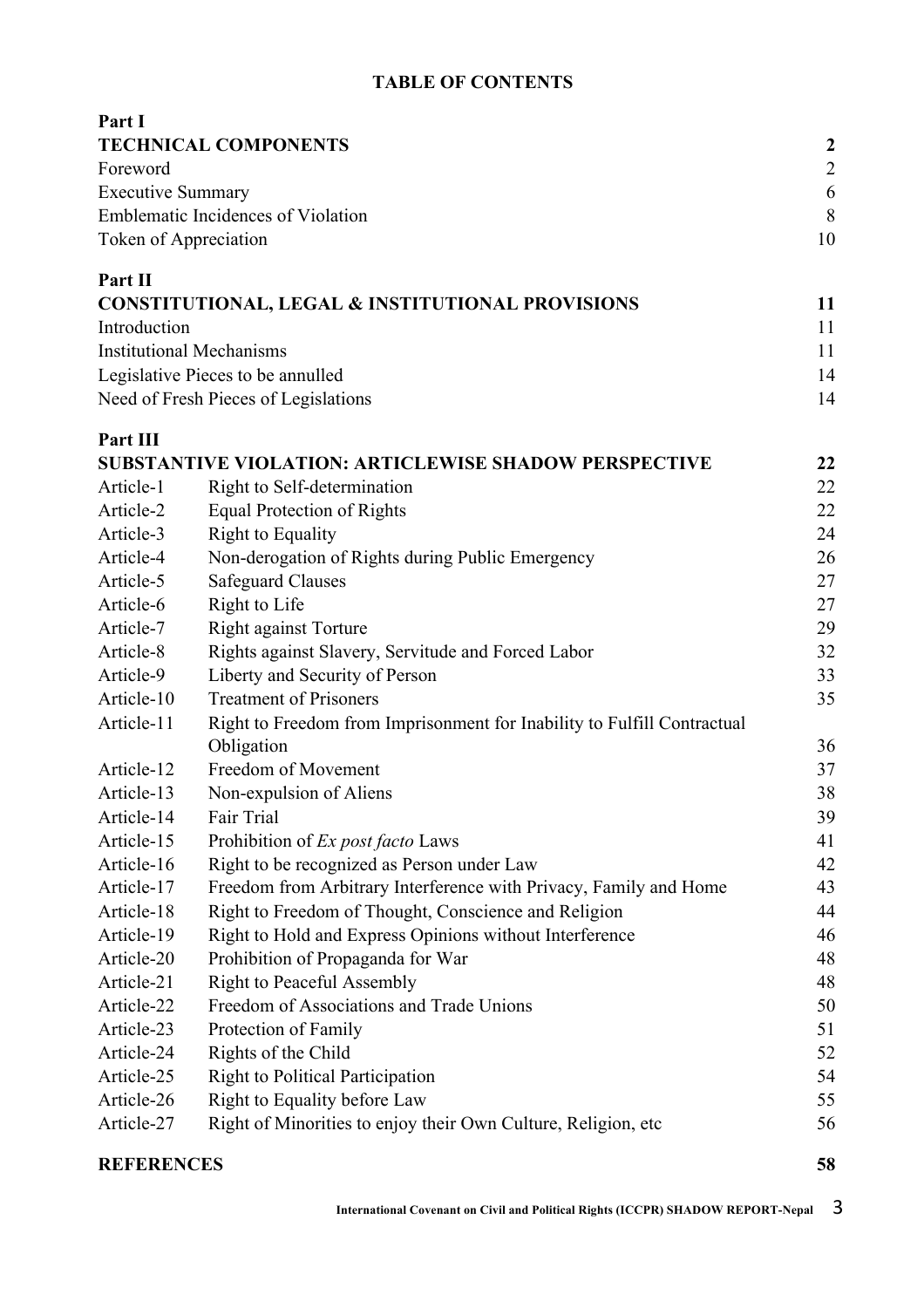# **LIST OF ABBREVIATIONS AND ACRONYMS**

| <b>APF</b>     | <b>Armed Police Force</b>                                                     |
|----------------|-------------------------------------------------------------------------------|
| CA             | <b>Constituent Assembly</b>                                                   |
| <b>CAT</b>     | Convention against Torture and Other Cruel, Inhuman or Degrading Treatment or |
|                | Punishment                                                                    |
| <b>CBOs</b>    | Community-Based Organizations                                                 |
| <b>CBS</b>     | <b>Central Bureau of Statistics</b>                                           |
| <b>CDO</b>     | <b>Chief District Officer</b>                                                 |
| <b>CDR</b>     | Call Details Record                                                           |
| <b>CEDAW</b>   | Convention on the Elimination of All Forms of Discrimination against Women    |
| <b>CERD</b>    | Convention on the Elimination of All Forms of Racial Discrimination           |
| <b>CLA</b>     | Civil Liberties Act                                                           |
| <b>CPA</b>     | Comprehensive Peace Accord                                                    |
| CPN(M)         | Communist Party of Nepal (Maoist)                                             |
| <b>CRC</b>     | Convention on the Rights of the Child                                         |
| <b>CSO</b>     | Civil Society Organization                                                    |
| <b>DOPM</b>    | Department of Prison Management                                               |
| EC             | <b>Election Commission</b>                                                    |
| <b>GBV</b>     | Gender-based Violence                                                         |
| GoN            | Government of Nepal                                                           |
| <b>HMG</b>     | His Majesty's Government                                                      |
| HoR            | House of Representatives                                                      |
| <b>HR</b>      | Human Rights                                                                  |
| <b>HRCs</b>    | Human Rights Cells                                                            |
| <b>HRPC</b>    | Human Rights Promotion Centre                                                 |
| <b>ICCPR</b>   | International Covenant on Civil and Political Rights                          |
| <b>ICESCR</b>  | International Covenant on Economic, Social and Cultural Rights                |
| <b>ICRC</b>    | International Committee of the Red Cross                                      |
| <b>IDPs</b>    | <b>Internally Displaced Persons</b>                                           |
| <b>IHRICON</b> | Institute for Human Rights Communication-Nepal                                |
| ILO            | International Labor Organization                                              |
| <b>INGOs</b>   | International Non-Governmental Organizations                                  |
| <b>INHURED</b> | International Institute for Human Rights, Environment & Development           |
| <b>INSEC</b>   | <b>Informal Sector Service Centre</b>                                         |
| <b>LGBTI</b>   | Lesbian, Gay, Bisexual, Transgender/Transexual and Intersex                   |
| <b>MDGs</b>    | Millennium Development Goals                                                  |
| <b>MOFA</b>    | Ministry of Foreign Affairs                                                   |
| <b>MOHA</b>    | Ministry of Home Affairs                                                      |
| <b>MOHP</b>    | Ministry of Health and Population                                             |
| <b>MOIC</b>    | Ministry of Information and Communication                                     |
| <b>MOLJ</b>    | Ministry of Law and Justice                                                   |
| <b>MOPR</b>    | Ministry of Peace and Reconstruction                                          |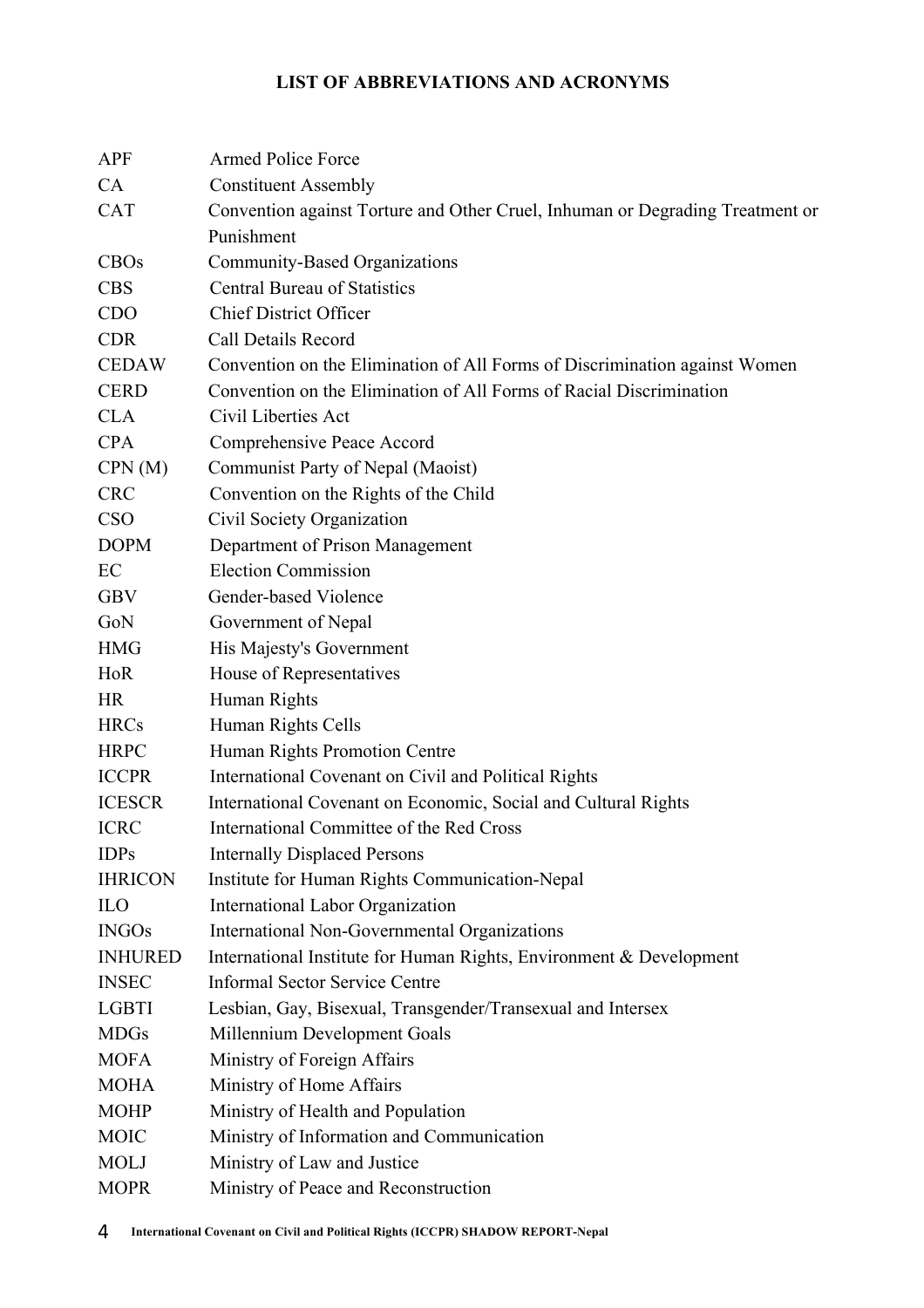| <b>MOWCSW</b> | Ministry of Women, Children and Social Welfare                  |
|---------------|-----------------------------------------------------------------|
| <b>NDA</b>    | Nepal Defense Army                                              |
| <b>NDC</b>    | National <i>Dalit</i> Commission                                |
| <b>NFDIN</b>  | National Foundation for Development of Indigenous Nationalities |
| <b>NGOs</b>   | Non-Governmental Organizations                                  |
| <b>NHRAP</b>  | National Human Rights Action Plan                               |
| <b>NHRC</b>   | National Human Rights Commission                                |
| <b>NIC</b>    | <b>National Information Commission</b>                          |
| <b>NPA</b>    | National Plan of Action                                         |
| <b>NTV</b>    | Nepal Television                                                |
| <b>NWC</b>    | National Women Commission                                       |
| <b>OHCHR</b>  | Office of the High Commissioner for Human Rights                |
| <b>OP</b>     | <b>Optional Protocol</b>                                        |
| <b>OPMCM</b>  | Office of Prime Minister and Council of Ministers               |
| PIL           | Public Interest litigation                                      |
| <b>PLA</b>    | People's Liberation Army                                        |
| <b>SAARC</b>  | South Asian Association for Regional Cooperation                |
| <b>SC</b>     | <b>Supreme Court</b>                                            |
| <b>SMS</b>    | <b>Short Message Service</b>                                    |
| SoE           | <b>State of Emergency</b>                                       |
| <b>SPA</b>    | Seven Party Alliance                                            |
| <b>TADO</b>   | Terrorist and Disruptive Activities Ordinance                   |
| <b>UN</b>     | <b>United Nations</b>                                           |
| <b>UNHCR</b>  | United Nations High Commissioner for Refugees                   |
| <b>UNICEF</b> | <b>United Nations Children's Fund</b>                           |
| <b>VDC</b>    | <b>Village Development Committee</b>                            |
|               |                                                                 |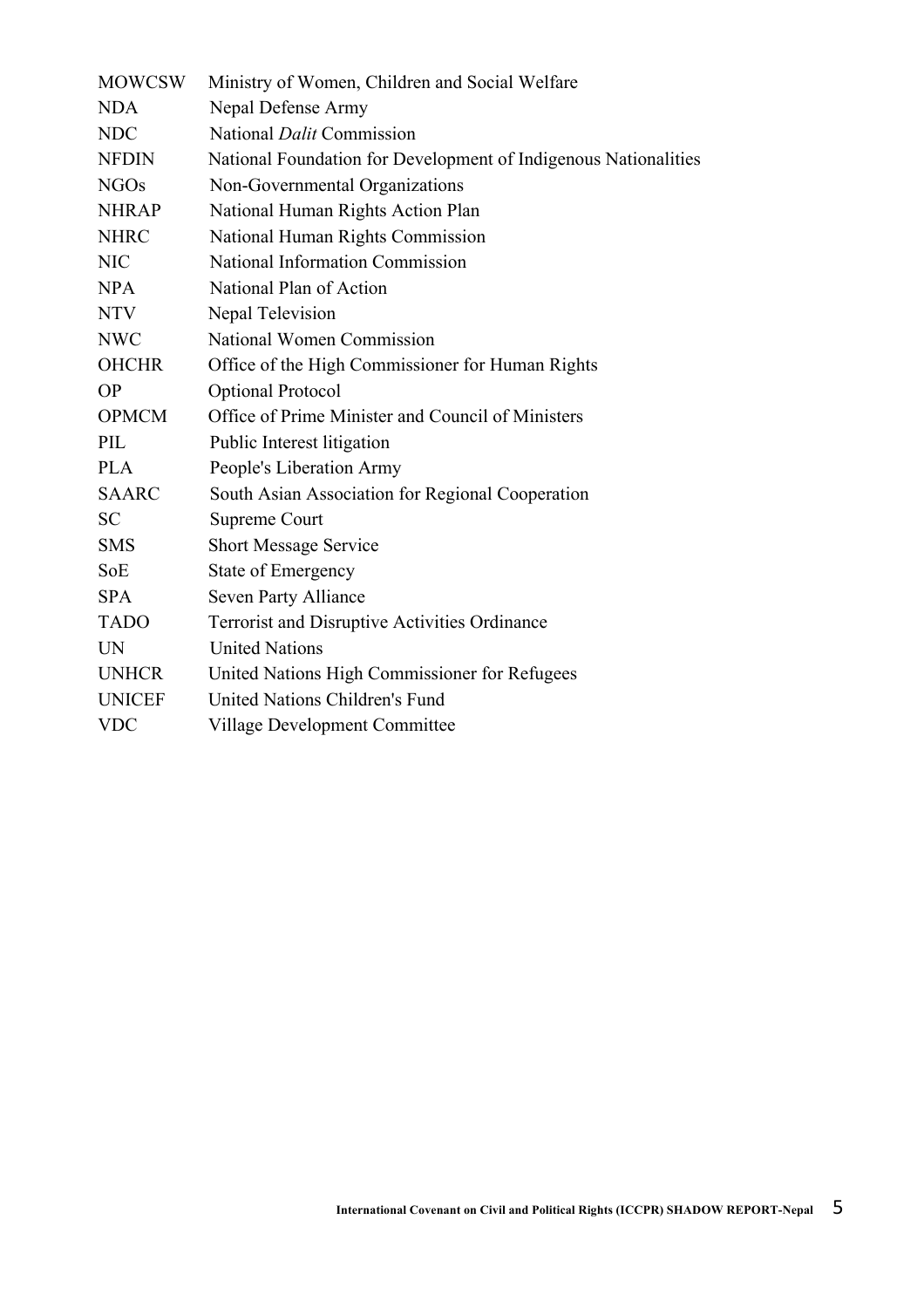# **Executive Summary**

Against the tense political, economic and social backdrop in Nepal blended with deeply ingrained structural violence, an armed conflict broke out between the then Communist Party of Nepal (Maoist) and government security forces in 1996. Within ten years, the conflict cost the lives of more than 13,000 people, creating thousands of orphans and displaced persons. Nepal holds a dismal record for the number of people who have enforcedly disappeared or been executed without trial. Every day, numerous human rights activists, journalists and members of political parties had been threatened and robbed of their freedom by the warring parties. After the conclusion of the Comprehensive Peace Agreement (CPA), there have been significant changes in terms of the pattern of human rights violation though the magnitude of the human rights crisis has been lowered.

The low-intensity conflict continued till 2000 with the incidences of maiming, extortion, extrajudicial killings, torture, beating, confiscation of land and property, displacement and disappearance. The security force was responsible in using excessive use of force in the name of curbing the violence and maintaining law and order which resulted in massive violation of civil and political rights. The reporting period witnessed armed insurgents continued to commit kidnappings, torture and killings. The security force took retaliatory measures (extrajudicial executions, torture, arbitrary arrests and detention). In response to the rise in insurgent attacks, the government increased the powers of the security forces to arrest and detain suspects and to deal with the insurgents.

Security operations in the context of the conflict were not subject to proper control. There appeared to be no independent investigation of alleged 'encounter' killings. There had not been hardly any cases of any security personnel being charged, let alone prosecuted, in relation to excesses committed in the context of the insurgency. The Maoists guerrillas had been responsible for a series of outrages. They ruthlessly eliminated supporters of the then ruling and rival parties during the reporting period.

Throughout the reporting period especially between 1996 till 2006, both the government and the rebel forces resorted to human rights abuses and had been accused of wide-ranging violent activities. It is estimated that more than 13,000 people have died in the brutal conflict and that some 200,000 (UNHCR Report May-06) people have been internally displaced. The conflict raged between government forces and Maoist rebels, putting many civilians in the middle of the violence. Those most often caught between the two opposing sides were the most vulnerable: the "untouchables", the rural poor, women, children, and the indigenous communities. In the western parts of the country, which are the most contested areas and the most saturated with rebel forces, civilians were often threatened by both sides. Maoist rebels forced the villagers to provide them with shelter and refusal to do so often leads to violent reprisals. But, if the villagers protected the rebels, either willfully or by force, they became vulnerable to violence by the Government security force. Using extortion and coercion, the Maoists imposed an authoritarian control throughout large parts of rural Nepal. State forces engaged in well documented, systematic violations from extrajudicial executions to illegal detentions, "disappearances" and torture.

Abuses of civil and political rights have been documented since the beginning of the conflict, yet with the deposed King's seizure of power and his subsequent declaration of a state of emergency, a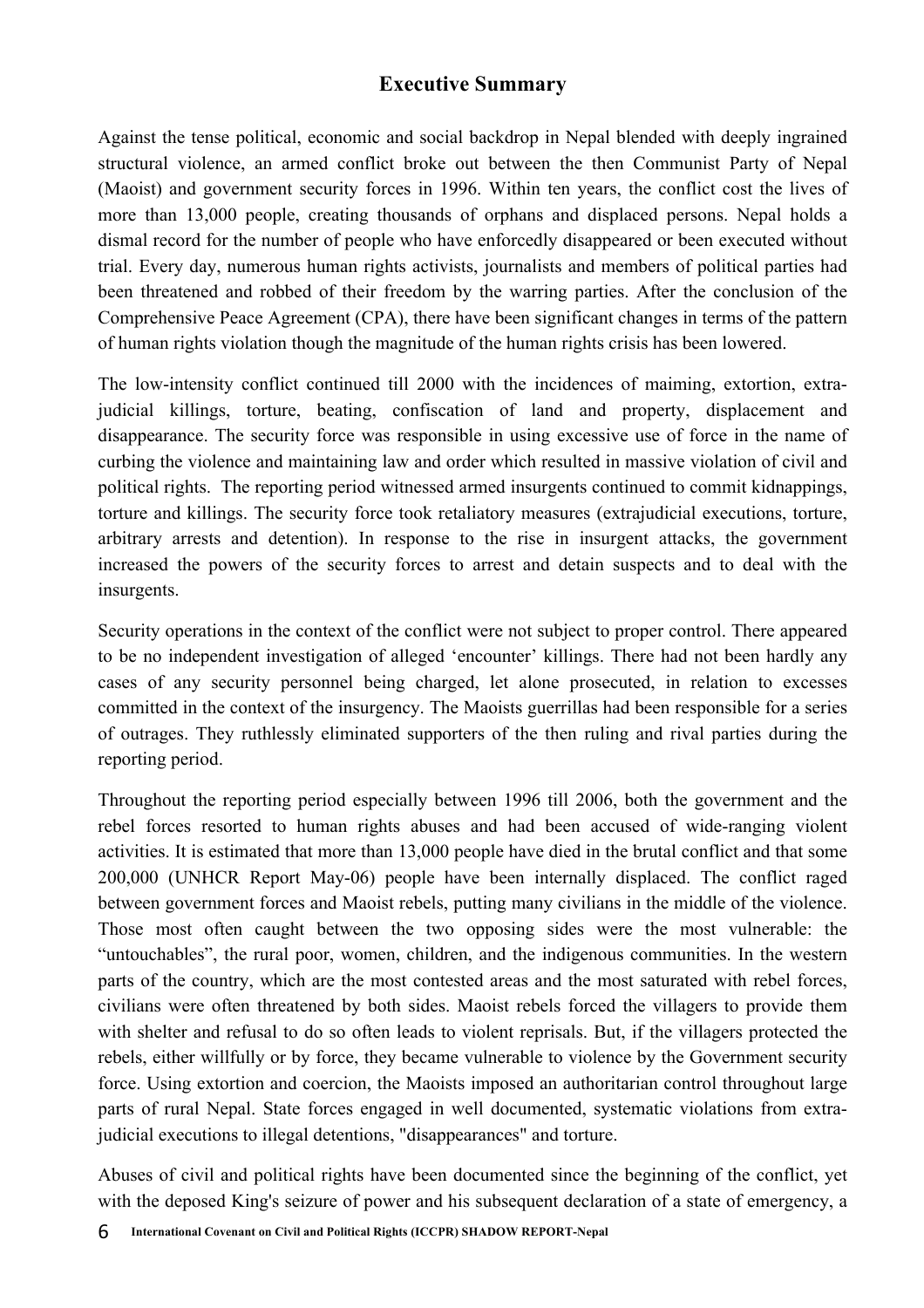human rights catastrophe loomed because of the heightened militarization and lack of democratic institutions. Under the state of emergency, a large number of fundamental rights, all of which are protected by the ICCPR, had been suspended.

These included:

- Freedom of expression and opinion
- Freedom of assembly
- Freedom to form unions and associations
- Press and publication rights
- Right against preventive detention
- Right to information
- Right to privacy

The state of emergency further eroded any institutional safeguards that had once protected against human rights abuses, which means that the Articles outlined in the ICCPR were not upheld. The judiciary often became reluctant to take a definitive stance to uphold human rights because they too had been threatened with violence and intimidation by both sides. Since the state of emergency, the NHRC's ability to effectively monitor human rights abuses was limited by obstruction by security forces and the restrictions on freedom of expression.

Another casualty of the state of emergency and subsequent loss of freedom was the Human Rights Accord, which would have committed both the Maoists and the government to clear human rights standards and human rights monitoring. The Accord was created by the NHRC and was promoted by both the international and human rights community. The Accord would have set a standard for future peace negotiations, but with the takeover of power by the King, a greater rift was formed between the two sides and the Accord was subsequently declined by both the sides.

The violation of human rights during the conflict has been acute and widespread. During the reporting period, Nepal continued to backtrack on commitments to hold perpetrators of human rights abuses accountable before the law. Political parties in government actively subverted justice by demanding the withdrawal of criminal charges in hundreds of cases, including for serious human rights violations committed during the armed conflict. Torture and other ill-treatment in police custody remained widespread. Exploitation of Nepalese migrant workers both at home and abroad, including forced labor, continued. Ethnic, religious and gender discrimination and violence against women, girls and children went largely unchallenged.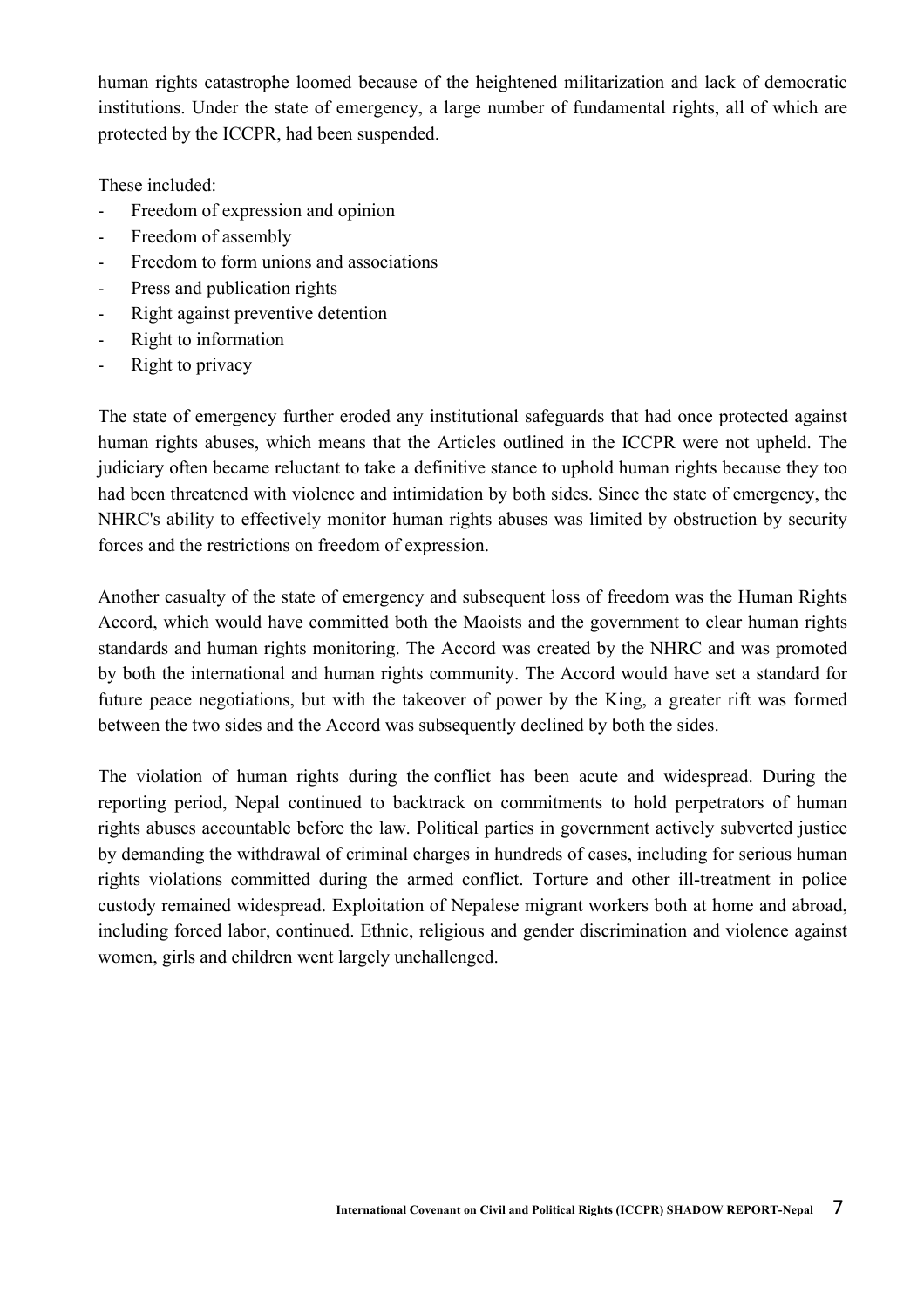# **Emblematic Incidences of Violation**

**The Right to Life**: As statistics have shown more than 13,000 people have been killed in a period of decade. The number of civilian killed during the insurgency both by the state and rebels was really dreadful. The loss of sensitivity to the killing and toleration of violence increased as a culture. The respect to the life and dignity was seriously jeopardized by the insurgency even in the post conflict situation. The use of small weapons in the post conflict situation became a serious problem. Crime is politicized and the politics is criminalized.

**The Right to Arbitrary Arrest and Detention**: The security forces were engaged in indiscriminate arrest and detention of persons, and were fully exempted from any liability to the violation of rights guaranteed by the constitution and the ICCPR. A large number of people were arrested and detained illegally by the army and police without surrendering to the judicial authority. Similarly, the then rebels abducted civilians and forced them to work at their labor camps. They too killed number of peoples with full impunity.

**The Right to Fair Trial**: Detainees were locked up without trial. The preventive detention was used under the Public Security Act to avoid the judicial scrutiny of the detention. Only a rare number of cases were brought to the courts. The person released by the court were rearrested and locked up without any charge. The distrust of the security forces and government to the judiciary was unbelievably wider. The independence of the court was virtually challenged.

**Freedom from Torture:** Torture in the police custody was phenomenal. In the wake of insurgency, the army stepped up in arresting and detaining persons, and torture in their custody was phenomenal.

**Freedom of Expression**: The freedom of expression was massively violated both by the state and the rebels. A huge number of media personnel were under constant threat and many were arrested and even killed without trial.

**Freedom of Peaceful Assembly**: During the SoE the freedom of peaceful assembly was prohibited. Even after the withdrawal of the SoE, violation of the right went abated. The government put ban on torch rally and declared a number of places in the capital city as prohibited zones resulting in arrest of hundreds of political leaders and excessive use of force.

**The Freedom of Movement**: The movement of people was grossly obstructed by the security forces. It was put under strict and unlimited scrutiny of the the Unified Command. Security forces had put blocks and check points in countless of places in the highways and roads. Travelers had been roughly treated and manhandled often. In the check points, the travelers had to wait hours for clearance. They had to walk out of the vehicles with their belongings and approach the security personnel to get themselves and belongings checked. Manhandling of the travelers in such circumstances was common and any protest might result in serious consequences.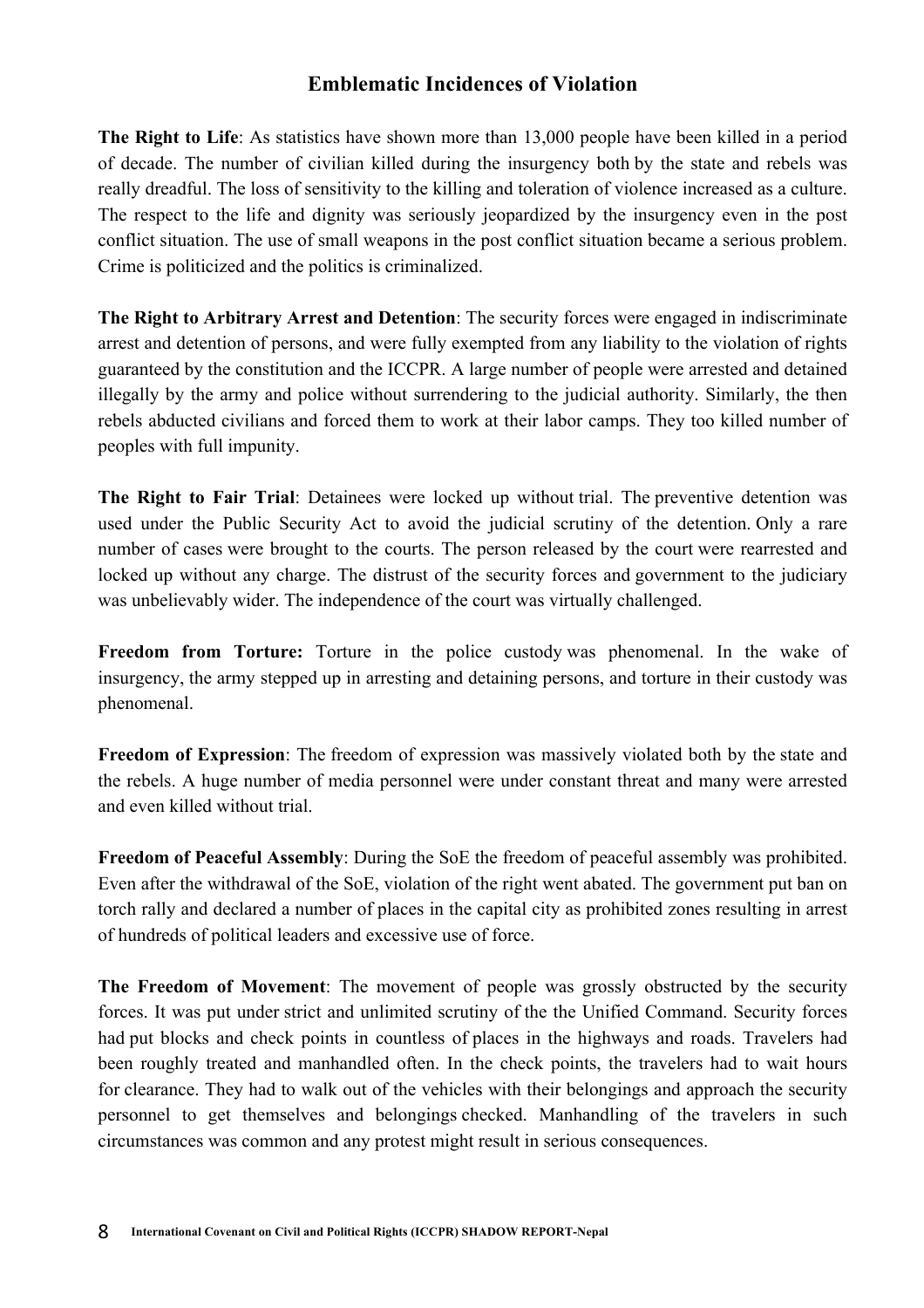**The Right to Transitional Justice**: Article 5 of Nepal's CPA provided for the creation of a Truth and Reconciliation Commission to investigate alleged human rights violations and crimes against humanity committed during the armed conflict. However, drafting of a bill to create the Commission had yet to be completed during the reporting period. The government continued to make interim payments to families of "conflict victims", but failed to fulfill victims' rights to truth and justice.

In sum, after the restoration of democracy in 1990, progressive provisions were made in the constitution which guaranteed the fundamental human rights for all citizens. However, there was no provision for proportionate representation to ensure the political participation of excluded groups. Even after the reinstatement of multiparty democratic political system, the governance of Nepal was characterized by lack of accountability and transparency, rampant corruption and the politics of patronage in which human rights were the hardest-hit. The magnitude of the violation of civil and political rights became unpredictably precarious during the armed conflict from 1996 till 2006 (which falls under the state's ICCPR reporting period). The situation has hardly changed in the post conflict situation. The anarchy and chaos and the failure of the government to deal with it has tremendously affected the lives of people. In absence of the firm law and order, the crimes of kidnapping, extortion and murder have unbelievably increased. The criminalization of politics is one of the serious issues in the post conflict situation. The misuse of youths by the political parties by forming violent groups has also become a serious challenge. The government is making a mockery of the suffering of the victims and their families by promoting rather than prosecuting those against whom there are evidence of serious abuses. Nepal's constitutional crisis and high level of political uncertainty is causing the constraints for the proper safeguards of civil and political rights.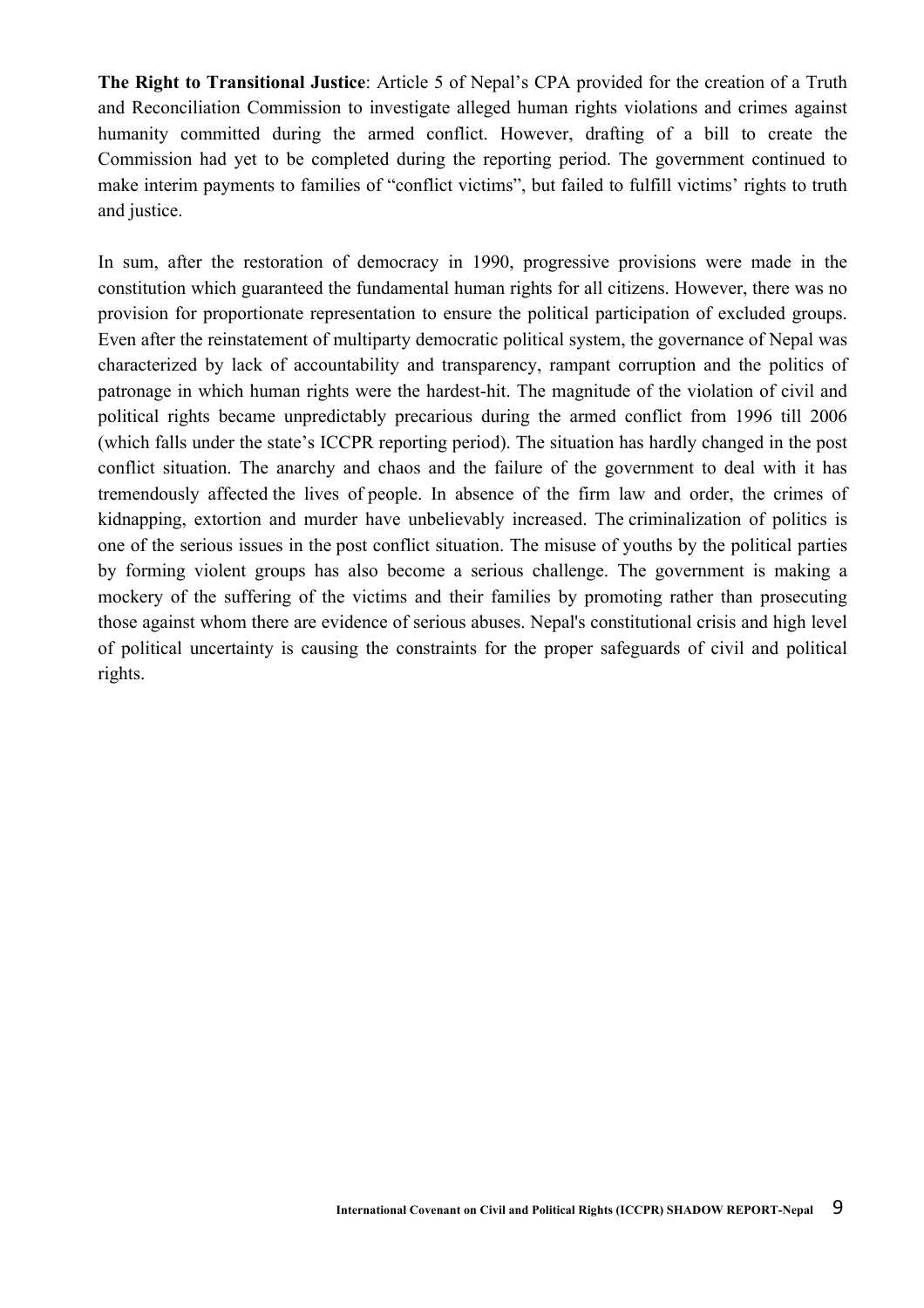# **Token of Appreciation**

- ! During the reporting period, the government authorities showed willingness to cooperate with the international community. Nepal has acceded to all major human rights treaties and had, under the Nepal Treaty Act of 1990, stipulated that provisions in international treaties to which Nepal is a party will supersede Nepalese law where there is divergence. During the reporting period, representatives of two UN Human Rights Commission mechanisms visited Nepal. The government also accepted the services of the International Committee of the Red Cross (ICRC). Since August 1998, ICRC delegates had made several visits to prisons and police stations. After the fighting flared up in November 2001, the security forces often denied the ICRC access to places of detention. However, on 24 January 2002, permission was granted to resume prison visits.
- ! The Government extended invitation to the UN Special Rapporteur on extrajudicial, summary or arbitrary executions in 2000 as a goodwill gesture to its openness to the international community on human rights. In her report to the UN Commission on Human Rights in April 2001 of her visit to Nepal in February 2000, recommended that ''the international community should support and assist the Government with the resources required, including funding and expertise'' to ''continue the process of democratization, and to renew its efforts to strengthen democratic institutions and protect the fundamental principles this development depends upon''. In her report, the Special Rapporteur also stressed the ''urgent need to put in place strong, independent and credible mechanisms to investigate and prosecute alleged human rights abuses''.
- ! The government in cooperation with representatives of civil society has drawn up Nepal's first National Human Rights Action Plan (NHRAP). The first of its type in the South Asia region, the Action Plan is intended to give equal attention to civil, political, cultural, economic and social rights. Although it was initially due to be put into operation in 2002, it was officially adopted in 2004. However, the applicability of the NHRAP became a distant reality in the then complex political scenario.
- ! The Government welcomed the visits of the Chairman of the UN Working Group on Arbitrary Detention, and the Working Group on Involuntary Disappearance in 2004 to Nepal in 1996 and 2004 respectively. However, both the visits warrant noted of serious caution with regards to the deteriorating human rights situation. Few of the recommendations made after the visits had been fully implemented. There is therefore a strong need for the international community to assist the government of Nepal in its efforts to implement the recommendations made by the experts after their visits.
- ! On 10 April 2005, the Government signed an agreement with the OHCHR concerning the establishment of an office in Nepal. On 20 April 2005 the Commission on Human Rights adopted resolution 2005/78, welcoming the signing of the Agreement. This report is submitted by the High Commissioner pursuant to the Commission's resolution. The Representative of the High Commissioner arrived in Nepal on 7 May 2005 to head the new office and an initial team of 10 human rights officers together with support staff.
- ! The CPA signed between the Seven Party Alliance (SPA) and CPN (Maoist) in November 2006 was a result of long and often difficult negotiations between the parties in conflict. The signing officially signaled the end of the 10-year long internal armed conflict. Through this agreement, the SPA and Maoists committed themselves to a peace process that would not only end the conflict but also lay out a road map safeguarding and promoting human rights as well as holding elections to a CA that would restructure Nepal along a more democratic and inclusive lines.
- ! The holding of the election of the Constituent Assembly (CA) in April 2008 is a major breakthrough towards ensuring inclusive representation in the course of drafting a new constitution by the representatives who were elected by the electorates through parallel voting system—a mixture of first past the post system and the proportional system.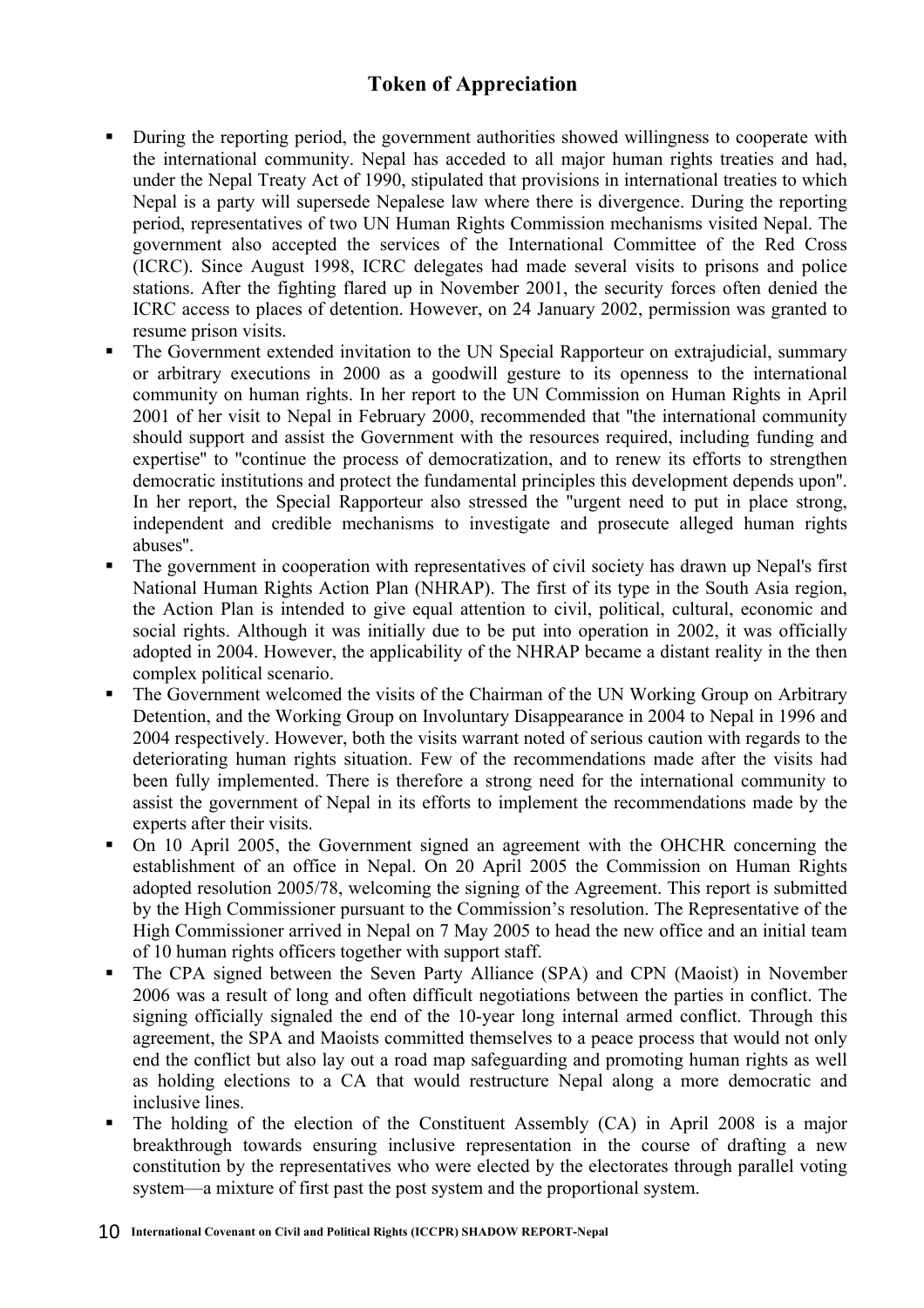# **Part II**

# **CONSTITUTIONAL, LEGAL & INSTITUTIONAL PROVISIONS**

### **Introduction**

After the substantive political change in 1990 Nepal started to ratify and access international human rights treaties in the greatest flow. Prior to that change government was quite reluctant for recognizing fundamental human rights of individual. Recognizing the individual rights of people, Nepal accede ICCPR and its First Optional Protocol on 14<sup>th</sup> May 1991 without any reservation and declaration. Under the First Optional Protocol, a state party recognizes the competency of the Committee to receive and consider communications from individuals subject to its jurisdiction who claim to be victims of a violation by that State Party of any of the rights set forth in the Covenant. Similarly, Nepal has acceded Second Optional Protocol of the ICCPR, aiming at the abolition of the death penalty on 4<sup>th</sup> March 1998 without any reservation and declaration.

Part 3 (Articles 12-32) of the Interim Constitution, 2007 has specific provisions on safeguarding fundamental rights. Earlier, the Constitution of the Kingdom of Nepal-1990, which was replaced by the Interim Constitution, also had categorical provisions on safeguarding fundamental rights (Articles 11-23). A great majority of laws in the country are related to ICCPR but their implementation part is below the satisfactory level (Please see below "*the general reflection of the status of the legal provisions in relation to the ICCPR")*

### **Institutional Mechanisms**

# **National Human Rights Commission**

The National Human Rights Commission was established on May 26, 2000 under the Human Rights Commission Act of 1997. The Commission was elevated to a constitutional body by the Interim Constitution of Nepal -2007. The Commission is constitutes with the Chairperson and four members. They would be appointed by the President of Nepal for six years term at the recommendation of the Constitutional Council and upon the confirmation by the parliamentary committee hearing.

The large number of NHRC recommendations is not implemented and victims are waiting for justice for years. As part of implementation, compensation is paid to victims and their kin in a number of cases. Very few recommendations are implemented towards the prosecution and departmental action against perpetrators. Out of total cases handled and recommended for action, 55 percent have been partially implemented; 28 percent fully implemented and 17 percent rejected. This trend would erode the value of the NHRC and public confidence in it could decline. The recent amendment in the Act relating to the NHRC has resulted in lack of independence of the watchdog body since several components of the Paris Principles have been compromised, including financial autonomy. Also frequent changes of government and an ongoing political stalemate have weakened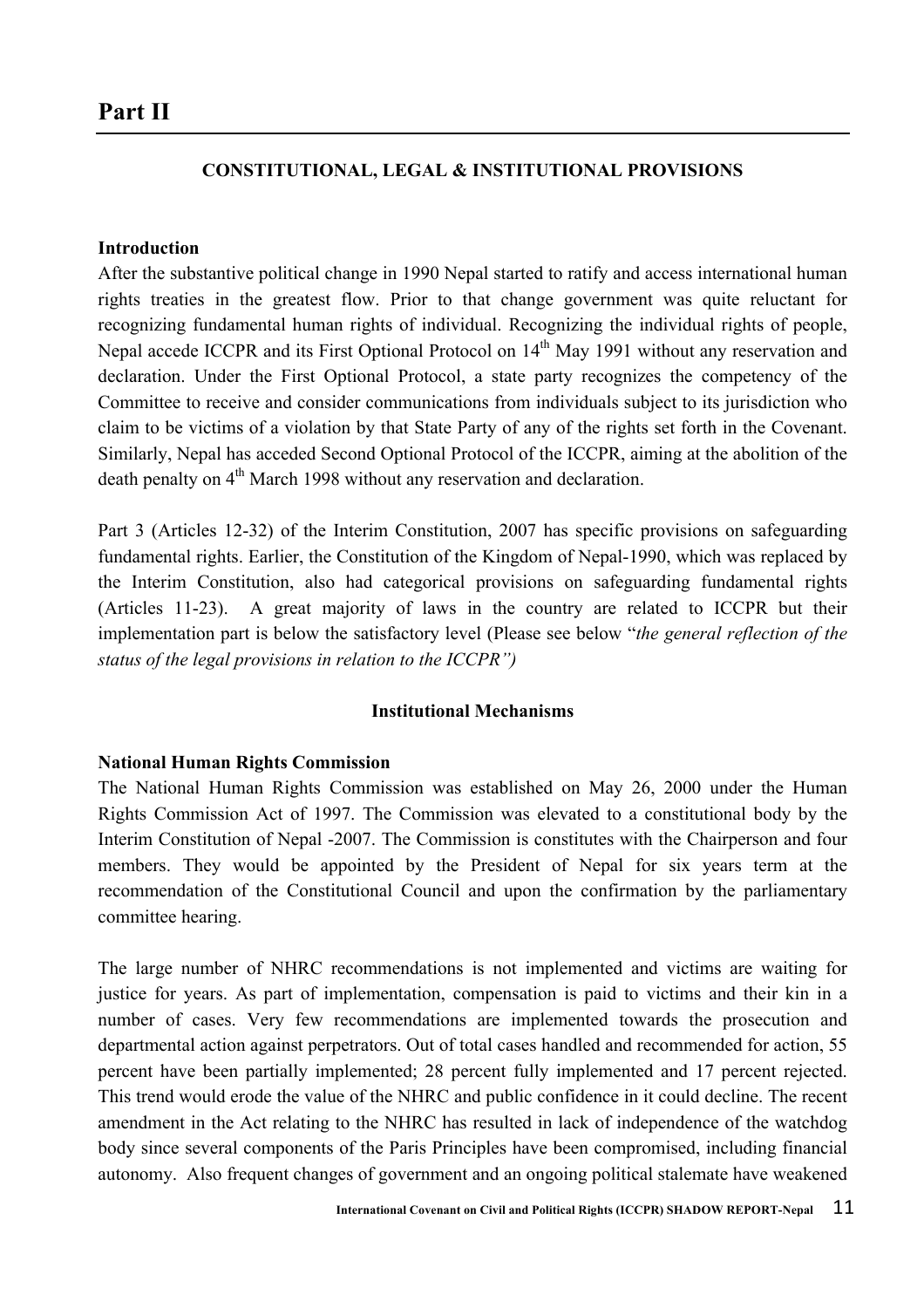the ability of NHRC to pursue human rights monitoring especially the war-time crimes. The government acted on the NHRC's recommendations mostly concerning compensation but other recommendations for prosecuting the Maoists and state security forces accused of gross human rights violations had been ignored so far.

The staff management is an unresolved issue since the inception of NHRC. The problem seriously emerged after NHRC was made a constitutional body. The government intends NHRC to follow staff recruitment procedure as equal to civil staff of government. The NHRC perceives that such a procedure would not comply with the Paris Principles for the operational independence of NHRIs. At the moment, there is absence of credible law for the recruitment as recruitment process initiated under prevailing NHRC rules were stopped by the Supreme Court ruling. Staff turnover is increased and therefore NHRC has been working with only 33 percentages of human resources which clearly indicates serious impediment to NHRC's endeavors to dedicate in fulfilling its mandates. In order to respond this challenge urgently, the NHRC has drafted a Bill for an Ordinance on the Conditions of Services of NHRC Staff and submitted to the government for enactment.

In 2012, the OHCHR has published the report on the human rights violations in Nepal but the government of Nepal instead of welcoming it questioned the validity of the report and the legitimacy of the UN agency to publish it without the consent of the government of Nepal. The officials of the NHRC also publicly expressed its dissatisfaction on the report under the pretext that the OHCHR didn't consult with them prior to making it public.

NHRC is an important institution that deserves and requires as much support as possible. That being said, certain conditions within NHRC need to improve. Based on NHRC's recommendations, the government has distributed more than \$12 million in reparations to more than 1,000 victims (and/or their families) of torture - the exact number is still being calculated - enforced disappearances and execution. It took on average of at least two years per file claimed due to "complications". The compensation awarded was some \$4,000 for executions, \$1,500 for enforced disappearances and \$350 for torture, depending on circumstances.

Similarly, the NHRC-CSO relationship is also quite weak in contrary to the provisions of the Paris Principles, which recognize that relationships with civil society can help NHRIs to protect their independence and pluralism. This can also enhance their effectiveness by deepening their public legitimacy, ensuring that they reflect public concerns and priorities, and giving them access to expertise and valuable social networks.

In addition to NHRC, there are/were other human rights institutions/committees which work/worked for the protection and promotion of human rights.

**Human Rights Committee in Parliament:** Amongst the number of committees in the parliament, the Foreign Relations and Human Rights Committee, has been a significant mechanism on human rights issues. The work of HRC was to formulate policy guidelines and provide directives to the government on human rights issues.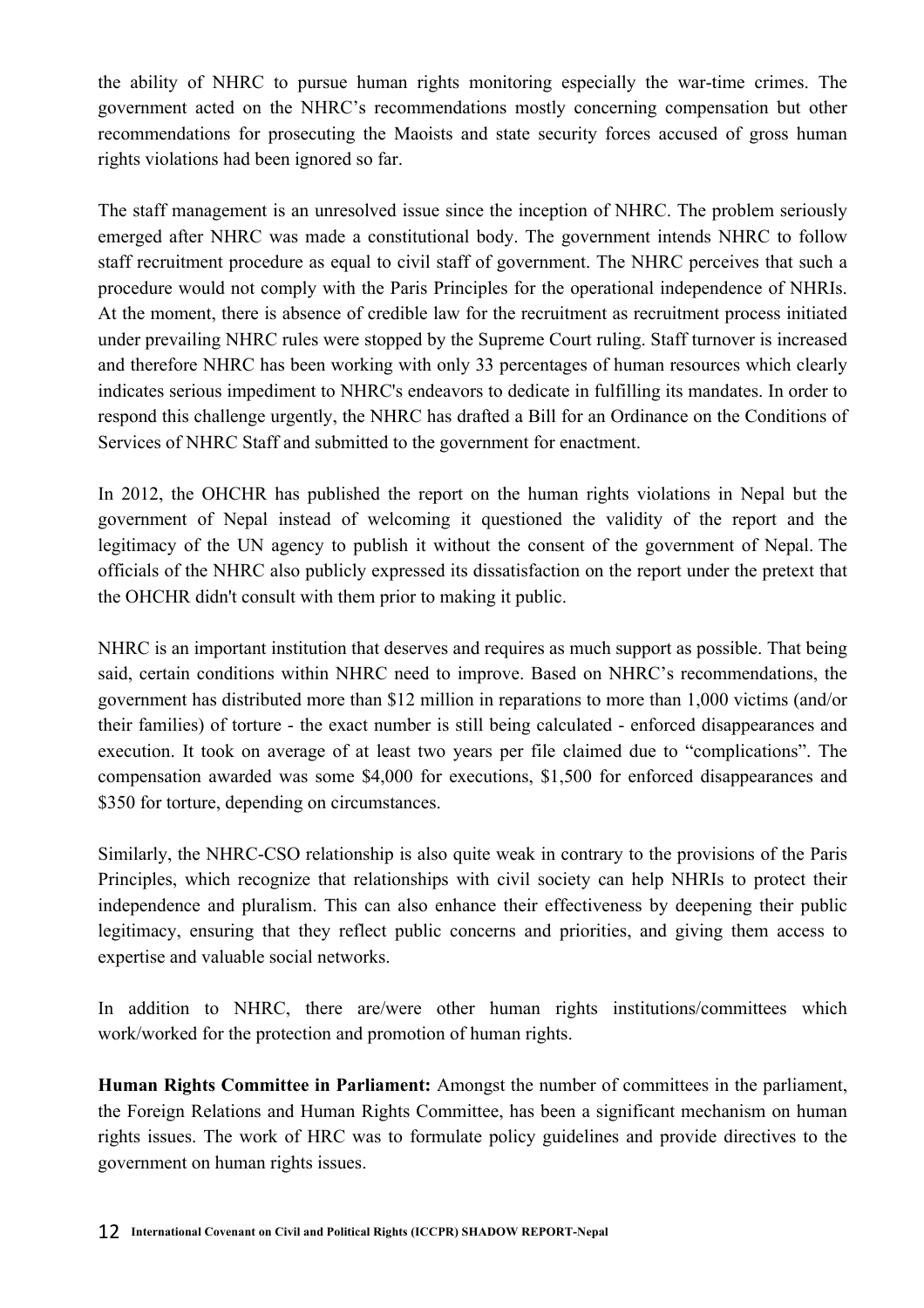**Human Rights Promotion Centre (HRPC):** The then HMG had set up a HRPC under the aegis of the office of the Prime Minister and Council of Ministers in 2003. The main objectives of the Centre were to inform general public about the works undertaken by HMG/N regarding human rights promotion and to coordinate and facilitate between various entities relating to the fulfillment of commitment of various international human rights instruments to which Nepal is a party.

**Human Rights Cells (HRCs):** The government has, apart from the aforesaid institutional mechanisms set up for the effective protection and promotion of the rights of people, formed several human rights cells within the government branches. They include:

- **- HRC at the Ministry of Home Affairs (MOHA)**: The human rights cell, set up in the Ministry in 2003, was headed by the joint secretary. The Cell monitors any reported cases of HR violations by Nepal police, Armed Police, National Investigation Department and other government organs. It also coordinated with other HR cells established within the security agencies in order to protect human rights and to share information with them.
- **- HRC at the Royal Nepalese Army** (Now Nepal Army): The Royal Nepalese Army had set up HRC at its headquarters on July 8, 2002. The cell mainly investigated the reported cases of human rights violations by army personnel. The cell also imparted trainings to army officers on human rights, humanitarian laws and the law of war.
- **- HRC at the Police Headquarters:** The HRC was established in Nepal Police Headquarters on January 16, 2003. The functions of the Cell were mainly to provide trainings to police personnel on human rights issues, to investigate complaints related to human rights violations by police personnel and to create awareness among police staff about human rights. It also coordinated with other agencies including ICRC and NHRC on human rights issues.

In accordance with the eight point declarations and 25 years long-term planning through the then parliament for the development and empowerment of Dalit, women and other backward community and class, National Dalit Commission (NDC) and National Women Commission (NWC) were established in January 6, 2010 and March 7, 2002 respectively. Similalrly, an independent Foundation dedicated to furthering the social, economic and cultural development of Nepal's indigenous Nationalities was acutely required. To fulfill the need for the social, economic and cultural development of Indigenous nationalities and to give them equal participation in mainstream development process, National Foundation for Development of Indigenous Nationalities (NFDIN) was formed in 2003.

Despite the establishment of the NHRC, NWC, NDC, NFDIN and other institutions, the government has generally failed to implement the recommendations of these commissions. Neither the budgetary and human resource support is sufficient.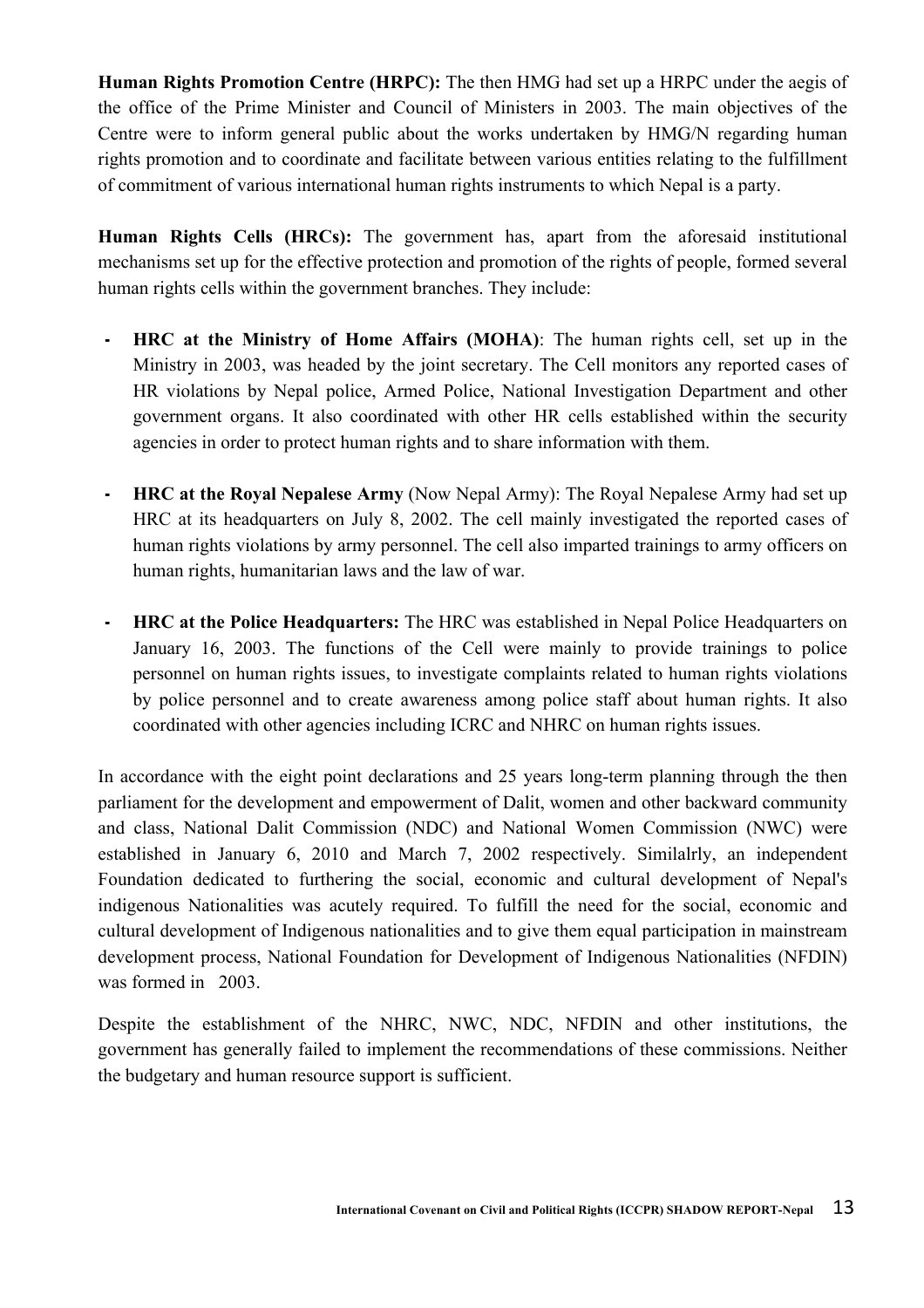# **Legislative Pieces to be annulled**

*Despite a couple of amendments and reviews, many laws are still incompatible with the spirit of the ICCPR. Considering the state obligation under Article 2 of the Covenant, some legal provisions of Nepal had/have to be amended and/or annulled.* 

- The Terrorist and Disruptive Activities (Control and Punishment) Act 2002 was highly criticized in national and international level which was used as a tool to violate liberty and freedom of people, however, the Government claimed that particular Act was best tool to protect liberty of people. Because of large criticism by civil society and international community, the Act had been scrapped.
- There were many flaws in laws considering to fair trial rights. The right to be heard by the competent court was violated in most of acts. Investigation process and system has been traditional and based on confession, which has resulted in torture. Thus, according to Article 14 of the ICCPR, the entire criminal justice system should have been reviewed and reformed.
- Many provisions of Country Code 1963, that were discriminatory, ignore equality, and promoted injustice, have to be amended and annulled making compatible with the ICCPR provisions.
- The State Cases Act 1992 empower police to interrogate the suspect, the Act makes no reference to the right of suspect to remain silent as constitutionally guaranteed rights. Such provision which is contrary with constitution and ICCPR should be annulled.
- The Prison Act 2007 has no clear and substantive provisions for reforms and rehabilitation of prisoners. Facilities inside prison are like degrading treatment, which violates the dignity of prisoner. Thus, the Prison Act should be amended incorporating and ensuring certain rights guaranteed by Standard Minimum Rules for the Treatment of Prisoners and Basic Principles for the Treatment of Prisoners.
- The Torture Compensation Act 1996 is not comprehensive and practical. It has flaws on defining torture, criminalizing torture; punishment to perpetrators and offenders, rehabilitation of victims and proper compensation. Thus; thus Act has to be amended making strong legal tool to prohibit torture and protect victim.
- Since the Constitution recognizes free legal aid as a constitutional right, the limitation of annual income of 40,000 in Legal Aid Act 1997 does not stand with constitutional provision, thus; the this Act has to be amended accordingly.
- The provisions, which empower security personnel for any act beyond legal principles and offer impunity on the name of positional power of Police Act, Armed Police Act and Army Act should be amended and annulled making the provisions compatible with the ICCPR provisions.

# **Need of Fresh Pieces of Legislations**

As the state party of any international convention it is obliged to take adequate legal, judicial and administrative measures for guaranteeing right set forth in the particular convention or covenant. GoN has to enact fresh pieces of legislation to address newly encountered problems on the path of guaranteeing ICCPR provisions as well as making amendment to existing laws.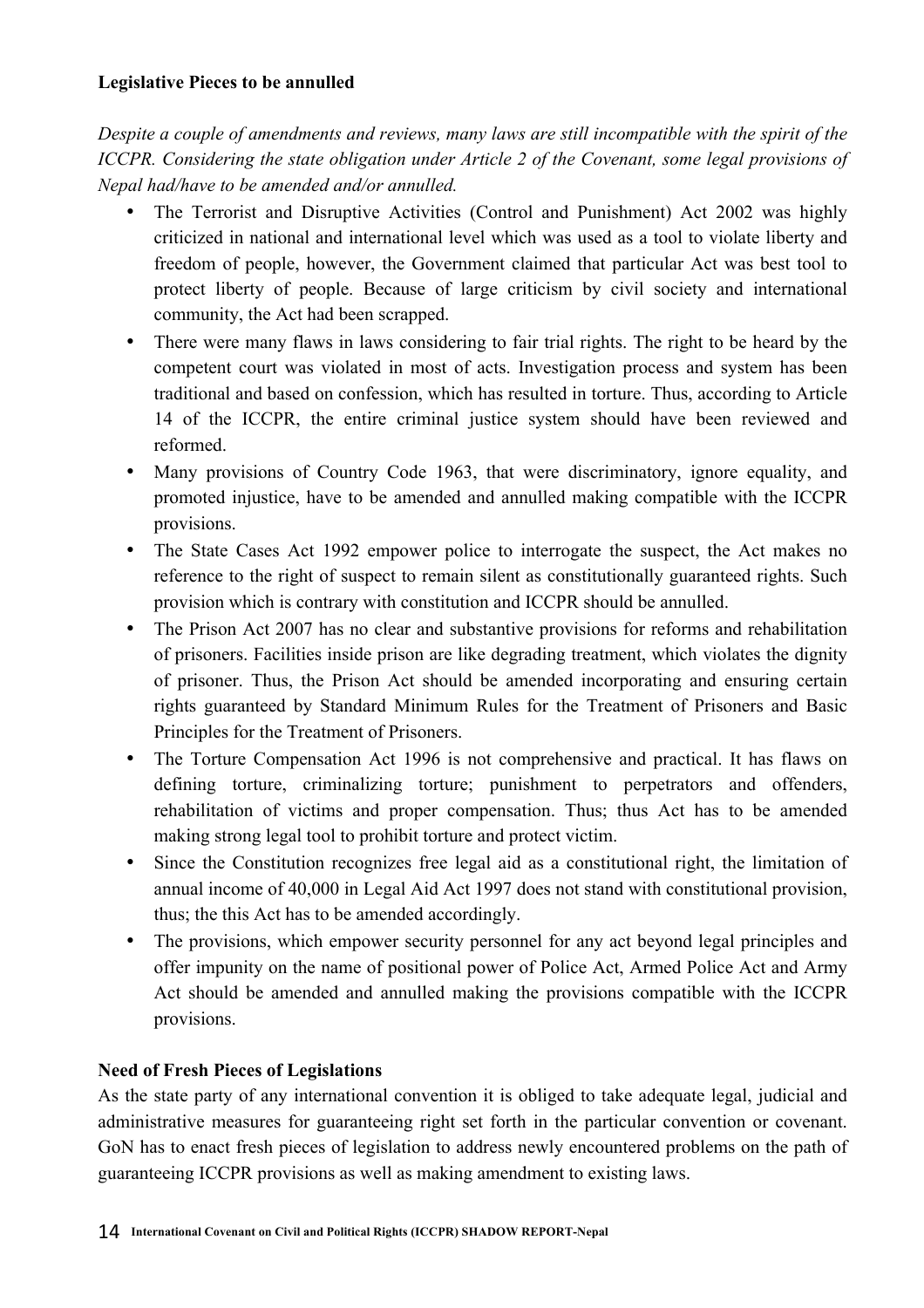Different sections of people have been making demands for the enactment of new laws recognizing their particular rights. Dalit community has been lobbying for legal instruments to prohibit discrimination defining such discrimination as criminal offence. Other groups of people are demanding to enact law-guaranteeing equality regardless of sexual orientation. Gay, Lesbians, bisexual and transgender are fighting to assert their rights. Women activists are also in forefront for equality rights and freedom from violence. Similarly, there are many pressure groups and communities demanding different laws recognizing their rights or prohibiting particular Act or limiting power of security personnel for any procedural issues.

| <b>Articles</b> | <b>ICCPR</b>                         | <b>Nepalese Legal Measures</b>                                                                                                                                                                                                                                                                                                                                                                                                                                                                                                                                                                                                                                                                                                                                                                                                       | <b>Areas of Improvement</b>                                                                                                                                                                                                                                                                                                                                                                                                                                                                                                                                                                                     | Reference                                                                                                                                                                                                                                |
|-----------------|--------------------------------------|--------------------------------------------------------------------------------------------------------------------------------------------------------------------------------------------------------------------------------------------------------------------------------------------------------------------------------------------------------------------------------------------------------------------------------------------------------------------------------------------------------------------------------------------------------------------------------------------------------------------------------------------------------------------------------------------------------------------------------------------------------------------------------------------------------------------------------------|-----------------------------------------------------------------------------------------------------------------------------------------------------------------------------------------------------------------------------------------------------------------------------------------------------------------------------------------------------------------------------------------------------------------------------------------------------------------------------------------------------------------------------------------------------------------------------------------------------------------|------------------------------------------------------------------------------------------------------------------------------------------------------------------------------------------------------------------------------------------|
|                 | <b>Provisions</b>                    |                                                                                                                                                                                                                                                                                                                                                                                                                                                                                                                                                                                                                                                                                                                                                                                                                                      |                                                                                                                                                                                                                                                                                                                                                                                                                                                                                                                                                                                                                 |                                                                                                                                                                                                                                          |
| 1               | Right of Self<br>Determination       | The Local Self-Governance<br>Act, 1999 empowers local<br>bodies for dispute settlement<br>and for the realization of right<br>of self determination. The<br>Preamble and Articles<br>2,138,139,140 of the Interim<br>Constitution 2007 has<br>embodied the spirit of right of<br>self-determination.                                                                                                                                                                                                                                                                                                                                                                                                                                                                                                                                 | There is no any explicit<br>law guaranteeing the right<br>of self- determination. New<br>law is required to address<br>the right of self-<br>determination explicitly.                                                                                                                                                                                                                                                                                                                                                                                                                                          | Adoption of federalism,<br>recognition of different<br>ethnic and linguistic group<br>for resource management,<br>substantial political<br>participation through<br>proportional manner is<br>largely discussed in this<br>regard.       |
| $\overline{2}$  | <b>Equal Protection</b><br>of Rights | The Civil Rights Act, 1955 and<br>Article 13 of Constitution have<br>provisions of equality. The<br>state shall not discriminate<br>among the citizens on the<br>grounds of religion, race, sex,<br>caste, tribe, origin, language<br>and ideological conviction. For<br>the first time, Article 14 has<br>guaranteed right against<br>untouchability. Legal<br>instrument to establish the<br>National Human Rights<br>Commission, Independent<br>National Dalit Commission and<br>National Commission on<br>Women are quite significant.<br>Social Welfare Act, 1992,<br>Children's Act 1992 and Labor<br>Act 1991 are some of the<br>positive efforts for equal<br>protection of rights. The<br>Treaty Act 1990, Section 9 is a<br>vital legal measure for the<br>domestication of internationally<br>guaranteed rights in Nepal. | Despite constitutional<br>provision and legal setup,<br>people are deprived from<br>the equal protection of<br>rights. Rights of Badi<br>community, sexual<br>minority group, person<br>belonging to Dalit<br>community, and different<br>ethic and linguistic group<br>are not effectively<br>protected as compared to<br>other majority population.<br>For the enjoyment of rights<br>guaranteed under ICCPR<br>as well as the Constitution,<br>the Government is obliged<br>to adopt adequate legal<br>measures protecting and<br>promoting the rights of<br>those deprived and<br>marginalized communities. | Restructuring the system of<br>governance and legal<br>structure to protect rights<br>of different groups and to<br>promote their substantial<br>participation in governance<br>are major agendas of<br>present political<br>discussion. |

*The following is the general reflection of the status of the legal provisions in relation to the ICCPR.*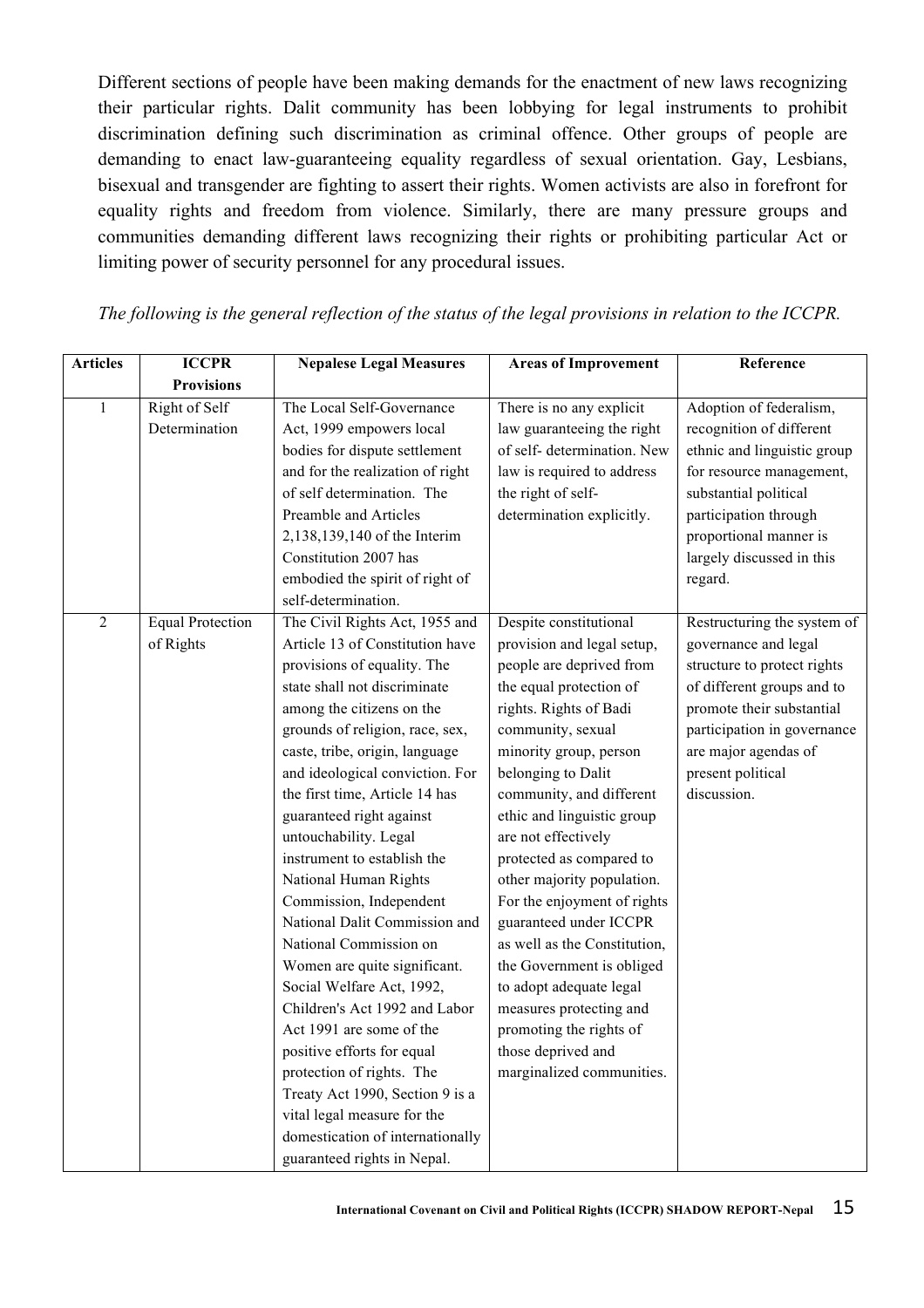| $\overline{\mathbf{3}}$ | Right to Equality        | Ratification of the Convention                               | Domestic violence, Sexual                              | About 33% reservation for  |
|-------------------------|--------------------------|--------------------------------------------------------------|--------------------------------------------------------|----------------------------|
|                         |                          | on Elimination of All Forms of                               | Assault, sexual harassment                             | women in every sphere of   |
|                         |                          | Discrimination against Women                                 | on public place and                                    | governance is as the first |
|                         |                          | (CEDAW), Article 13 and 20                                   | working place and, dowry                               | demand for promoting       |
|                         |                          | of Interim Constitution, special                             | related violence against                               | equality among men and     |
|                         |                          | protection or positive                                       | women are still rampant.                               | women. Adoption of law     |
|                         |                          | discrimination provisions under                              | The Citizenship Act, 2007                              | on domestic violence is    |
|                         |                          | Constitution and many laws                                   | is still reluctant to accept                           | highly discussed.          |
|                         |                          | guarantee right to equality. The                             | women as an individual                                 |                            |
|                         |                          | Labor Act 1991 and the                                       | identity. New effective                                |                            |
|                         |                          | Constitution itself recognize                                | laws and institutional setup                           |                            |
|                         |                          | equal remuneration for men                                   | are necessary for                                      |                            |
|                         |                          | and women for the same work.                                 | promoting gender equality.                             |                            |
|                         |                          | The Immigration Act 1996 and                                 |                                                        |                            |
|                         |                          | 11th amendment of the Country                                |                                                        |                            |
|                         |                          | Code 1964 are major legal                                    |                                                        |                            |
|                         |                          | measures taken by the                                        |                                                        |                            |
|                         |                          | Government.                                                  |                                                        |                            |
| $\overline{4}$          | Non-derogation of        | Article 143 has provision for                                | Under the previous                                     |                            |
|                         | Rights during the        | non-derogation of certain                                    | constitution 1990 Article                              |                            |
|                         | State of                 | rights, which are fundamental                                | 115, the state of emergency                            |                            |
|                         | Emergency                | even during the period of state                              | was declared on 26                                     |                            |
|                         |                          | of emergency.                                                | November 2001, 27 May,                                 |                            |
|                         |                          |                                                              | 2002 and 1 February, 2005.                             |                            |
|                         |                          |                                                              | Despite having same                                    |                            |
|                         |                          |                                                              | provisions of Interim                                  |                            |
|                         |                          |                                                              | Constitution 2007,                                     |                            |
|                         |                          |                                                              | government used state of                               |                            |
|                         |                          |                                                              | emergency as a tool not to                             |                            |
|                         |                          |                                                              | be obliged with                                        |                            |
|                         |                          |                                                              | international instruments.                             |                            |
|                         |                          |                                                              | The necessity of                                       |                            |
|                         |                          |                                                              | derogation was not tailored                            |                            |
|                         |                          |                                                              | narrowly.                                              |                            |
| 5                       | <b>Safeguard Clauses</b> | The Interim Constitution of                                  | Interpretation of the                                  |                            |
|                         |                          | 2007 and other Nepalese                                      | ICCPR provisions as per                                |                            |
|                         |                          | legislations make no provisions                              | convenience of state giving                            |                            |
|                         |                          | imposing any restriction upon<br>on derogation of any of the | an excuse of ground reality<br>and cultural relativity |                            |
|                         |                          | fundamental rights recognized                                | should be eliminated.                                  |                            |
|                         |                          | in the respective constitution or                            |                                                        |                            |
|                         |                          | legislation on the pretext that                              |                                                        |                            |
|                         |                          | the covenant doesn't recognize                               |                                                        |                            |
|                         |                          | such rights or that it recognizes                            |                                                        |                            |
|                         |                          | them to a lesser extent.                                     |                                                        |                            |
|                         |                          |                                                              |                                                        |                            |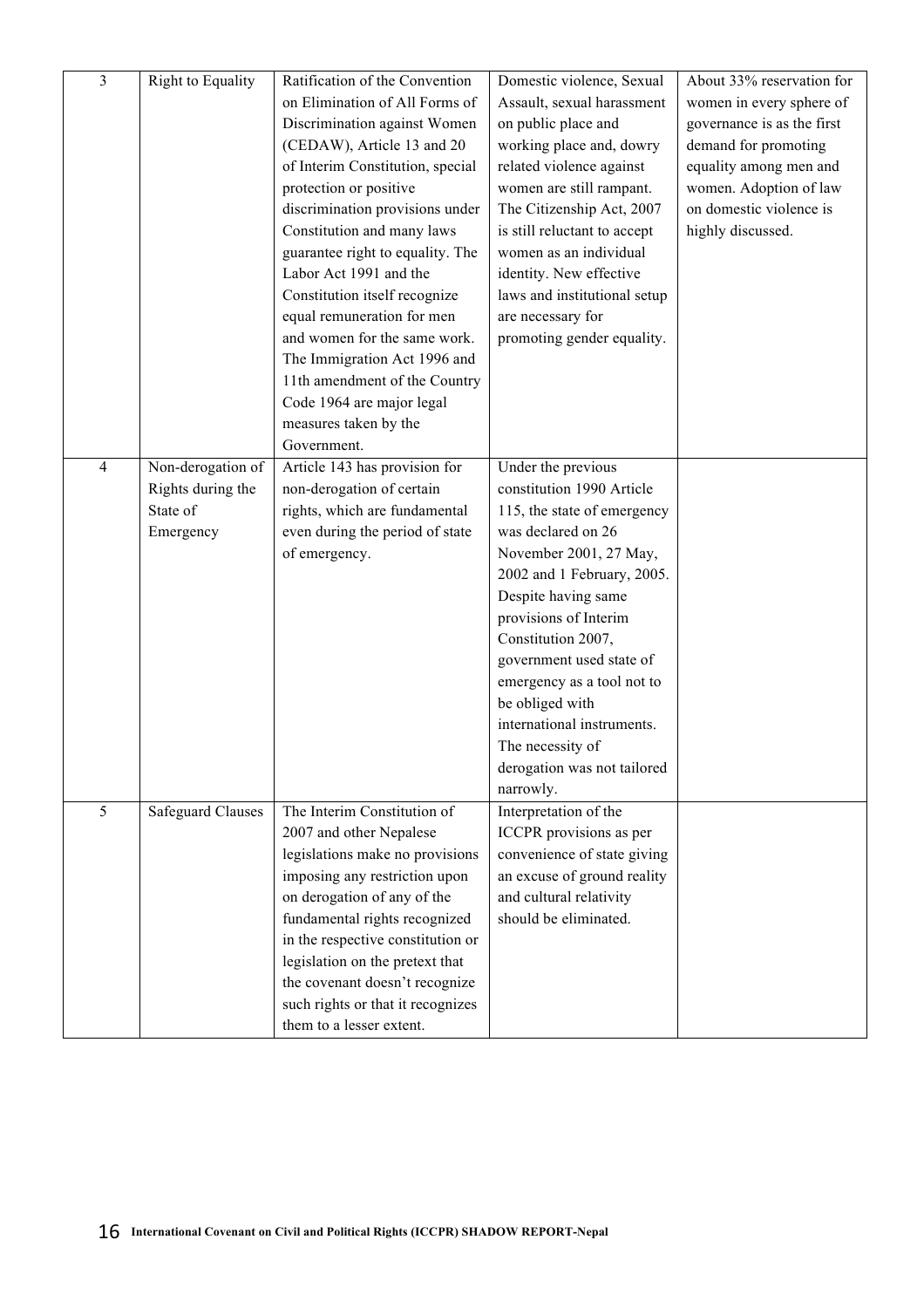| 6              | Right to Life                     | Article 12 (1) of Interim<br>Constitution has provision<br>guaranteeing right of every<br>person to live with dignity and<br>no law shall be made with<br>provides for capital<br>punishment.                                                                                                 | Right to life was violated<br>largely violated during the<br>conflict as well as after<br>peace agreement between<br>CPN Maoist and<br>Government however<br>Constitution of 1990 and<br>Interim Constitution 2007<br>has guaranteed right to<br>dignified life as<br>fundamental right of<br>individual. Disappearance,<br>extrajudicial killing, torture<br>till the death were heavily<br>practiced. Nepal has to<br>develop legal measures<br>protecting right to life<br>through any form of risk.<br>Ratification of ICC is<br>important in this regard. | Law against abduction is<br>under consideration of<br>Interim Parliament and<br>making individual<br>perpetrator and offender<br>responsible for violation of<br>right to life is a major<br>demand of civil society.          |
|----------------|-----------------------------------|-----------------------------------------------------------------------------------------------------------------------------------------------------------------------------------------------------------------------------------------------------------------------------------------------|----------------------------------------------------------------------------------------------------------------------------------------------------------------------------------------------------------------------------------------------------------------------------------------------------------------------------------------------------------------------------------------------------------------------------------------------------------------------------------------------------------------------------------------------------------------|--------------------------------------------------------------------------------------------------------------------------------------------------------------------------------------------------------------------------------|
| $\overline{7}$ | Freedom from<br>Torture           | Ratification of the Torture<br>Convention-1984 without any<br>reservation, Article 26 of the<br>Interim Constitution-2007,<br>Children's Act-1992, Torture<br>Compensation Act-1996, and<br>Human Rights Commission<br>Act, 1997 are major legal<br>measure prohibiting torture.              | Legal measures have to be<br>taken criminalizing torture<br>with severe punishment<br>and individual liability of<br>compensation to victim.<br><b>Torture Compensation Act</b><br>should be amended<br>defining torture making<br>compatible with Article 1<br>of CAT and individual<br>liability for practicing<br>torture.                                                                                                                                                                                                                                  | Illegal dentition is<br>inflicting torture and<br>during the state of<br>emergency torture was<br>rampant. It was hard to file<br>application by torture<br>victim for remedy with just<br>compensation and<br>rehabilitation. |
| 8              | Prohibition of<br>Slavery         | Article 19 of the Interim<br>Constitution, Human Trade and<br>Trafficking (Control) Act 2007,<br>the Kamaiya Labor<br>(Prohibition) Act 2002, and<br>Child Labor Prohibition Act<br>2000 are important legal<br>measures regarding effective<br>realization of the Article 8 of<br>the ICCPR. | Proper implementation of<br>Acts has been lacking.<br>Bonded labors were<br>released but they do have<br>no means of livelihood.<br>Government has to adopt<br>supplementary laws for<br>making environment to<br>enjoy the provision of<br>adopted laws and Article 8<br>of the ICCPR.                                                                                                                                                                                                                                                                        | Landless, ex-bonded<br>laborers and many other<br>groups of people are<br>fighting for legal and<br>institutional protection for<br>enjoyment of prohibition<br>of slavery.                                                    |
| 9              | Liberty and<br>Security of Person | Article 12, 24, 25, and 32 of<br>Interim Constitution 2007,<br>section 12 of Civil Rights Act,<br>1955                                                                                                                                                                                        | Law implementation<br>authorities are not sensitive<br>regarding liberty and<br>security of person. Thus;<br>Legal measure should be<br>adopted making aware and<br>responsible to law<br>enforcement officials for<br>encroachment of liberty.                                                                                                                                                                                                                                                                                                                |                                                                                                                                                                                                                                |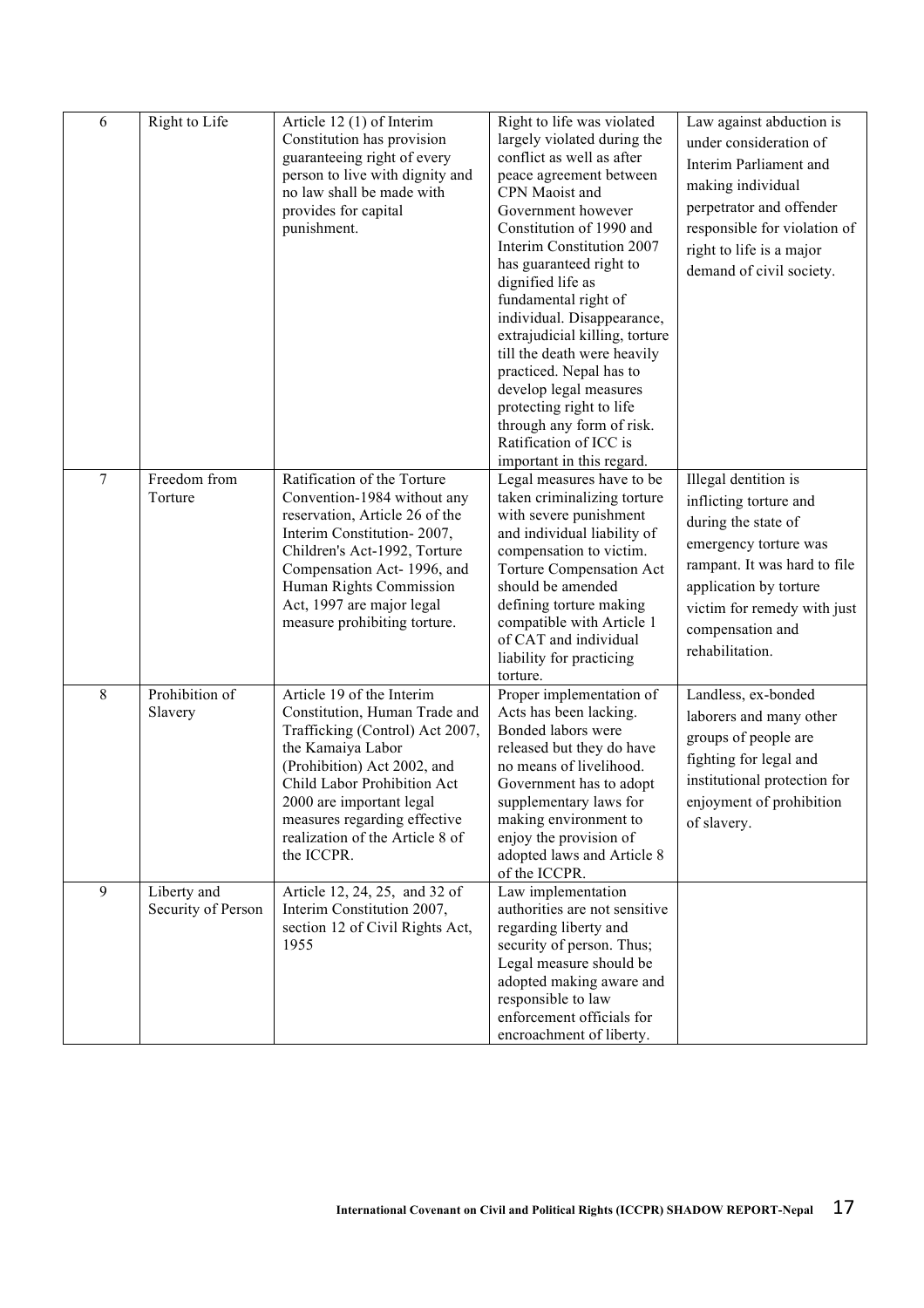| 10 | Treatment of<br>Persons Deprived<br>of their Liberty                                  | Nepal has ratified Convention<br>against Torture and Other<br>Cruel, Inhuman or Degrading<br>Treatment or Punishment 1984<br>without any reservation.<br>Similarly, it has adopted the<br>Prison Act 2007, and Human<br>Rights Commission Act 1997<br>with provision of protecting<br>rights of persons deprived of<br>their liberty. | The Prison Act has to be<br>amended incorporating the<br>provision of Standard<br>Minimum Rules for the<br>Treatment of Prisoners and<br>Basic Principles for the<br>Treatment of Prisoners.<br>Legal measure should be<br>set up for regular<br>monitoring and<br>observation.                                                                                   | Open prison and<br>community service has<br>been recognized as a form<br>of punishment but it lacks<br>legal and institutional set<br>up for proper<br>implementation.                                                  |
|----|---------------------------------------------------------------------------------------|---------------------------------------------------------------------------------------------------------------------------------------------------------------------------------------------------------------------------------------------------------------------------------------------------------------------------------------|-------------------------------------------------------------------------------------------------------------------------------------------------------------------------------------------------------------------------------------------------------------------------------------------------------------------------------------------------------------------|-------------------------------------------------------------------------------------------------------------------------------------------------------------------------------------------------------------------------|
| 11 | Freedom from<br>Imprisonment for<br>Inability to Fulfill<br>Contractual<br>Obligation |                                                                                                                                                                                                                                                                                                                                       | No 42 of the chapter on<br>sentence of the Country<br>Code 1964 has such<br>provision, which needs to<br>be reformed by an<br>appropriate measure.                                                                                                                                                                                                                |                                                                                                                                                                                                                         |
| 12 | Freedom of<br>Movement                                                                | Article 12 of Interim<br>Constitution and section 6 of<br>Civil Rights Act, 1955<br>recognizes the freedom of<br>movement and choice of<br>residence.                                                                                                                                                                                 | Because of high voltage<br>conflict and other<br>disruptive activities, many<br>people are compelled to<br>move from their origin of<br>living. Internally displaced<br>people are having<br>measurable life.<br>Government has to make<br>adequate laws addressing<br>that indirect effect on<br>violation on freedom of<br>movement and choice of<br>residence. | Many people originally<br>from Hills are displaced<br>from Eastern and Central<br>Tarai. They are deprived<br>from the choice of<br>domicile.                                                                           |
| 13 | Non-expulsion of<br>Non-National                                                      | The Immigration Act 1992,<br>Article 3 of Convention against<br>Torture, and article 24 of the<br>Interim Constitution 2007 has<br>provision regarding to Non-<br>expulsion.                                                                                                                                                          | Immigration Act 1992 and<br>Extradition Act 1971 have<br>to be amended and<br><b>Refugee Conventions</b><br>should be ratified. Refugee<br>laws should be adopted and<br>Article 3 of the CAT<br>should be implemented<br>properly.                                                                                                                               | The civil society has been<br>raising voice to ratify<br>Refugee Convention 1951<br>and 1967 to address the<br>issues of asylum-seekers<br>and refugees from various<br>countries.                                      |
| 14 | Right to Fair Trial<br>(right to equality)<br>before the Courts<br>and Tribunals)     | Judicial Administration Act<br>1991, Civil Rights Act 1955,<br>Section 30 of chapter of Court<br>Procedure of the Country Code<br>1964, Article 24 and 107 of<br>Interim Constitution 2007 have<br>some substantive provisions<br>regarding to Right to fair trial.                                                                   | Proper implementation of<br>such provisions is totally<br>lacking, many laws have<br>provisions to investigate<br>and deliver decision with<br>out proper procedure.<br>Similarly, independency<br>and competency of Court<br>or Tribunals are always<br>questioned in many laws.<br>Like; Forest Act, Police<br>Act, Immigration Act,<br>Revenue Act, etc.       | Criminal law experts are<br>demanding to reform entire<br>criminal justice system to<br>guarantee fair trial rights<br>and prohibition on torture<br>during criminal<br>proceeding.<br>New Criminal code is<br>drafted. |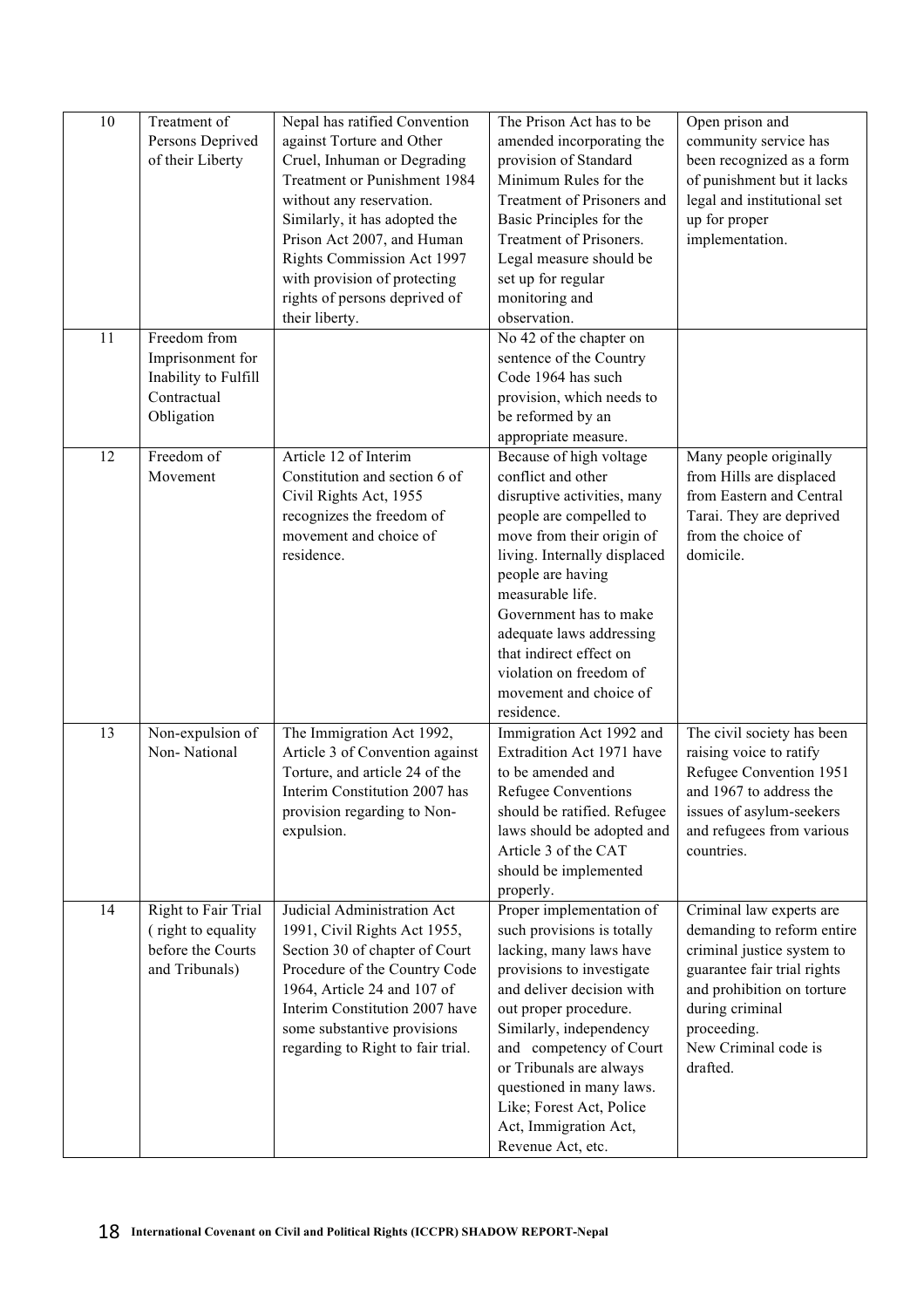| 15 | Prohibition of Ex-<br>Post Facto Laws                                                               | Article 24 of Interim<br>Constitution 2007, section 11<br>of Civil Rights Act 1955 and<br>most of other laws respect the<br>provisions of prohibition of ex-<br>post facto laws.                                                                                                                            | The practice of false<br>allegation for political<br>interest should be ended.                                                                                                                                                                                                                                                                                                                                                       | Making new laws to punish<br>culprit of the 2nd People's<br>Movement (April<br>Uprising) 2006 was<br>questioned in this regard.<br>But many jurists believe<br>that this principle only<br>applies on criminal laws<br>but not to human rights<br>violation, crime against<br>humanity and war crime. |
|----|-----------------------------------------------------------------------------------------------------|-------------------------------------------------------------------------------------------------------------------------------------------------------------------------------------------------------------------------------------------------------------------------------------------------------------|--------------------------------------------------------------------------------------------------------------------------------------------------------------------------------------------------------------------------------------------------------------------------------------------------------------------------------------------------------------------------------------------------------------------------------------|-------------------------------------------------------------------------------------------------------------------------------------------------------------------------------------------------------------------------------------------------------------------------------------------------------|
| 16 | Right to be<br>recognition as a<br>Person under the<br>Law                                          | Article 12 and 13 of Interim<br>Constitution, CAT and section<br>9 of Treaty Act 1992, and Civil<br>Rights Act 1955 significant in<br>this regard.                                                                                                                                                          | Proper implementation of<br>legal provision is<br>necessary.                                                                                                                                                                                                                                                                                                                                                                         |                                                                                                                                                                                                                                                                                                       |
| 17 | Right to Privacy<br>(Freedom from<br>Arbitrary<br>interference with<br>privacy, family<br>and home) | Article 28 of Interim<br>Constitution, Civil Rights Act<br>1955, Postal Act 1962, Tele<br>Communication Act 1962 and<br>different provisions of Country<br>Code 1964 are legal measures<br>to protect right to privacy.                                                                                     | Despite constitutional<br>guarantee, privacy of<br>people has been<br>encroached very<br>frequently. To address<br>new means of privacy<br>encroachment and<br>insensitive working pattern<br>by investigation authority,<br>it should be regulated by<br>adopting new legal<br>measure.                                                                                                                                             | During the period of<br>emergency, the state<br>security force faced heavy<br>criticism for failing to<br>uphold the right to privacy.                                                                                                                                                                |
| 18 | Freedom of<br>Thought,<br>Conscience and<br>Religion                                                | Article 12 and 23 of Interim<br>Constitution and Section 5, 6<br>and 7 of Civil Rights Act 1955<br>are significant protecting<br>freedom of thought, conscience<br>and religion.                                                                                                                            | Pursuant to article 18 of<br>the covenant, Nepalese<br>legislation imposes some<br>restriction on the exercise<br>of right to thought,<br>conscience and religion,<br>imperative from the<br>viewpoint of Public safety,<br>order, health, morals or the<br>fundamental rights and<br>freedom of others. This<br>limitation should be<br>interpreted and applied by<br>narrowly tailored.                                            | Nepal has been declared as<br>a secular state through the<br>parliamentary decision in<br>2006.                                                                                                                                                                                                       |
| 19 | Freedom of<br>Opinion and<br>Expression                                                             | Articles 12. 13 and 16 of the<br>Constitution the Kingdom of<br>Nepal-1990 and Articles 12, 15<br>and 27 of Interim Constitution<br>2007, section 6 of Civil Rights<br>Act 1955, Press and<br>Publication Act 1991, and<br>Right to Information Act 2007<br>guarantee freedom of opinion<br>and expression. | Restriction on FM radio,<br>newspapers and arrest and<br>detention of journalists<br>because of writing any<br>news was rampant in<br>different past times.<br>Limitation was imposed on<br>freedom of opinion and<br>expression for political<br>interest of individual or<br>group of people. Loophole<br>of existing legal measures<br>should be removed<br>amending those legal<br>provisions or adopting new<br>legal measures. | FM radios were banned for<br>broadcasting news bulletin<br>during the SoE.                                                                                                                                                                                                                            |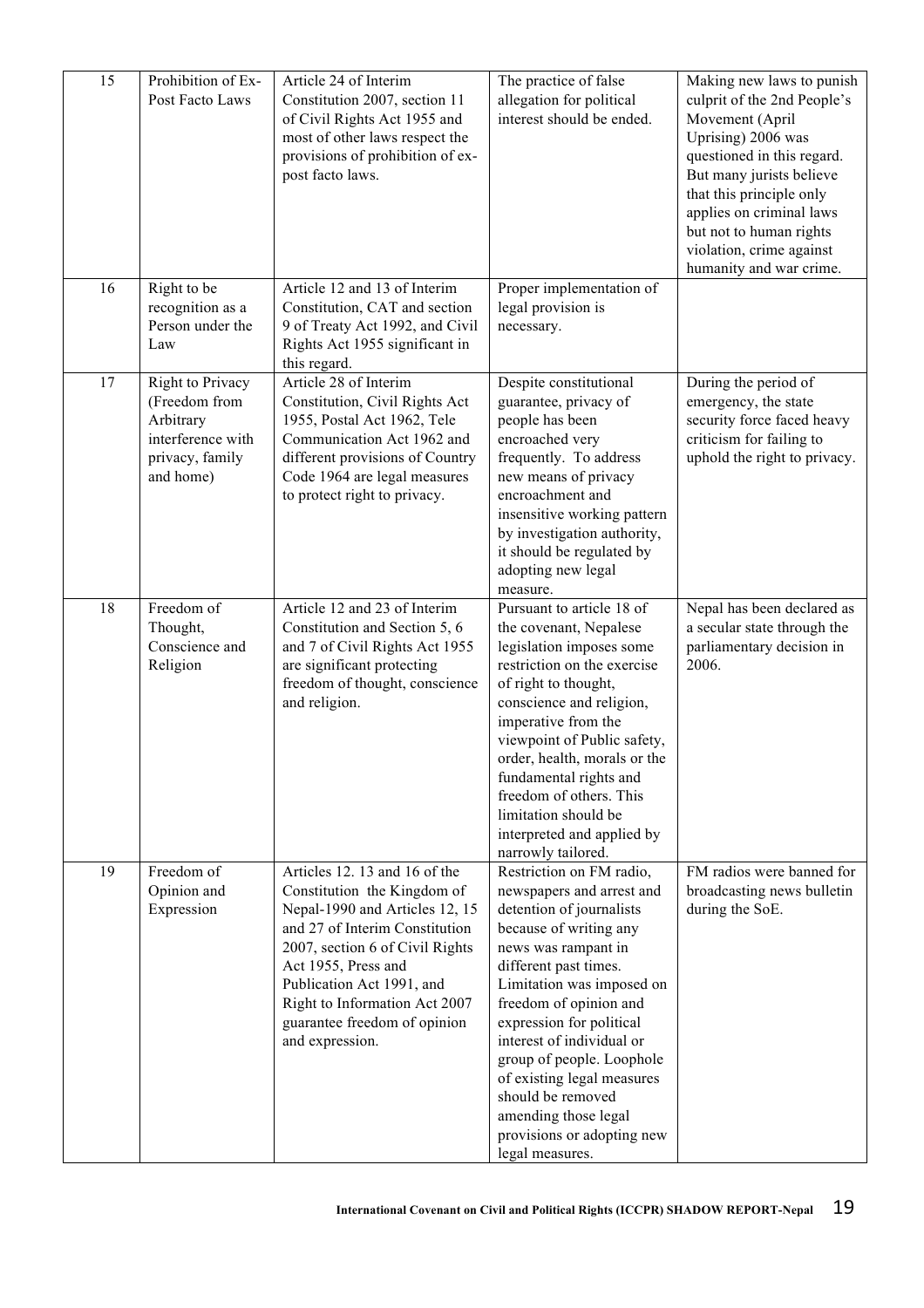| 20 | Prohibition of War | Article 12 (a) 1 prohibits the                                  | This constitutional                             |                                              |
|----|--------------------|-----------------------------------------------------------------|-------------------------------------------------|----------------------------------------------|
|    | Propaganda         | practice which may jeopardize                                   | provision has two edges.                        |                                              |
|    |                    | the harmonious relations                                        | Concrete legal measure                          |                                              |
|    |                    | subsisting among the peoples                                    | should be in place                              |                                              |
|    |                    | of various castes, tribes,                                      | distinguishing between                          |                                              |
|    |                    | religion or communities, or on                                  | freedom of expression and                       |                                              |
|    |                    | any act of defamation,                                          | expression jeopardizing                         |                                              |
|    |                    | contempt of court or incitement                                 | harmonious relation.                            |                                              |
|    |                    | to an offence; or on any act                                    |                                                 |                                              |
|    |                    | which may be contrary to                                        |                                                 |                                              |
|    |                    | decent public behavior or                                       |                                                 |                                              |
|    |                    | morality.                                                       |                                                 |                                              |
| 21 | Freedom of         | Article 12 of the Interim                                       | The scope of reasonable                         | Often, restriction was                       |
|    | Assembly           | Constitution 2007 and Section                                   | restrictions should be                          | imposed limiting freedom                     |
|    |                    | 6 of the Civil Liberty Act 1955                                 | clearly defined and enact                       | of assembly in Nepal                         |
|    |                    | is relevant in this regard.                                     | laws addressing the                             | during the high voltage                      |
|    |                    |                                                                 | ambiguity of the relevant                       | internal armed conflict.                     |
|    |                    |                                                                 | provisions.                                     |                                              |
| 22 | Freedom of         | Article 12 and 141 Interim                                      | The scope of reasonable                         |                                              |
|    | Association and    | Constitution 2007, Trade Union                                  | restrictions should be                          |                                              |
|    | tread Union        | Act 1992, The Association                                       | defined clearly and make                        |                                              |
|    |                    | Registration Act 1977, The                                      | laws addressing confusion.                      |                                              |
|    |                    | Labor Act 1992 and section 6                                    | The limitation acceptable                       |                                              |
|    |                    | of Civil Rights Act 1955                                        | to the extent which is                          |                                              |
|    |                    | guarantee the freedom of                                        | necessary democratic                            |                                              |
|    |                    | association.                                                    | society.                                        |                                              |
| 23 | Protection of      | Different Chapters of the Civil                                 | Still some legal provisions                     | Male and female don't                        |
|    | Family             | Code 1963, Marriage                                             | are not complete with the                       | enjoy equal role and right                   |
|    |                    | Registration Act 1971, The                                      | spirit of Article 23 of                         | for forming family. The                      |
|    |                    | Births, Death and Other                                         | ICCPR. Many laws are                            | Supreme Court has                            |
|    |                    | Personal Events (registration)                                  | required to be amended<br>and some new laws are | declared many legal                          |
|    |                    | Act 1976 and CEDAW and                                          | necessary for proper                            | provisions which are                         |
|    |                    | Treaty Act 1990 Section 9 are<br>legal measures which guarantee | realization f article 23.                       | incompatible with<br>international standards |
|    |                    | the protection of family life.                                  |                                                 | regarding to Article 23 of                   |
|    |                    |                                                                 |                                                 | ICCPR.                                       |
| 24 | Rights of Child    | CRC and Treaty Act 1990                                         | New laws and concrete                           | Thousands of children are                    |
|    |                    | section 9, Article 8, 22 of                                     | policies are required                           | in street, schools are                       |
|    |                    | Interim Constitution 2007,                                      | addressing to child                             | regularly being shutdown,                    |
|    |                    | different sections including                                    | marriage, child labor in                        | juvenile are forced to live                  |
|    |                    | 2,3,4,5,6 of Act Relating to                                    | household, street children,                     | together with adult                          |
|    |                    | Children 1992, The Births,                                      | right to education of                           | criminals in prison and                      |
|    |                    | Death and Other Personal                                        | children and guaranteeing                       | custody.                                     |
|    |                    | Events (Registration) Act 1976,                                 | the participation rights.                       |                                              |
|    |                    | Child Labor (Prohibition and                                    | Concrete juvenile justice                       |                                              |
|    |                    | Regularization) Act 2000,                                       | and infrastructure should                       |                                              |
|    |                    | section 14 of Civil Rights Act                                  | be develop for protecting                       |                                              |
|    |                    | 1955 and Labor Act 1992                                         | right of children during                        |                                              |
|    |                    | guarantee the rights of child.                                  | criminal proceeding.                            |                                              |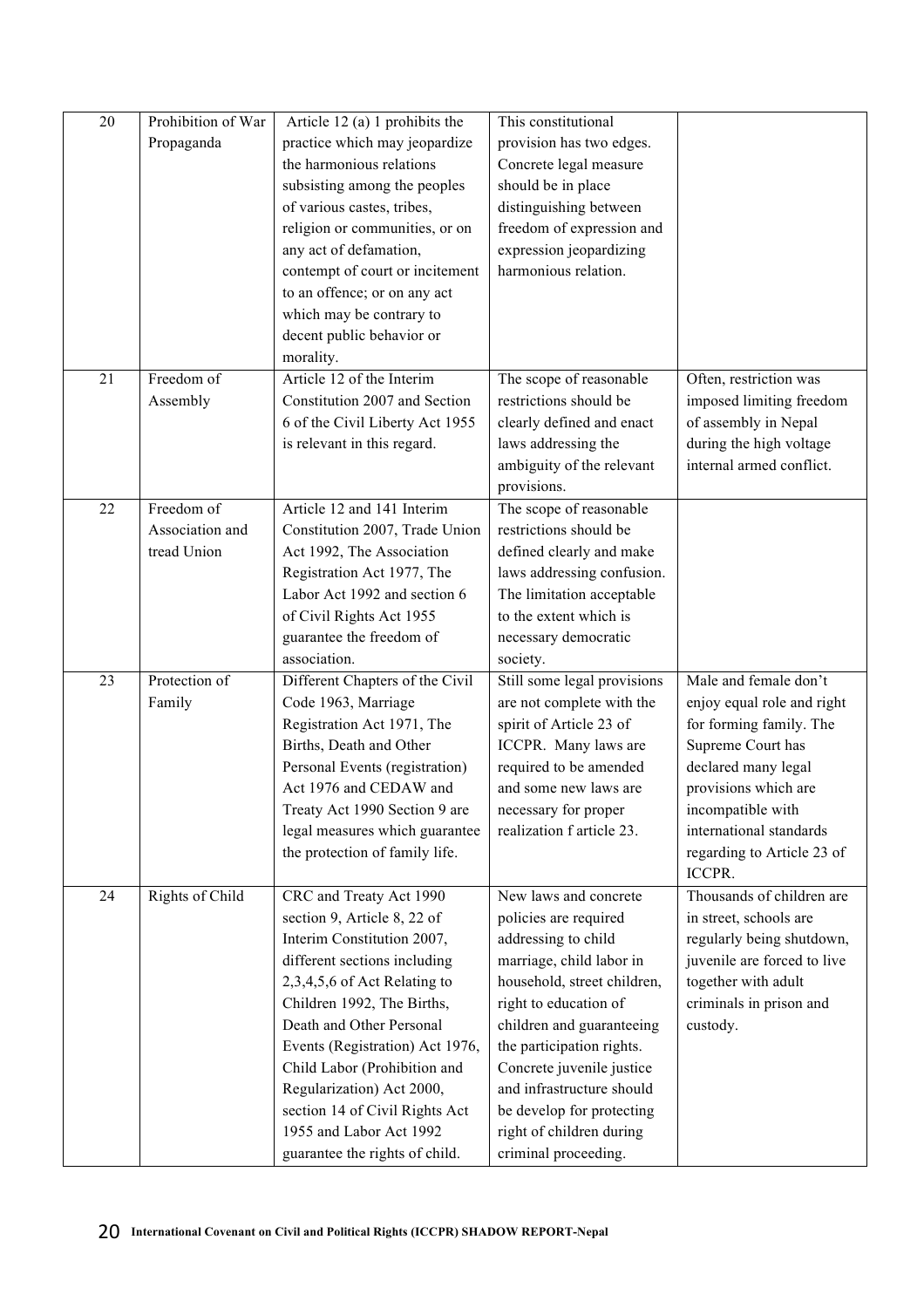| 25 | Rights to Political | Article $43(20, 63(7)$ of Interim         | Because of economic           | 2007 record shows that      |
|----|---------------------|-------------------------------------------|-------------------------------|-----------------------------|
|    | Participation       | Constitution 2007, Local Body             | condition, social             | only Brahmins, Chhetris     |
|    |                     | Election Procedure Act 1992,              | construction, social stigma,  | and Newars representing     |
|    |                     | Civil Service Act 1993, The               | access to information and     | 28% of total population     |
|    |                     | Local Self Governance Act                 | other many reasons, a large   | held about 70 % of seat of  |
|    |                     | 1999, and Public Service                  | section of population is out  | the parliament and about    |
|    |                     | Commission Act 1991                       | of access to political        | 95% post of judiciary.      |
|    |                     | recognize the right and                   | participation and             |                             |
|    |                     | opportunity of every citizen to           | representation to public      |                             |
|    |                     | take part in public affair                | affairs. Necessary legal      |                             |
|    |                     | directly or through his /her              | measures should be taken      |                             |
|    |                     | representative.                           | to uplift those groups of     |                             |
|    |                     |                                           | people guaranteeing           |                             |
|    |                     |                                           | political and public affair   |                             |
|    |                     |                                           | participation.                |                             |
| 26 | Right to Equality   | Article 13 of Interim                     | However, many laws            | Enjoyment opportunity of    |
|    | before the law      | Constitution 2007, Section 3 of           | recognize the equality        | the rights by the people    |
|    |                     | Civil Rights Act 1955, Legal              | before laws, still there is   | living in different         |
|    |                     | Aid Act 1997, 11th                        | some laws which fails to      | economic and social         |
|    |                     | Amendment of Country Code                 | recognize equality between    | conditions, gap between     |
|    |                     | 1964, The immigrating Act,                | male and female and are       | poor and rich, illiterate   |
|    |                     | Act relating to Land 1964 and             | not perfect with the          | large population, and       |
|    |                     | The Prison Act 2007 have                  | aspiration of article 26 of   | deprivation from many       |
|    |                     | provision of equality before              | ICCPR. Legal and              | facilities is major social  |
|    |                     | law                                       | institutional measures        | problem in Nepal.           |
|    |                     |                                           | should be taken to make       |                             |
|    |                     |                                           | environment to believe        |                             |
|    |                     |                                           | every individual as they are  |                             |
|    |                     |                                           | equal under legal             |                             |
|    |                     |                                           | provision.                    |                             |
| 27 | Rights of           | Article 3, 4, $\overline{17}$ , and 23 of | Laws are required to          | To protect language,        |
|    | Minorities to       | Interim Constitution 2007,                | protect language, culture     | religion and culture, many  |
|    | Enjoy their own     | Section 7 of Civil Rights Act             | and religion of minority for  | minorities and ethnic       |
|    | Culture, Religion,  | 1955, The indigenous                      | creating multi-linguistic,    | groups are demanding        |
|    | etc.                | Communities Upliftment                    | multi-ethnic and multi-       | restructuring of the nation |
|    |                     | National Academy Act 2002,                | cultural society. Law         | by recognizing different    |
|    |                     | and The self Governance Act               | should reflect that different | languages, religions, and   |
|    |                     | 1999 have related provision               | minorities groups are also    | identity of people.         |
|    |                     | with article 27 of ICCPR.                 | the citizen of the country.   |                             |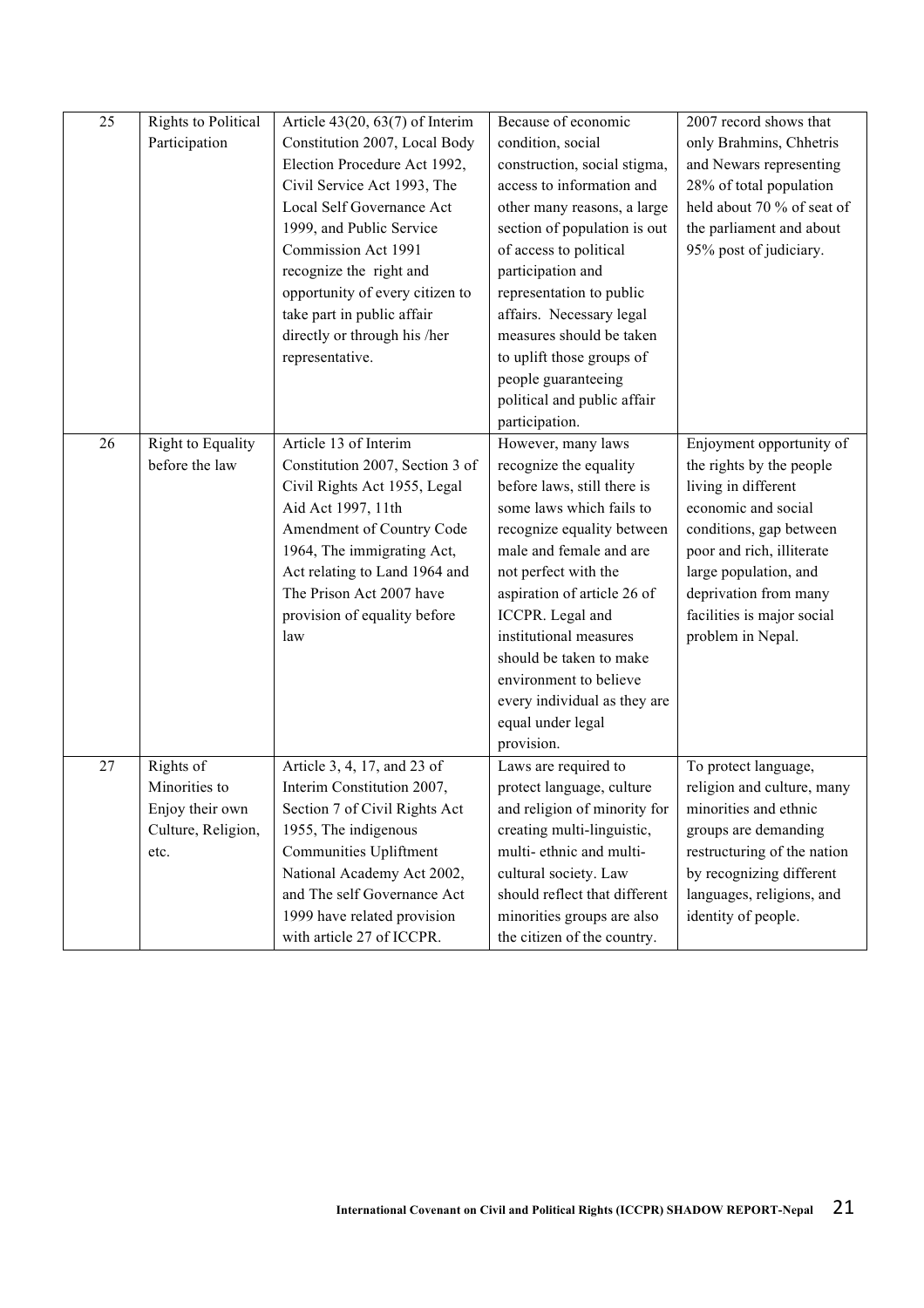# **SUBSTANTIVE VIOLATION: ARTICLEWISE SHADOW PERSPECTIVE**

### *Article-1: The Right to Self-determination*

### **State Report**

- ! The popular movements and uprising of 1990 and 2006 which abolished the concept of absolute monarchy by establishing a constitutional monarchy and abolished the 240 years old traditional feudal monarchy, the formation of the CA, and the exercise to frame the new constitution through peoples' popular representative body have been referred as the exercise of the right to self-determination respectively.
- ! The primary essence of the State report on the right to self-determination has been narrowly defined and has been grossly misperceived. On the face value, it is pre-emptily overstated as a right to autonomy which in the state's version, may even lead to a secessionist project.
- ! The state report lacks the proper, concrete and elaborated interpretation and enforcement of the ILO Convention 169 on the question of right to self-determination which could be misleading and confusing to the general public.

### **Shadow Report**

- ! The logic of self-determining individual follows that if groups of individuals decide to choose certain political parties or identities, it is their fundamental right in a democracy is missing. Accordingly, the doctrine that autonomy entails protection against external threats but not the right to dominate members or other groups is not considered. The core problem around group differentiated rights which is for protection against external threats that will undermine selfgovernance and not for dominating or encroaching others' right to self-govern is not covered.
- ! People have the right to decide their own priorities for the process of development as it affects their lives, beliefs, institutions and spiritual wellbeing and the lands they occupy or otherwise use. They also have the right to exercise control, to the extent possible, over their own economic, social and cultural development. In addition, they have the right to participate in the formulation, implementation and evaluation of plans and programs for national and regional development which may affect them directly. Most Nepalese' aspirations will be fulfilled by the multi-cultural citizenship that will emerge from the genuine practice of the right to selfdetermination and autonomy.

### **Recommendations**

- The state should initiate a greater public discourse in defining and recognizing the right to self-determination as it has been a long-standing contentious issue in the country.
- The state should instantly begin the model of federalism through state restructuring and representation characters to ensure the universally accepted and practiced right to selfdetermination in the changed political transition.

### *Article-2: Right to Non-Discrimination and Effective Remedies*

### **State Report**

! The state report is confined in enlisting several constitutional and legal provisions which safeguard equal protection of rights and empowerment or advancement of women, indigenous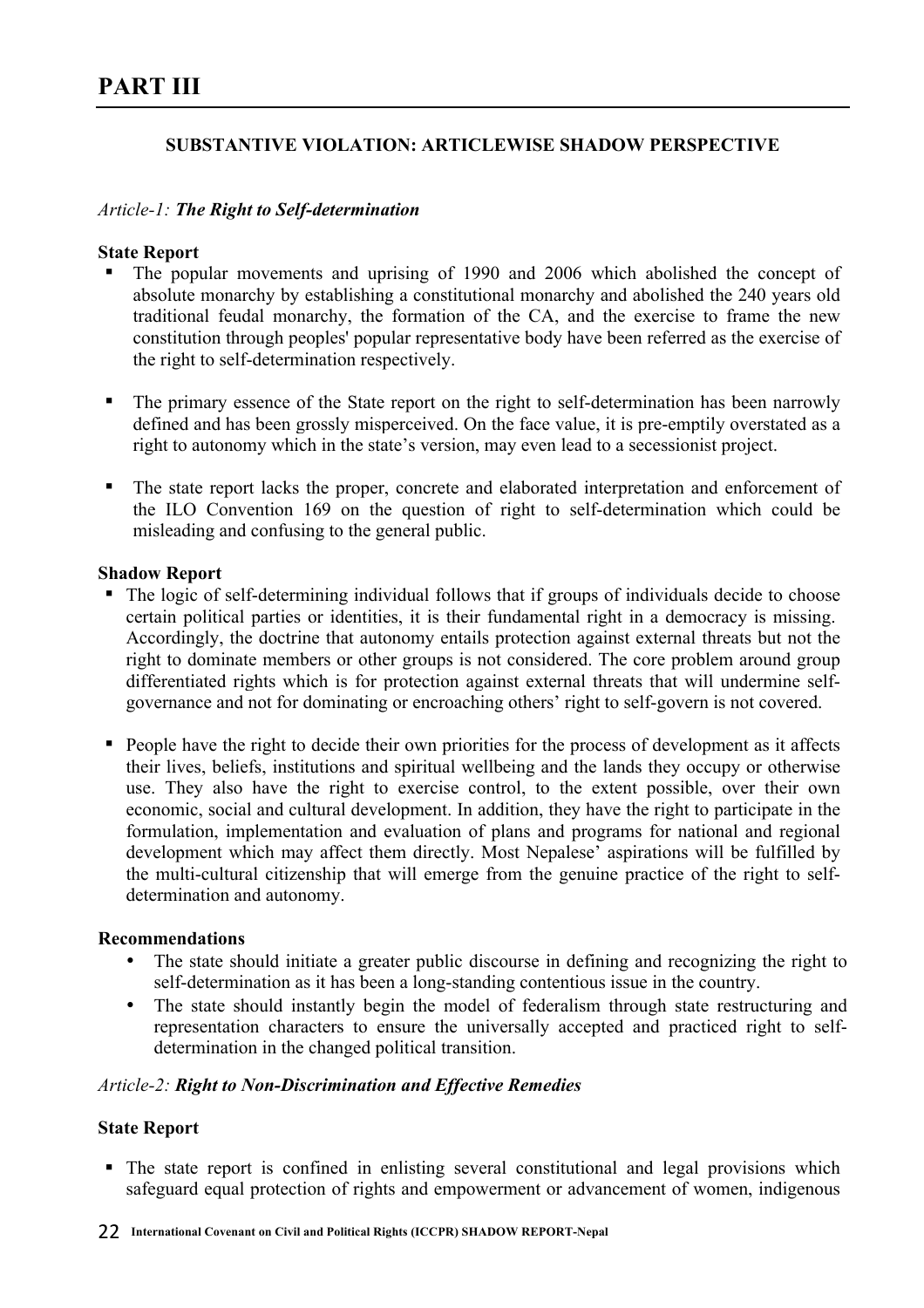nationalities, children and the aged. The report also refers to the right to equal protection before the law as an absolute and unrestrained right. The Protection and Welfare of Persons with Disability Act, 1983 and Regulation, 1994 are major legal measures to implement the CRPD to which Nepal is a state party has been cited, together with constitutional safeguards to nonnationals.

! Although the report elaborates about the special protection policy concerning indigenous population, children, senior citizens and the people with disabilities and also refers to ratification of the related international treaties, constitutional safeguard mechanism and enactment of relevant laws, it is silent on the specific strategies on time-bound action plan and resource mobilization towards equal protection of the rights of the marginalized section of the society.

- ! The bitter reality is that various forms of discrimination are still in practice. Similarly, a number of important grounds on which the Covenant prohibits discrimination - color, political opinion and social origin, for example - have been omitted from the Constitution, even though it has been adopted after the promulgation of the Covenant.
- ! Women continue to face violence in various forms; rape, sexual assault, and domestic violence have remained serious concerns. Also, without the assistance of male family members, the citizenship law makes it difficult for women to secure legal proof of citizenship – a sure way to deny them rights to marital property, inheritance, or land. The current law continues to deny citizenship to children born to non-Nepali fathers, effectively leaving them stateless. No effective legal or practical measures are adopted to combat all forms of violence against women as a result of which the act of domestic violence, sexual assault or rape still exist.
- ! Despite the caste based discrimination being punishable by law, instances of society giving it continuity are reported frequently. Nepal retains its centuries-old caste-based discrimination and the practice of "untouchability". Dalits, the discriminated people under this system, suffer from restriction on the use public amenities, deprivation of economic opportunities, and general neglect by the state and society. There has been no stop in discrimination, dislike and suppression against Dalits by so-called upper castes. Government officials generally ignore, and at times ill-treat, Dalits seeking services from the government. Treated like second-class citizens, services are generally delayed. They are also abused by addressing them with disrespectful words. Dalits who are able to get a wage-earning job suffer from unfair wage system. They get much less than their non-Dalit counterparts. Dalit women, on the other hand, get lesser wage than Dalit men. Lack of modern technology skills and financial resources prevent them from getting employed in new industries or trade in the market. Dalits who change from traditional occupation to wage labor do not therefore necessarily improve their economic conditions.
- ! The people with disabilities are treated worst as an object of pity. Many people with disabilities are being hidden as the matter of social prestigious by families is still practiced largely. The notion that people with disabilities have equal rights and duty as any other individual is largely absent from the popular mindset. In accordance with a latest study conducted by New Era, 70.1 percent of the persons with disabilities have stigma and difficulties to live in the community with self-respect. Having a disabled person posed problems in most (90.5%) of the households. The difficulties they faced were mostly related to the inability of the disabled persons to work and taking care of the disabled persons, like teaching new task or having to leave the disabled persons alone. Moreover, still a large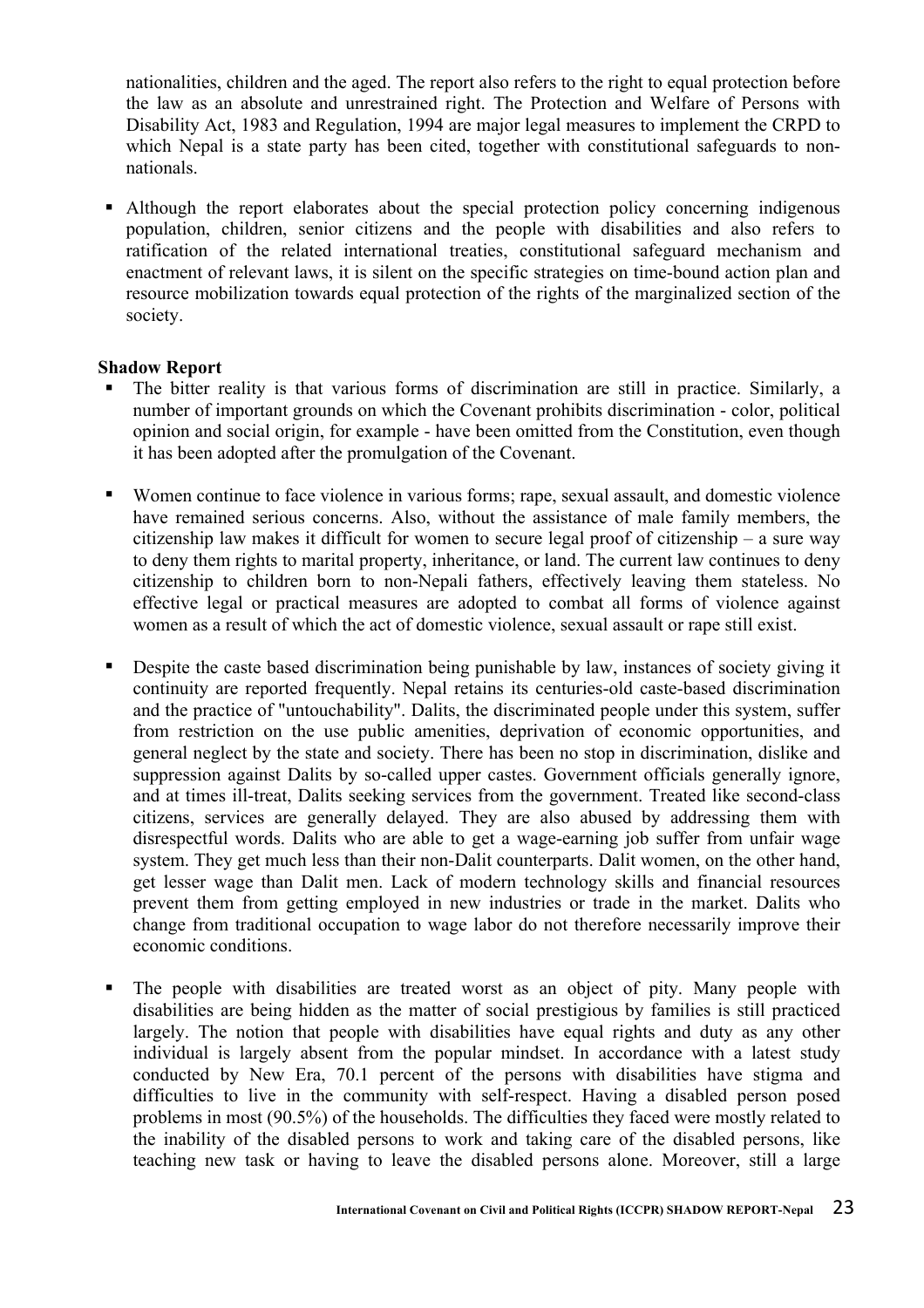number of the disabled persons have not got any kind of treatment. This could be due to lack of knowledge and awareness that impairment can be treated. It could also be because the family does not have the resources, or because the health facilities do not function properly and staff does not know about disability.

! The practice of discrimination against indigenous population and senior citizens is persistent. There is need for extensive discussions to ensure the rights of this section of the society while drafting the new constitution. It would be equally important to take inspiration from international human rights law and other relevant international standards. The most important aspect is the need for a continuous effort to make constitutional provisions for an appropriate mechanism so that such groups are empowered to enjoy the rights in practice as mentioned in the constitution. The new Constitution could in addition to establishing certain rights, also provide for a special body in charge of overseeing its implementation in this regard. Categorically, a commitment to indigenous people's rights must go beyond the constitution and into laws, policies and appropriately funded government programs to ensure their implementation. A lasting, balanced and constructive relationship between the state and indigenous peoples can only emerge if ways are found to resolve differences through partnership and cooperation.

### **Related Case**

*A physically challenged lady Kabita (name changed) was born to a village in Western Nepal. Due to her disability her family did not take care so with the help of a person she shifted to the Women Helpless Centre and resided there for 9 months. Then she left the Centre and stayed in a rented room and started looking for job. During her job search, her landlord took her to an unknown room and left her with an unknown man. That man knotted her legs and hands, raped her and left. Kabita made a complaint to the police and the police caught the man but, immediately after his arrest, he escaped from the police and became a missing person on the list of the police and Kabita was compelled to wait for justice for years. She resided at a hostel of the Women Disabled Association. It seems that directly been affected is Kabita and indirectly affected is all disabled women. Being a disabled woman, Kabita is not able to demand/expect good behavior from her own family. She is raped but not able to get justice [criminal is outside of Justice System].*

### **Recommendations**

- Nepal's equality legislation should include all state functions and the State should consider introducing more preventive measures in dealing with underlying inequalities i.e. equality proofing of practices.
- A greater autonomy, power and funding for the Women Commission, Dalit Commission and NFIDN should be substantially increased to allow them to deal with anti-discrimination cases in a speedy manner.
- The State as a matter of urgency should review and enhance remedies protecting the victims of domestic violence, indigenous population, Madheshis, Muslims, backward communities, the disabled and the senior citizens.

### *Article-3: Equality between Men and Women*

### **State Report**

- ! The state report refers to the Article 13 of the Constitution, which has provided the right to equality as a fundamental right. The rhetoric that all citizens are equal before law and entitled to have equal protection of law has also been cited, including the provision of nondiscrimination between or against any citizen on any ground and equality between men and women in terms of remuneration and social security for the same work.
- ! The report elaborates the provisions and principles of non-discrimination but fails to illustrate the incidences of the violation of the right to equality, identification of the perpetrators, kinds of victims and the constitutional, legal and administrative remedies taken so far.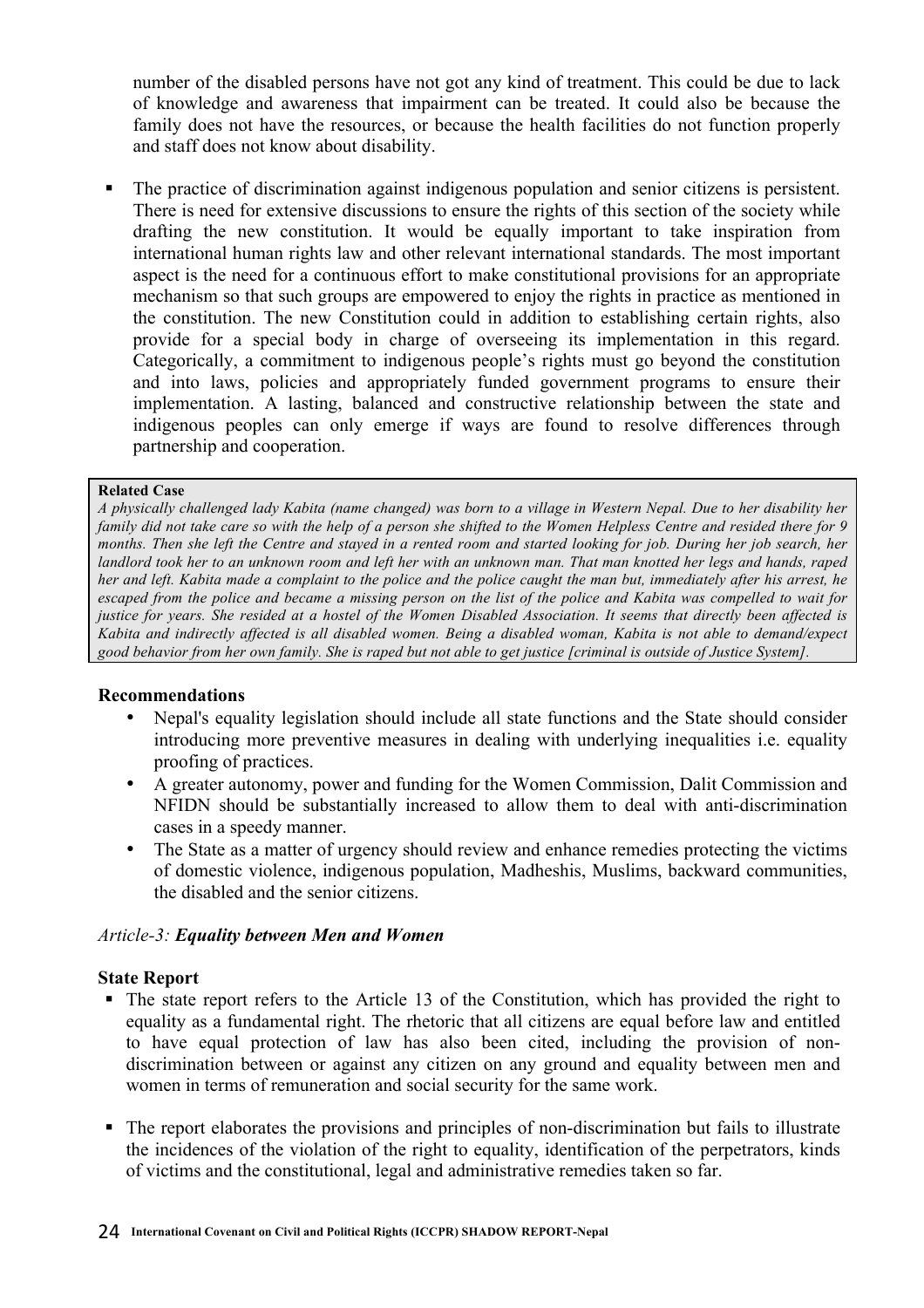### **Shadow Report**

- ! Despite promulgation of the Caste-based Discrimination and Untouchability (Offense and Punishment) Act, Dalits continue to face social and economic exclusion. Gender discrimination continues, particularly among women from marginalized castes and ethnicities. Dalit girls and poor girls from rural areas face discrimination in accessing education and health care, are more likely to be married as children, and experienced higher rates of child malnutrition.
- ! Nepali women remain underrepresented in both public and political life except in the dissolved Constituent Assembly. Hindrance to women's engagement in politics results from limited prospects for political participation and understanding of democracy, limited experience in the political arena, lack of family and societal support, inadequate access to financial means and radical campaigns against participation of women in politics, public and professional life. The increase in religious conservatism restricts women's leadership roles along with their mobility while further perpetuating patriarchy. For these reasons, there seems to be limited experience and low political commitment amongst women. At the institutional level the disaggregated data and gender focused research undertaken are insufficient.
- ! The violation of the rights of the female migrant workers from the point of departure and especially in most of the destination countries and specifically in the Golf countries is a common phenomenon. Grievances are rarely heard and the mechanisms for remedies are extremely poor. Many do not know the language of the country and do not know their rights. Women migrant workers lack mobility because they may be confined by employers to their work or living sites, prohibited from using telephones or banned from joining groups or cultural associations. They often lack knowledge of their embassies or of services available, due to their dependence on employers or spouses for such information. For example, it is very difficult for women migrant domestic workers who are scarcely ever out of sight of their employers to even register with their embassies or file complaints. As such, women may have no outside contacts and no means of making a complaint, and they may suffer violence and abuse for long periods of time before the situation is exposed. In addition, the withholding of passports by employers or the fear of reprisal if the women migrant worker is engaged in sectors that are linked to criminal networks prevent them from making a report. Undocumented women migrant workers are particularly vulnerable to exploitation and abuse because of their irregular immigration status, which exacerbates their exclusion and the risk of exploitation. They may be exploited as forced labor, and their access to minimum labor rights may be limited by fear of denouncement. They may also face harassment by the police. If they are apprehended, they are usually prosecuted for violations of immigration laws and placed in detention centers, where they are vulnerable to sexual abuse, and then deported. In such an adversarial scenario, the government of Nepal is doing very little to address the misery of the female migrant workers.

### **Related Case**

*Seti is a 43-year-old woman who lives in the western part of Nepal. Her husband — who worked as an agent for foreign companies seeking employees — passed away, and she was neglected and abused by the family, society and the state authority. Seti entered a prolonged period of mental disorder. She traveled to Kathmandu, stayed at the Pashupatinath temple, and then began living out on the streets. Seti lived in the street for three months. She had no knowledge of herself or her family. People called her* Boulahi*, meaning "insane woman," and Seti faced an overwhelming amount of cruel behavior from even the most respected people who saw her. Seti was rescued from the street in October 2010 with the support of an NGO called Koshish and was taken to a private rehabilitation center. For more than one month, Seti still suffered from her mental disarray. The concerned state authorities were indifference in protecting her.*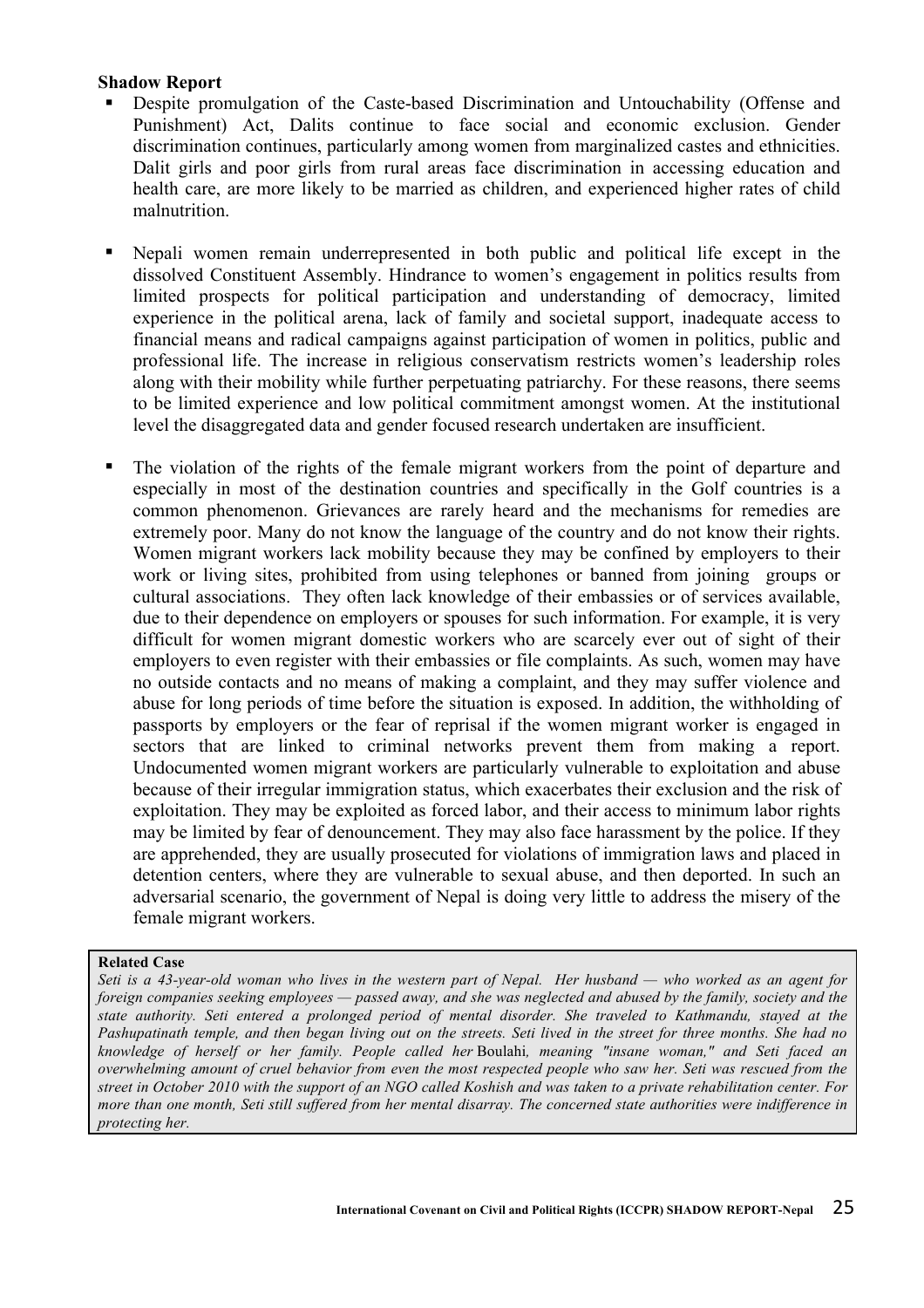### **Recommendations**

- The current status of the National Women's Commission should be reviewed and alleviated with more authority for investigation and action against non-compliance with equality provisions of the constitution and the laws.
- Multiple discriminations faced by minority ethnic, Dalit, the disabled and rural women, should be adequately dealt with by the concerned state authorities, NHRIs and especially by Women Commission.

### *Article-4: Derogation in States of Emergency*

### **State Report**

- ! The state report simply provides informative accounts of the SoE declared twice during the reporting period, including the issuance of the TADO along with the proclamation of the state of emergency.
- ! Surprisingly, no incidences of atrocities and the non-compliance with the non-derogable rights as enshrined in the constitution and under this Article have been mentioned despite documentation by the NHRC, OHCHR and local rights groups. The validity of the SoE such as the fulfillment of a number of requirements set by the treaty law, such as qualifications of severity, temporariness, proclamation and notification, legality, proportionality, consistency with other obligations under international law, non-discrimination, and lastly, non-derogability of certain rights recognized in this article are not taken into consideration.

- ! In 2001 SoE, there have been incidences of massive human rights violation including arbitrary arrest, extra-judicial killings, torture and enforced disappearances. During 2005 SoE, in combination with the King's dismissal of the government, subsequent imposition of emergency rule and suspension of many civil rights--including freedom of expression, assembly, and privacy--was a setback for human rights in Nepal. During this 3-month period, censors were deployed to major newspapers, and many political leaders were kept under house arrest. The King's government restricted the media from publishing interviews, articles, or news items against the spirit of the royal proclamation of February 1, 2005 or in support of terrorist or destructive activities.
- ! Enactment of TADO in 2002, which was renewed in 2004, was Nepal's reaction to a global apprehension of terrorism since the events of 11 September 2001, and localized in Nepal through continued State conflict with the CPN-Maoists. The TADO had been widely used for illegal arrest, detention, disappearance, torture and extra-judicial killing affecting the innocent civilians the most. The new provision allowed the authority to detain a person for up to 12 months on the basis of suspicion without charge or trial.
- ! Both the high contracting parties demonstrated indifference to the compliance with the application of the humanitarian law during the high intensity conflict. Though there had been occasional talks and symbolic respect in isolated instances, in totality there had been a gross disrespect to the essence of the humanitarian law by both the sides. The practice of barbaric killings, maiming, mutilation, cruel, degrading treatment or punishment, targeting civilian population, hostage taking etc became the routine of day.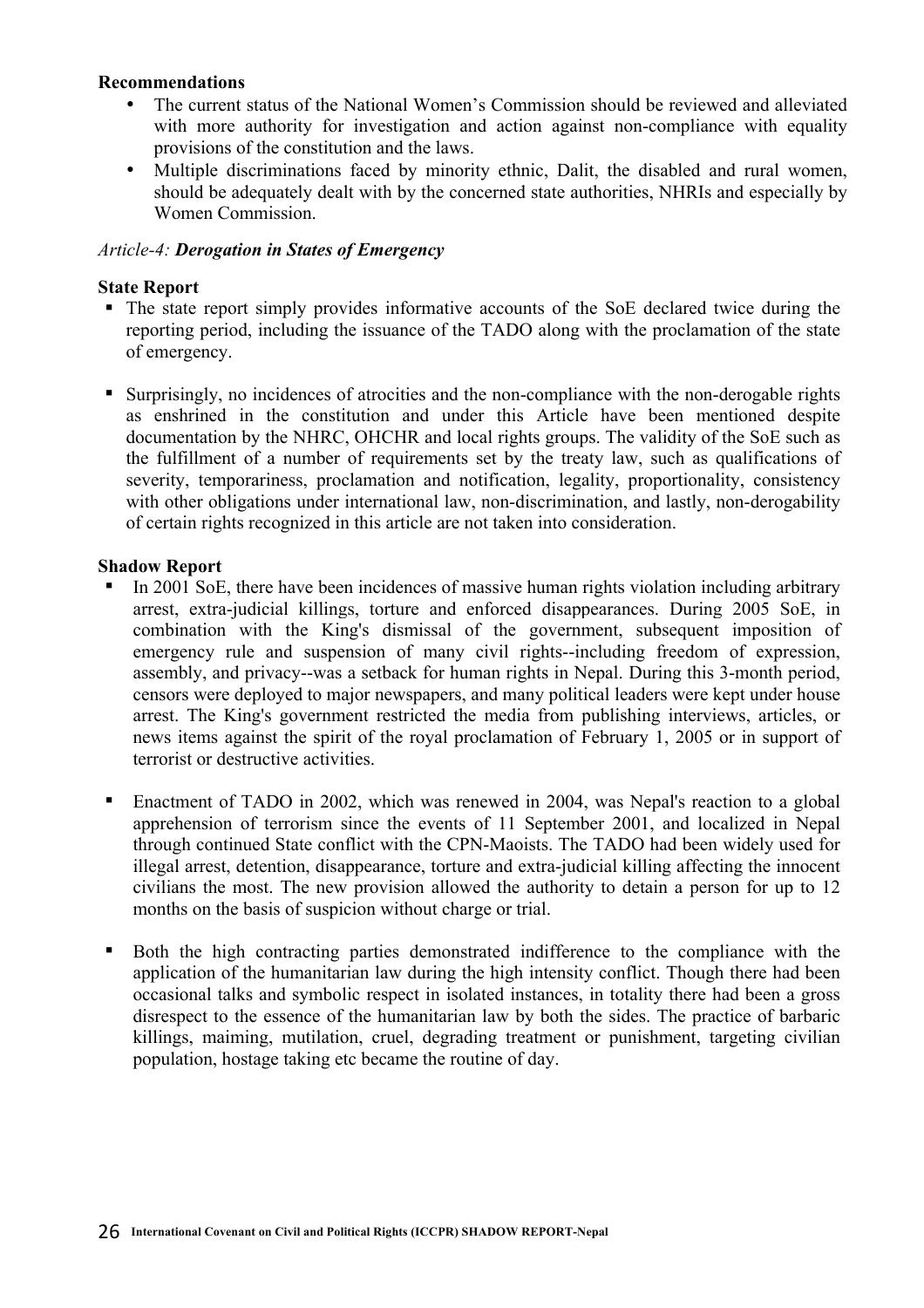#### **Related Cases**

- ! *On On 20 February 2002, during the first state of Emergency and three days after Maoists attacked Mangalsen, the District Headquarters of Achham District, a group of Maoists shot at an army helicopter trying to land at the remote Suntharali airport strip in Kalikot District. At the time, a group of labourers were doing construction work at the airfield. On 24 February, Nepal Army personnel arrived at the place the labourers were staying. Two representatives attempted to present the workers' identity cards to the Army, but they were allegedly shot and killed. According to reports, Nepal Army soldiers then took all 35 labourers out of their huts and shot them dead.*
- ! *Between November 2001 and August 2002, when the state of emergency was uplifted 180 Nepali journalists were arrested, tortured and some of them were killed. Intimidation by the security forces and administration became routine throughout the country. In some places like Jumla the Chief District Officer ordered reporter to stop reporting. In other places like Shankhuwasabha journalists were sent to jail just because they earlier had raised the issue of corruption in public services. And in many places journalists were asked to accompany the security forces and helped them identify the Maoists. "I will kill you right here and get the news that one terrorist was shot dead by the security force published in your newspaper tomorrow," had been the standard threat by the security forces. Many journalists received such threats.*

### **Recommendations**

- A law and policy guidelines governing the conditions of a state of emergency, including reasons and proportionality should be enacted to prevent the gross misuse of the SoE.
- The perpetrators of the atrocities in the form of excessive use of force towards violating the non-derogable rights should be brought to justice
- The state should guarantee that the military personnel involved in crimes relating to civilians must be tried in the civil court.

### *Article-5: Limited Right of Derogation*

### **State Report**

! No provision in the Constitution or any law of Nepal allows restriction upon or derogation from fundamental human rights in the pretext that the ICCPR does not recognize such rights or that it recognizes them to a lesser extent. The fundamental rights and freedoms guaranteed by the Constitution and other statutes fully respect the letters and spirit of the ICCPR.

### **Shadow Report**

! The general tendency on the interpretation of the ICCPR provisions as per convenience of state giving an excuse of ground reality and cultural relativity prevails.

### **Recommendations**

No specific recommendation is made.

### *Article-6: The Right to Life*

### **State Report**

The state report cites various provisions enshrined in the CPA and the Interim Constitution to affirm the explicitly recognized the right to life with dignity and liberty, and the right against death penalty, including the provision in the Local Administration Act, 1971 which prohibits disproportionate use of force by the security agency in order to prevent casualties and death of persons.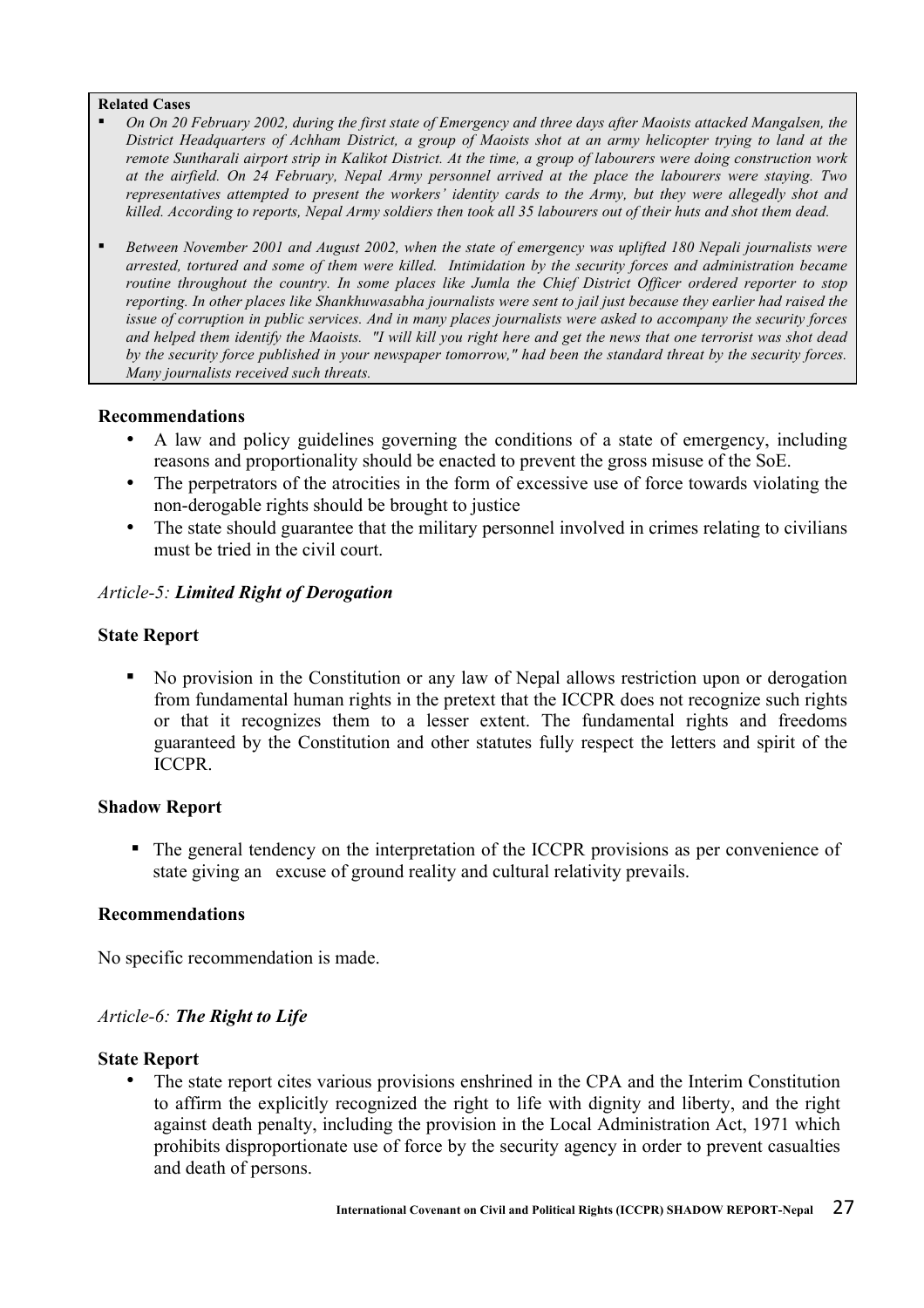• Also, the state report mentions about the proposed Bills on the Commission on Truth and Reconciliation the Commission on the Involuntary Disappearance. Surprisingly, no accounts of systematic, gross and widespread violation of the right to life, including enforced disappearances have been reflected in the report.

- ! The inconvenient truth is that Nepal witnessed a massive attack on the right to life especially during the internal armed conflict in which more than 13,000 people lost their lives. The right to life was further encroached during the SoE declared twice first in 2001 and in 2005. The suspension of Article 23 of the Constitution during the state of emergency denied people access to judicial remedy (apart from habeas corpus) is of particularly grave concern. It prevented judicial scrutiny of the measures taken by the government, which was contrary to the provisions of Article 2 (3) of the ICCPR.
- ! Given that both the constitutions exercised during the reporting period, don't explicitly guarantee the right to life, the declaration of the SoE and the suspension of fundamental rights were interpreted by army and police personnel to include a suspension of the right to life. The army and police in some districts were given the authority to "shoot on sight" any curfew violators. This appears to give official sanction to the security forces to commit extrajudicial executions. Providing such powers was in direct violation to Article 6 of the ICCPR, which guarantees the right to life and prohibits arbitrary deprivation of life.
- ! Extrajudicial executions and disappearances were common features during the reporting period. Several unlawful killings occurred throughout the conflict in multiple contexts: for example, during Maoist attacks on security force posts and bases, government buildings, national banks and public service installations; in chance encounters and during ambushes. The People's Liberation Army (PLA) and political cadres abducted ill treated/tortured and killed suspected spies and informants. Unlawful killings were also perpetrated against enemy combatants and civilians who were in detention or otherwise under the control of the adversary, for example in execution-style killings. Interestingly, the transitional justice related bills mentioned above remained pending in the absence of a parliamentary approval.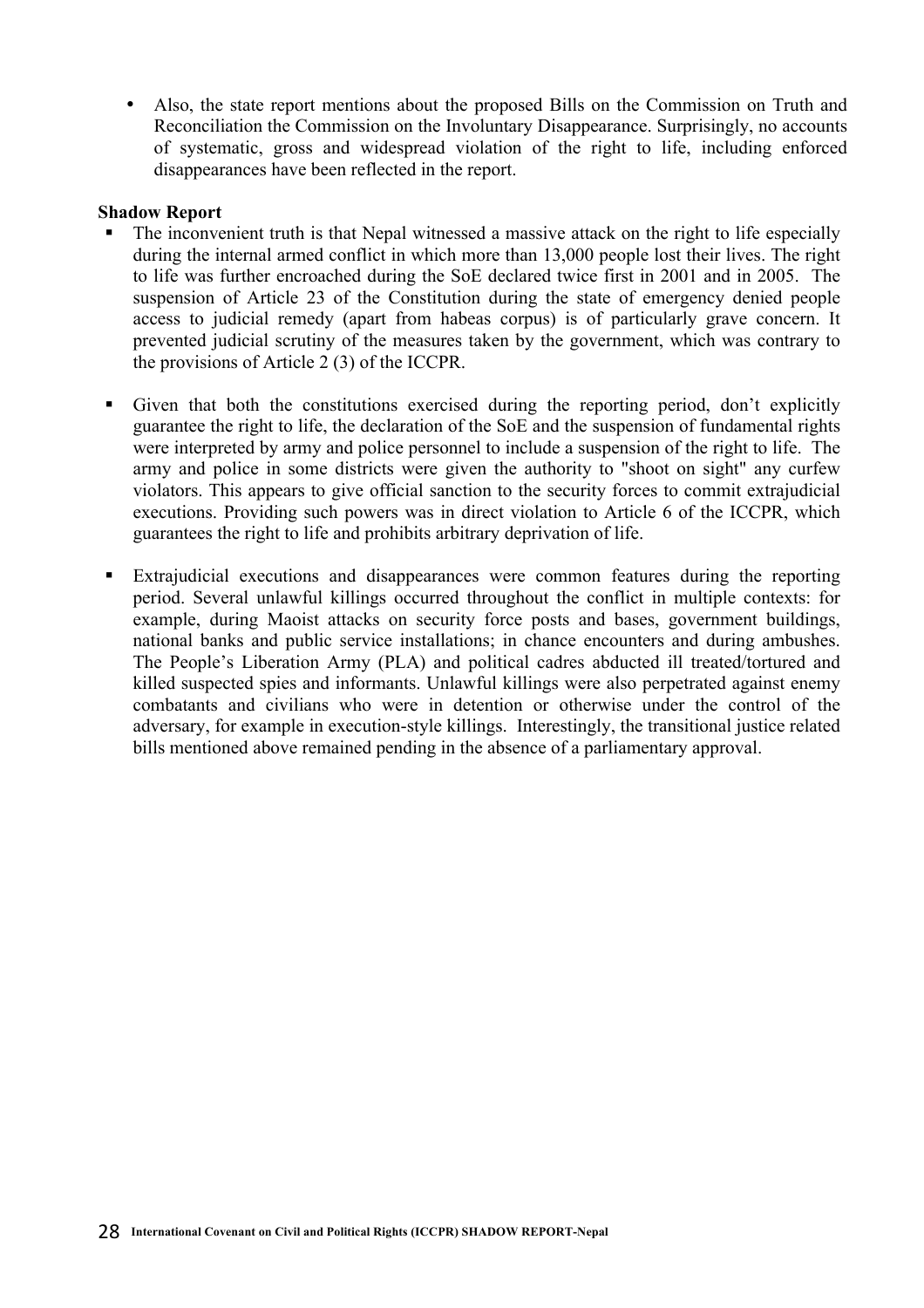#### **Related Cases**

- ! *On 17 August 2003 during a ceasefire, Nepal Army personnel pretending to be Maoists asked some villagers for directions to the house where Maoists were holding a meeting in Doramba VDC, Ramechhap District. When they arrived, the Nepal Army surrounded the house in which Maoist members were gathered. When the occupants realized that they were surrounded, a few fled the scene, one of whom was shot dead by the Nepal Army on the spot. Nineteen people (reportedly 17 Maoists and two civilians), including five women, were allegedly taken under control and, with hands tied, forced to walk to nearby Dandakateri hill. They were lined up and summarily executed from close range with rifle shots to their heads and chests. Their bodies were allegedly tossed over a slope close to the execution site.*
- ! *On 6 June 2005, in Madi, Chitwan District, Maoists detonated explosives under a crowded public bus on which soldiers were also travelling – killing 39 persons, including three army personnel. Seventy-two persons, including four army personnel, were injured. The CPN (Maoist) accepted responsibility for the incident and claimed that this attack on civilians did not reflect party policy. OHCHR conducted an extensive investigation into the killings,<sup>1</sup> in the course of which the CPN (Maoist) told OHCHR that four or five cadres were being held accountable for the attack, but OHCHR did not receive clear evidence that anyone specifically was penalised.*
- ! *Jalandhar Bastola of Sindhuli (originally Solukhumbu) district was arrested in Kathmandu during or before September/October 2003 and illegally detained and severely tortured by Army personnel at the Bhairabnath Battalion barracks in Maharajgunj. Jalandhar Bastola's current whereabouts have not been clarified. The Nepal Army Task Force writes in its 2006 report that according to police records, Jalandhar Bastola died on 15 August 2004 when a pressure cooker bomb he was planting in the Thumka area of Bidur Municipality, Nuwakot district suddenly exploded. OHCHR investigations indicate that the information contained in the RNA Task Force report regarding the death of Jalandhar Bastola is not accurate. Multiple sources affirm that Jalandhar Bastola was not one of the two people killed in the 15 August 2004 explosion in Nuwakot. Therefore, the clarification contained in the RNA Task Force report is not considered to be sufficient by OHCHR, and the whereabouts of Jalandhar Bastola remain unknown. Information published since June 2006 which confirms OHCHR's investigations into the ongoing disappearance of Jalandhar Bastola is available in public reports and statements issued by multiple organizations.*

### **Recommendations**

- The state should ensure that the regular criminal justice system must prevail to the investigation, identification and, if appropriate, the punishment of those responsible for the death of civilians during the internal armed conflict.
- An independent Truth and Reconciliation Commission and the Commission on the Involuntary Disappearance should be established founded on the principles of international benchmarks.

### *Article-7: Freedom from Torture or Cruel, Inhuman or Degrading Treatment or Punishment*

### **State Report**

- ! The state report talks about Nepal's ratification to the Convention against Torture and Other Cruel, Inhuman or Degrading Treatment or Punishment (CAT), provisions in the CPA and the Interim Constitution which provides that any person deprived of freedom in accordance with law shall not be subjected to torture or other cruel, inhuman or degrading treatment or punishment.
- ! The report fails to illustrate the recorded incidences of the non-compliance with the provision so of the CPA resulting in abduction and torture.
- ! The report also fails to mention that the officials involved in torture or custodial death are not personally subject to criminal liability under the prevailing laws and on the contrast to the criminal justice system, a government attorney defends the perpetrators.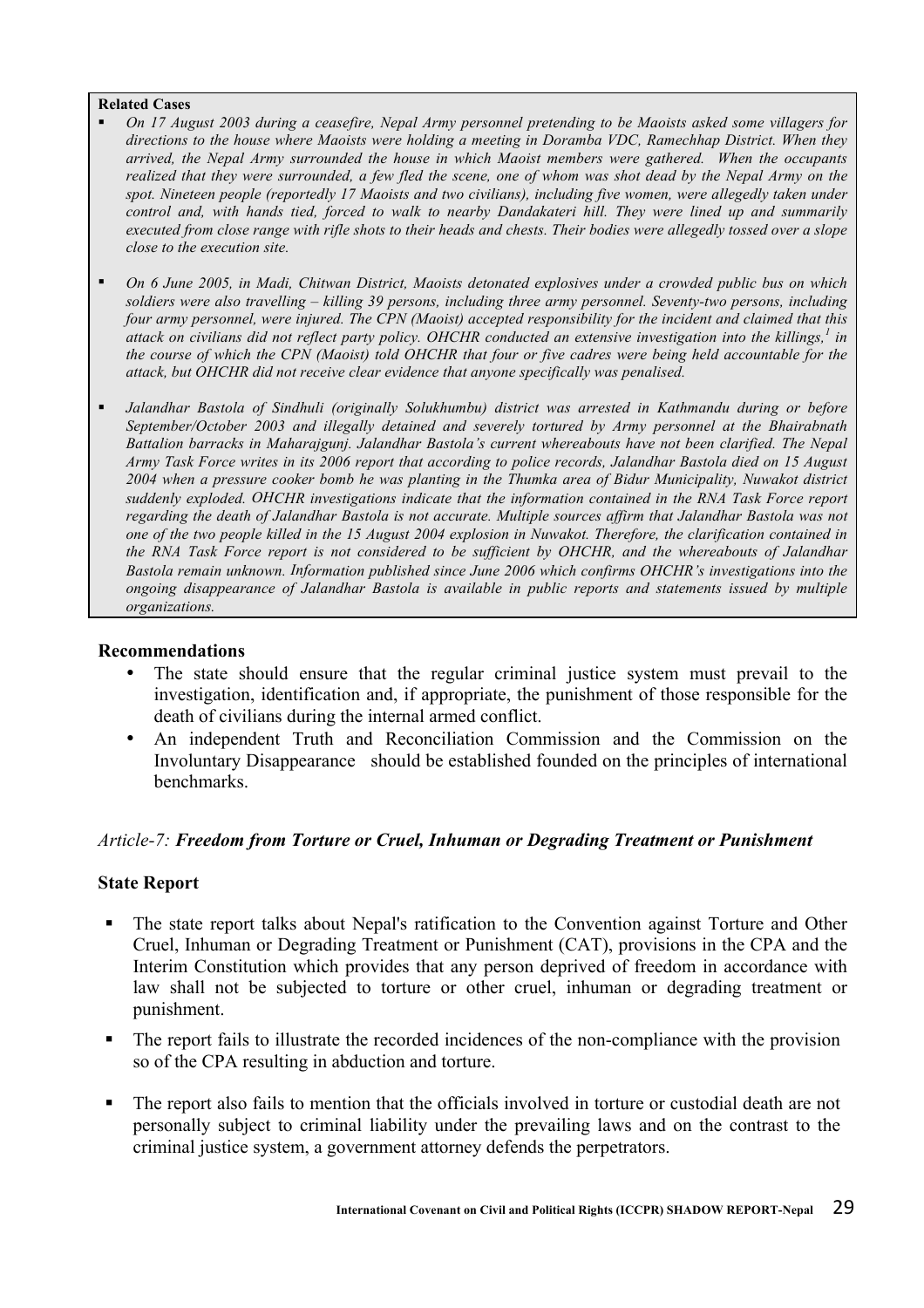- ! As the Act fails to recognize torture as a criminal act, it is in stark contradiction to the obligations accruing from the CAT and ICCPR. Moreover, the Act ignores the independent medical practitioner's role in medical check-up of torture victims since it exclusively assigns government medical officers and senior police officers to conduct the suspect's medical check-up, which may 33 Article 4(1) of the CAT obliges the states parties to define an act of torture as a crime against law provide an opportunity for the misuse of powers. More importantly, the Act deals with torture inflicted only after a person is taken into custody. Thus, the Act is not only inconsistent with the international human rights standards, but it is completely ineffective in protecting detainees from torture during their stay in police custody.
- ! Torture apparently was used to intimidate or punish detainees and to extract information and/or confessions, and that torture often took place while detainees were held incommunicado and unable to contact family, doctors, or lawyers. The Government has failed to conduct thorough and independent investigations of reports of police brutality and has refused to take significant disciplinary action against officers involved. Police often are unwilling to investigate and to discipline fellow officers, and persons are afraid to bring cases against police for fear of reprisals. This in itself has perpetuated acts of torture.
- ! The draft Anti-Torture Bill which criminalizes all forms of torture remained pending at the Parliament for endorsement since 2010. There were no formal minimum standards established regarding treatment of detainees. Furthermore, there is a strong need for legislative and regulatory safeguards against torture which includes reviewing and adopting interrogation rules, instructions, methods and practices as well as arrangements for the custody and treatment of persons subjected to any form of arrest. Similarly, for juvenile detention and particularly the facility for special needs, geriatrics and psychiatric patients, need to do extensive work to strengthen their procedural guidelines and regulations in order to strengthen the protective measures that safeguard the rights and dignity of individuals residing under State care in the institutions.
- ! Alleged cases show that the motive of the Security Forces in perpetrating acts of torture appears primarily to have been to extract information about the Maoists from anyone who might have had something to reveal. The methods were consistent across the country and throughout the conflict. Reports indicate that the techniques generally were allegedly intended to inflict pain in increasing measure or over a prolonged period until the victim divulged whatever information they were believed to have.
- ! Maoists inflicted torture and ill treatment as a punishment. Whether through the "People's Court" or simply by decisions of local commanders, Maoists regularly, and often violently, punished persons deemed to have "misbehaved" according to the Maoist code, or those targeted because of their active or symbolic opposition to the Maoist movement. The most notable group of victims was those that the Maoists suspected of being spies or 'informants.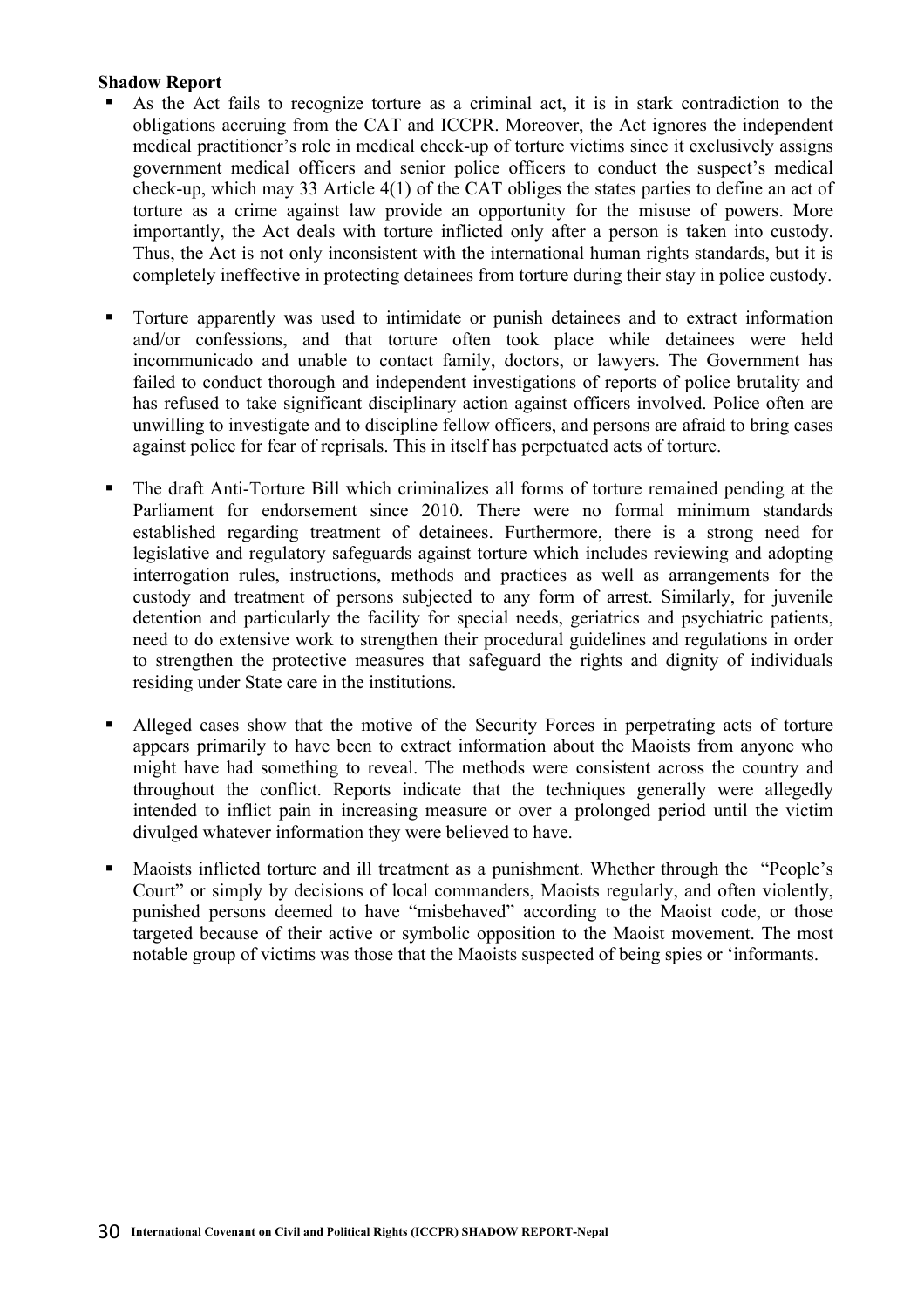#### **Related Cases**

- *Khadga Bahadur Gharti Magar was arrested without warrant from his home in Kusunti, Lalitpur on the night of 22 September 2003 and taken to the Bhairabnath Battalion barracks in Maharajgunj by Army personnel. There, he was reportedly severely tortured and endured mistreatment over a period of six months. Mr. Gharti Magar died in Army custody at Birendra Military Hospital, Chhauni on 1 March 2004 while being treated for a medical condition apparently unrelated to his torture and ill-treatment. With regard to Khadga Bahadur Gharti Magar, the Nepal Army Task Force writes in its 2006 report that he was arrested from his home in Kusunti, Lalitpur on the night of 23 September 2003, that he became ill while in the custody of the Bhairabnath Battalion in Maharajgunj, and that he died in Birendra Hospital in Chhauni on 1 March 2004. The Nepal Army Task Force further writes that according to the post-mortem and a report by the Department of Forensic Medicine, Kathmandu Autopsy Centre, the cause of death was hypertensive heart disease.*
- *According to OHCHR's investigation, the incident indicates that Hira Bahadur Rokka of Nuwakot district was disappeared on two distinct occasions. In relations to the second instance, information shows he was arrested on 6 December 2003 in Kathmandu, illegally detained and severely tortured by army personnel at the Bhairabnath Battalion barracks in Maharajgunj. Hira Bahadur Rokka's whereabouts had not been clarified. The Royal Nepal Army Task Force writes in its 2006 report that it received information that "Hira Bahadur Rokaya" of Nuwakot was released from the District Police Office, Nuwakot on 5 July 2003, and that the Nepal Police had been in contact with the WGEID regarding the release. OHCHR investigations indicate that the information contained in the RNA Task Force report is not relevant to the 6 December 2003 disappearance of Mr. Hira Bahadur Rokka, of Nuwakot district, which remains unresolved. The clarification contained in the 2006 RNA Task Force report is not deemed sufficient by OHCHR. The whereabouts of Hira Bahadur Rokka remain unknown. Information published since June 2006, which corroborates OHCHR's investigations into the ongoing disappearance of Mr. Rokka, is available in public reports and statements issued by multiple organizations.*
- *The victim (name not disclosed) had worked as a teacher for 11 years and had served as Secretary of the Village Development Corporation (VDC) for 28 years. In February 2002 the victim was asked for a donation of 25,000 rupees by four armed members of the People's Liberation Army who came to his house. The victim refused to give the donation and the demand was increased to 50,000 rupees, which was again refused. Later, the victim was abducted from his home and brought to the VDC office. Inside there were some 27 armed members of CPN (Maoist) who asked again for a donation. The victim responded that he had no money; they increased the amount to 100,000 rupees. When the victim still refused he was beaten. Two logs were placed above and below his thighs when he was in a sitting position and the logs were stepped on and rolled down his legs. He was made to stand and sit repeatedly and was beaten with a rifle butt on the back of his head and on his back. He lost consciousness. The CPN (Maoist) shaved four parts of the victim's head in front of the villagers, smeared him in black, and forced him to wear shoes around his neck and walk around four VDCs.After two months of recovery, the victim fled to the District Headquarters. His eldest son was abducted and held for nine days and was allegedly beaten in captivity. The CPN (Maoist) proceeded to record the amount of gold, silver and other belongings in the family house. Shortly after the elder son's release, the victim's youngest son, age 14 at the time, was abducted. He was kept for one night while the Maoists demanded that he either bring his father, give over his father's property, or be killed. The son agreed to bring his father and was released. When the father received the message from his son, he believed he would be killed if he returned and so sent a reply message to give over his property. In December 2002 some 45 CPN (Maoist), including three Area Commanders, took over the victim's house. The family was displaced and lived in the District Headquarters following the incident. The victim was given compensation of 23,000 NRs from the Government.*

### **Recommendations**

- The Government should ratify the OP to CAT and immediately enact a new legislation in order to criminalize the act of torture.
- The Nepalese Government has the duty to investigate and prosecute those responsible for acts of torture and cruel, inhuman or degrading treatment or punishment whenever there are reasonable grounds to believe that such offences have taken place.
- All detainees, while being processed for detention, shall be informed of their right to file a torture complaint and the procedure for filing complaints.
- The burden of proof shall be on the detaining officials to demonstrate that the death or injury of the detainee was not caused as a result of torture or other cruel, inhuman or degrading treatment or punishment.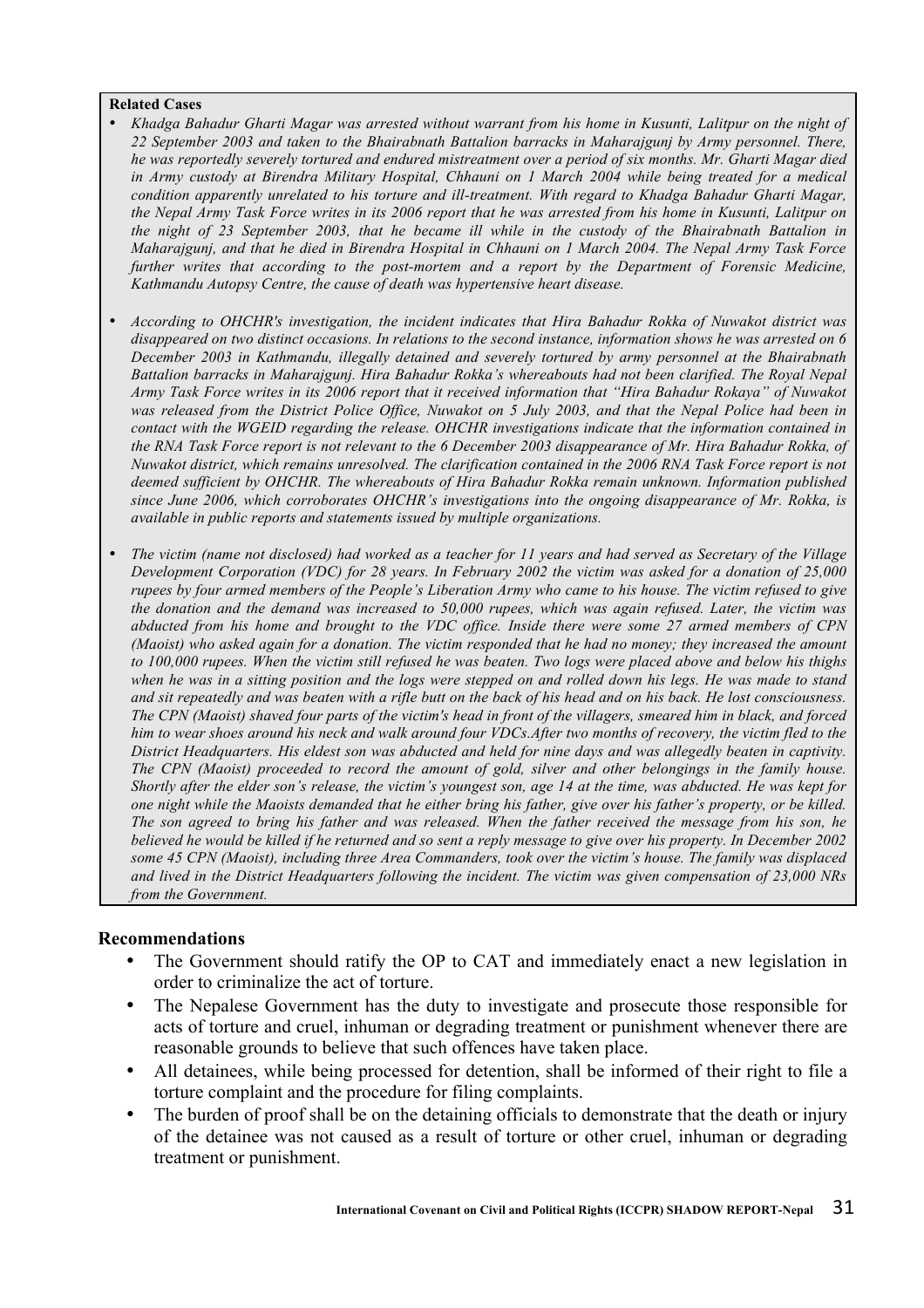- The use of force should be human rights proofed and they public officials should receive regular and up-to-date training on their human rights obligations with a view to prevent the incidences of torture.
- Free and informed consent to medical treatment should be a central tenet to mental health treatment.

### *Article-8: Freedom from Slavery, Servitude and Forced Labor*

### **State Report**

- ! The state report refers to the constitutional, legal and administrative measures regarding the prohibition of bonded labor system, counter-trafficking measures and the prohibition of children's worst form of labor. But it fails to disclose various forms of bondage prevalent in the country in various sectors.
- *.* ! The report refers to the Civil Code's provision on Trafficking in Persons which provides that slavery, servitude and bonded labor shall be treated as a serious criminal offence, and a person that practices such acts is liable to the punishment of imprisonment for a term of three to ten years, and also to pay such compensation to the victim as determined by the court. However, the incidences of never-ending and unabated internal and cross-border trafficking-in-person and the absence of bi-lateral agreement to combat the problem are missing in the report.
- ! The report also highlights on the launching of the Bonded Labor Livelihood Programme since 1995 and the distribution of plots of land and funds to 21, 639 freed bonded labors so far along with the introduction of a minimum wage system in order to regulate the labor field. The report, however, declines to mention that the slavery-like practices exist in several parts of the country in different forms.

### **Shadow Report**

- ! The current constitution prohibits slavery, serfdom, forced labor, or trafficking in human beings in any form; however, forced labor and trafficking in persons remain acute. The Department of Labor enforces laws against forced labor in the small formal sector, but remains unable to enforce the law outside that sector. The residue of bonded labor system and other forms of servitude still persist, including haliya, haruwa, *balighare* (fixed but nominal compensation in kind) and charuwa systems. Trafficking-in persons (both internal and crossborder) for sexual exploitation and other worst form of labor especially in India is an unabated phenomenon. Unsafe and irregular contractual labor migration in the Gulf countries and Malaysia has often resulted in exploitative labor, bondage and engagement in dirty, difficult and dangerous work. Although the Government in 2004 announced a program to free about 83,400 bonded laborers by paying off approximately \$330,000 (22,500,000 rupees) in debt, by providing laborers with unspecified alternative employment, and by distributing land to the laborers., their sustainable livelihood is still in jeopardy.
- ! The Labor Act specifically prohibits forced or bonded child labor, but enforcement of this law has been inadequate. The law prohibits forced or bonded labor by children, but it exists in many sectors, including carpet industry, entertainment sector, stone querying and brick kilns.

### **Related Case**

*Siba Chaudhary was given as a household slave in the Mid-western Nepal in return for access to land for her family. The (landlady's) sister's husband tried to abuse her sexually, several times. He used to come to her room. She would cry, so he never succeeded. Siba was usually fed with leftovers, and was beaten and verbally abused by some of the women she worked for. (BBC News, Western Nepal, 3/2/07)*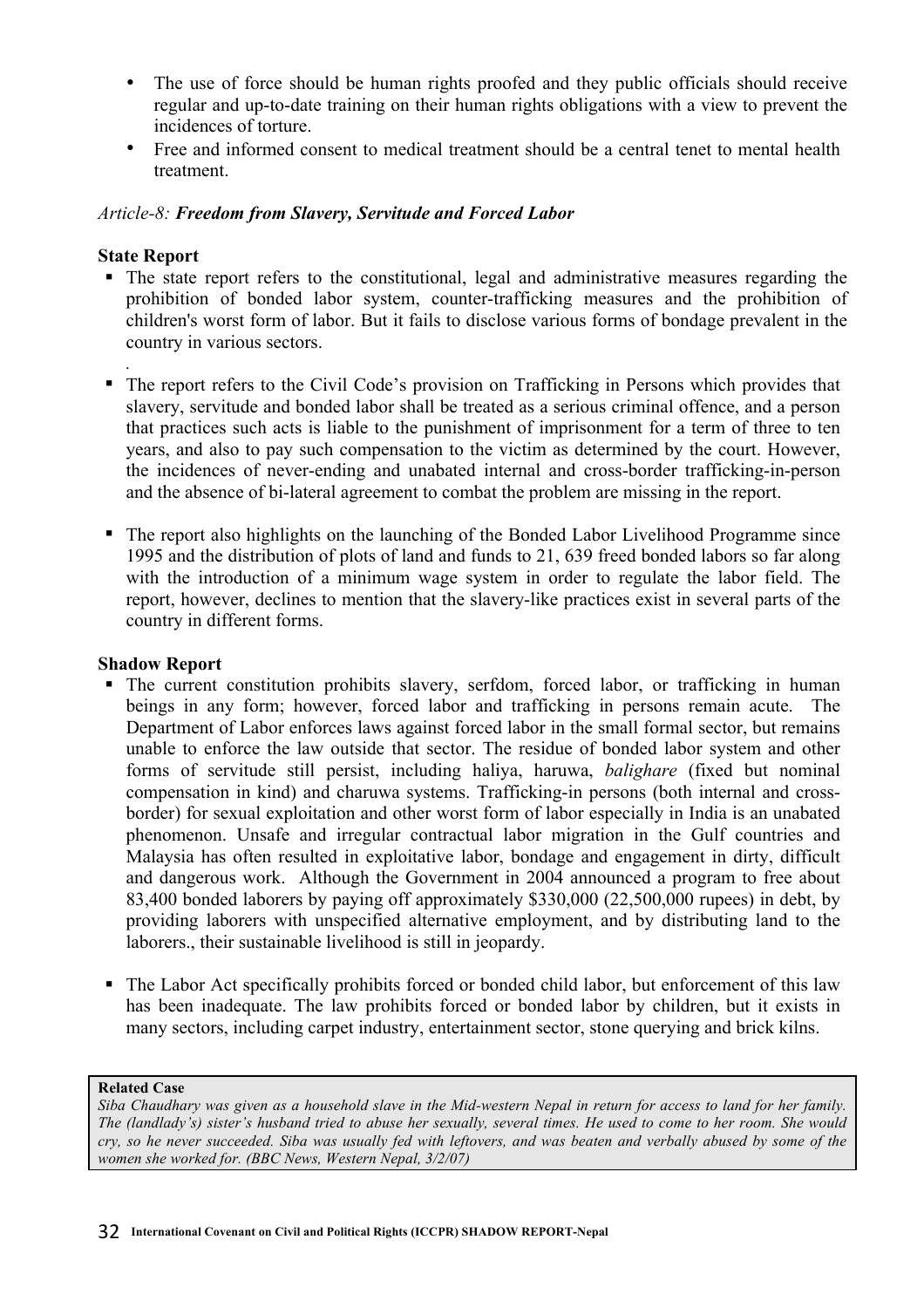### **Recommendations**

- The Government should set up an independent inquiry, as a matter of urgency, to examine the prevalent practice of slavery and serfdom particularly in agriculture sector.
- Stringent punishment should be in force to bring the perpetrators of human trafficking in accordance with the Human Trafficking and Transportation Control Act (2007) and Regulation (2008) and the protection for victims of trafficking should be central to any intervention.
- The Government should move towards the ratification of the UN Protocol 2000 on Trafficking and Transnational Organized Crimes and should initiate bi-lateral agreements with the destination countries of migration in compliance with the provisions of the Protocol.
- All separated, abused, neglected and rescued women, girls and children should be placed on a proper national register and should receive equitable treatment in care and should be formally rehabilitated and reintegrated with human rights standards.

### *Article-9: Liberty and Security of the Person*

### **State Report**

- ! The state report mentions that Article 24 of the Constitution has safeguarded the right relating to justice as a fundamental right and accordingly, the fact that a person arrested has the right to be informed of the reasons for arrest, to consult, and to be defended by, a legal practitioner, to be produced before the case trying authority within 24 hours of such arrest, excluding the time necessary for the journey, and not to be detained in custody without order of such authority is largely confined to paper work only.
- ! The report mentions about the CRA, 1955 which is supposed to protect this right in the similar fashion. Importantly, any one whose right to liberty and security as guaranteed by the CRA, 1955 is infringed has an enforceable right to compensation, however, the report hides the fact that compensation to the victims is a rare phenomenon In addition, the Chapter on Court Proceedings of the General Code has various provisions relevant to the protection of this right.
- ! The report also talks about the State Cases Act, which has a provision to provide that a police may search a suspected person or place, and has to follow certain procedures (information on the reason of arrest, warrant, women police to arrest women suspects, producing the arrested person before judicial authority within 24 hours etc.) The reporting of the series of flaws in the procedure which took place during the 10 year-long conflicts is also missing in the report.

# **Shadow Report**

! The Criminal Procedure Code provides the general procedure with regard to arrest and the legality of detention in which the arresting officer has the obligation to present the arrested person to the Court within 24 hours. However, with so called "*logistical problems such as transport, court infrastructure and human resources*", the time limit is not always respected. Police often holds prisoners longer. The SC on occasion has ordered the release of detainees held longer than 24 hours without a court appearance. Detainees do not have the legal right to receive visits by family members, and they are permitted access to lawyers only after the authorities file charges. In practice the police grant access to prisoners on a basis that varies from prison to prison. Persons have a right to legal representation and a court appointed lawyer, but government lawyers or access to private attorneys is provided only on request. Consequently, those unaware of their rights may not have legal representation. There is a system of bail, but bonds are too expensive for most citizens.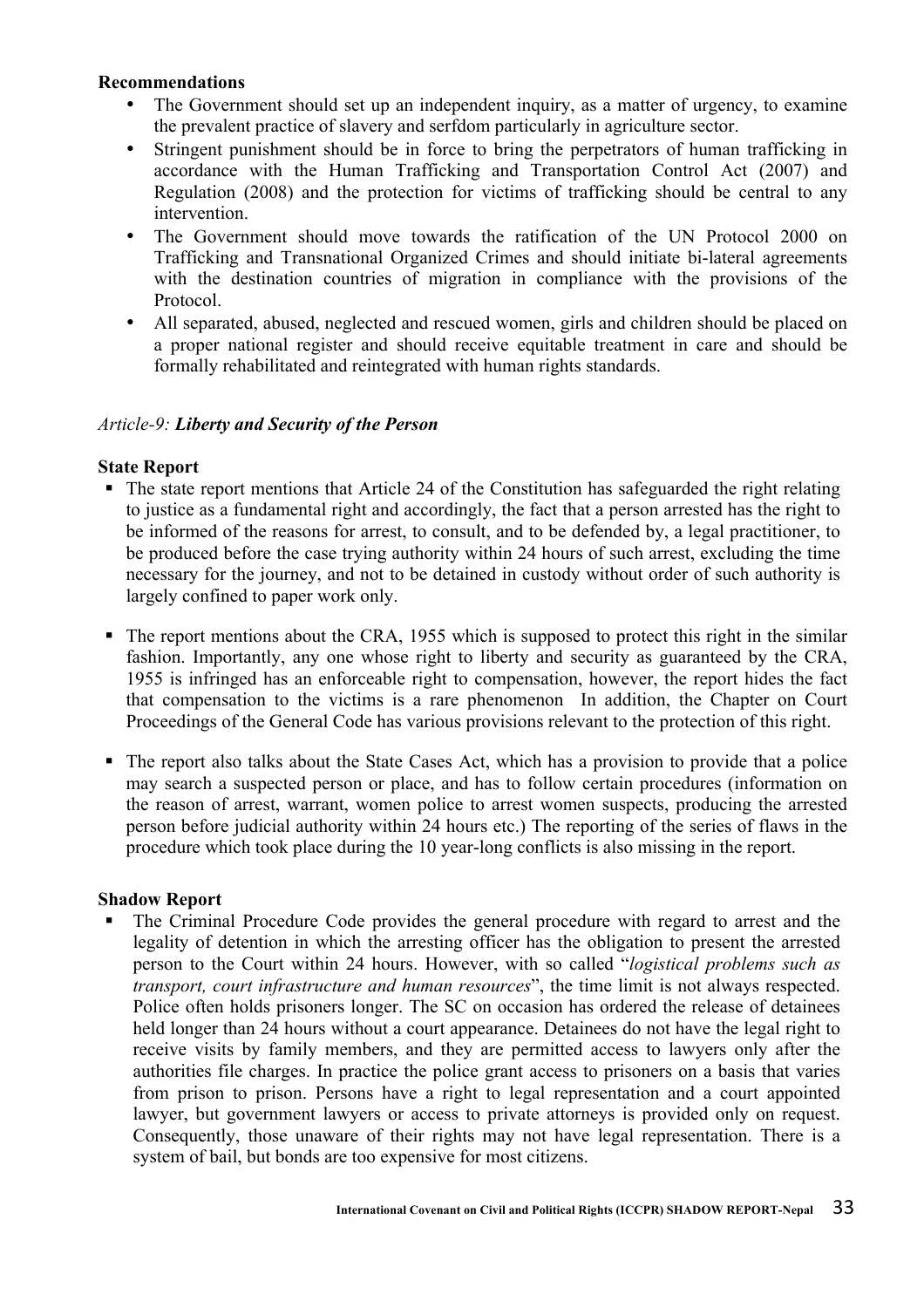- ! There is no limit to the length of pre-trial detention and this has led to detainees remaining under remand at times for over four years. The timeframe within which a detainee should be brought for trial is determined by the pace with which the prosecutors are able to prepare for prosecution. This has greatly undermined the rights of detainees to a speedy trial as guaranteed by the Constitution and has also led to the congestion currently being experienced in prisons.
- ! Insecurity such as death threats, food insecurity; absence of security organs along with dehumanized way of killings, maiming, physical beatings, torture, intimidation and forced displacement were some of the key features of atrocities committed during the reporting period. Hindrance in children's education and disturbances in schools as well as forced recruitment were also other significant primary push factors. Additionally, extortion by the Maoists, to some extent by security forces and the activities of the security forces/Maoists in disguise also resulted in insecurity of civilians during conflict period. Confiscation of land and house, and killing of livestock, harassments such as demand for food and shelter, regular searches, aggravation to the family members of either sides caused constant trouble in the villages. Similarly, lack of access to health services, particularly emergency support system and loss of existing jobs and unavailability of other employment opportunities along with forced conscription contributed to gross encroachment on liberty and security of civilians.
- ! The counter-insurgency operation spearheaded by the security forces further caused tension, insecurity and threat to the civilian life provoking dislodgement and fleeing the place of origin. Although certainly underreported, many villagers had been displaced by food blockades, torture and killings by security forces. Civilians were killed on suspicion of providing food, shelter or financial assistance to the Maoists, and often tortured by the army and police. The atrocities committed by security forces were partly hidden by the governmentimposed state of emergency from November 2001 to August 2002, and again the post February 1 scenario which hindered independent reporting excess caused by the security forces.
- ! Pursuant to Section 68 of the Military Act, 2007, the military courts are prohibited to exercise jurisdiction over military personnel who have committed a crime against civilian persons. However, in several instances, particularly during the state of emergencies in 2001 and 2005, the jurisdiction of the Military Courts, have been illegally expanded to try the accused military personnel in the involvement of crime committed to the civilians—which otherwise is the jurisdiction of the civil courts. Categorically, military personnel are immune from prosecution in civilian courts for conflict-era violations, an interpretation of law not shared by the human rights community and inconsistent with the SC decisions.

### **Related Cases**

- ! *Tej Bahadur Bhandari was made disappeared in Lamjung District by police when on his way to meet with a local government official in December 2001. His wife and son Ram Bhandari met with authorities and petitioned the NHRC but could not register the case with police, who refused to cooperate. Ram Bhandari lodged the case twice at the Supreme Court. The first attempt was squashed and the results of the second are pending. In the absence of functioning local mechanisms, Swiss INGO TRIAL assisted Ram to file the case at the UN HRC in December 2010.*
- ! *Devisara BK and Amrita BK and a girl Chandrakala BK were shut dead by Army Personnel on 10 March 2010 in Bardiya National Park. The Army [Security personnel] fired on them by suspecting of illegal hunting of wildlife animals, in fact, they were in the jungle to collect the bark of kaulo [a kind of tree for their livelihood because of their poorness. So village became shocked because the threen villagers lost their lives just because ofthe error or misjudgment of security personnel. Directly been affected are deceased people including the victims' family and their dependents/children. Indirectly, this incident affected all low income people who are struggling for hand to mouth by farming to survive. The incident shows that it is an infringement of human rights, such as right to life guaranteed under Article 12 of Interim Constitution, 2007. This is an ample evidence of the excessive use of power by security personnel.*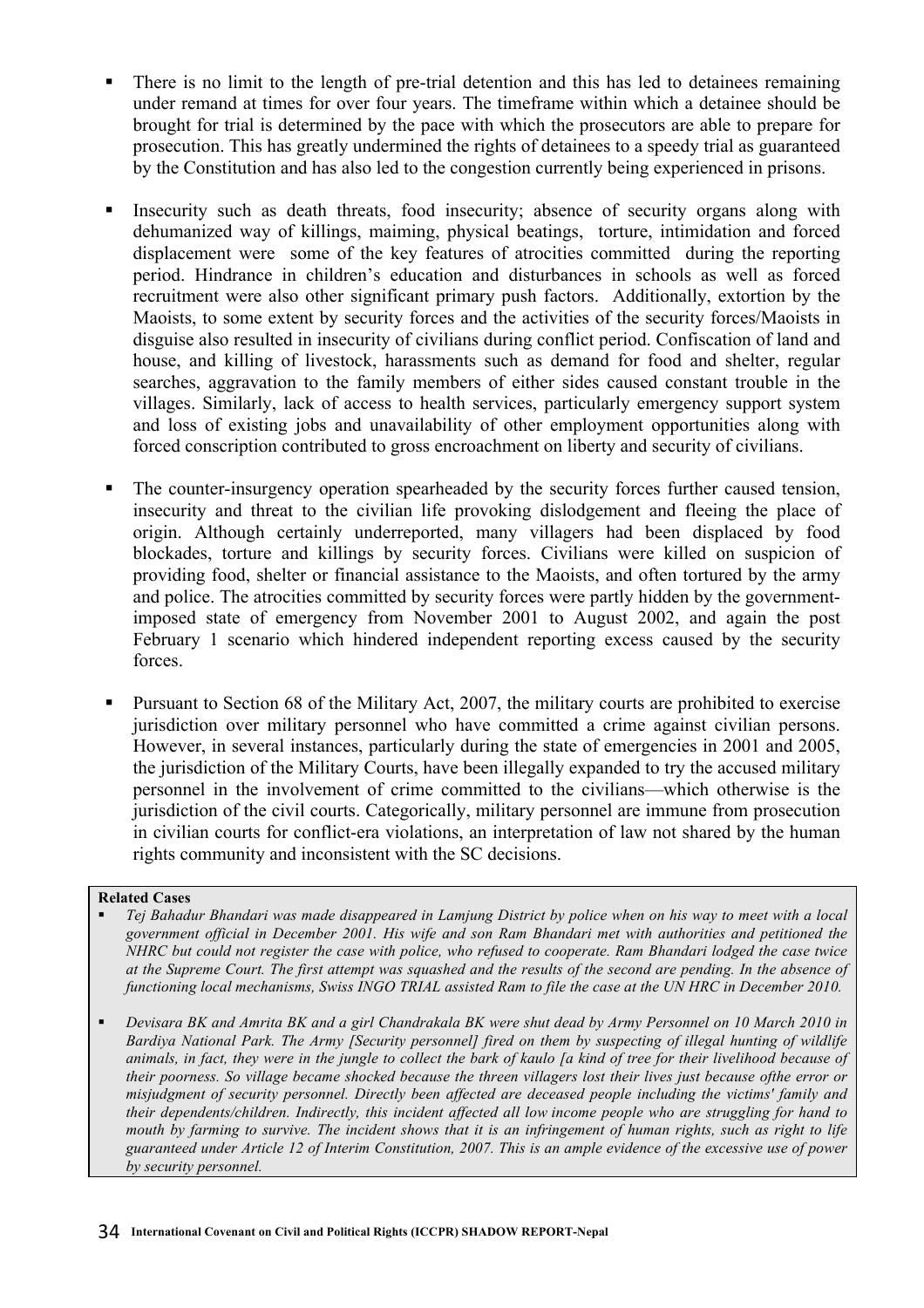### **Recommendations**

- Detention for immigration purposes should be used as a last resort and should be subject to judicial oversight.
- Persons arrested by the police should have a formal legal right to have a lawyer present during questioning.
- The police and other law enforcement agencies should able properly trained so that they would act in compliance with human rights-friendly behavior towards the persons in detention.

# *Article-10: The Rights of Prisoners*

### **State Report**

- ! The explanation in the state report concerning the constitutional provision and various acts, regulations, court verdicts, and other institutional reforms are just gimmicks in the reform towards the treatment of prisoners.
- ! The fact that the treatment prisoners in the country is of sub-standard is honestly reflected in the state report which says "The GoN is also concerned with several challenges and problems in this regard. Lack of timely reform and review of laws, weak physical infrastructures of prisons, inadequacy in basic services and facilities to prisoners, limited availability of skill developing and income-generating provisions, inadequacy in the provisions of care and protection of dependent children of prisoners, slow pace of development of means of making behavioral change of prisoners as an alternative to the sentence of imprisonment."

- ! Prisons are disastrous and the inmates are encountering difficult situation although the Prison Act provides that the State party endeavors to treat prisoners in a human way. The prison population has grown immensely without any extension of the infrastructure and capacity of the prisons.
- ! The condition of detention falls well below international standards. There is a problem of severe overcrowding in both judicial and police custody. Inadequate sanitation is provided and the quality of life is poor. Prisoners routinely suffer treatment that breaches Article 10 (if not Article 7) of the ICCPR.
- ! The Government still has not implemented a provision in the 1992 Children's Act calling for the establishment of a juvenile home and an independent juvenile court. Consequently, children are sometimes incarcerated with adults--either with an incarcerated parent, or as criminal offenders. The Department of Prisons states that there are no cases of children in jail or custody for offenses they have committed; many non-criminal dependent children, however, are incarcerated along with their parents.
- ! Due to the inadequacy of medical facilities, the authorities sometimes place the mentally ill in jails under inhumane conditions. The independent, transparent and impartial reporting system is not found to be working properly.
- ! The Prisons Act makes no provisions for reforms and rehabilitation of the prisoners and it does not allow prisoners to maintain contacts with the outside world. There is no provision for handling prisoners' complaint against torture, cruel, inhuman or degrading treatment. Due to the defective provisions in the Act, court proceedings are not accessible to the prisoners. The jailer has right to punish and investigate certain crimes and the order may not be appealed.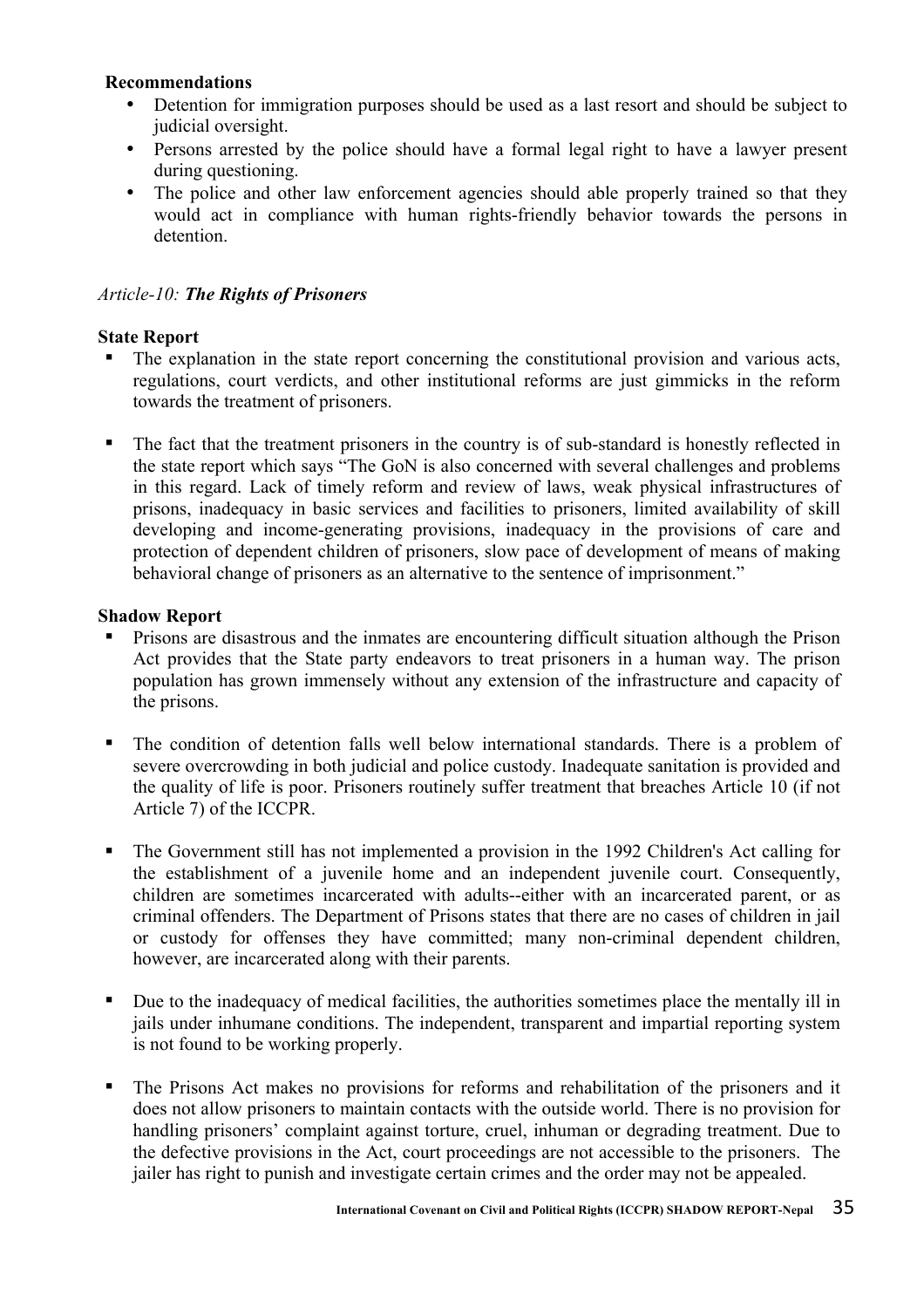#### **Related Cases**

- ! *Roland Walder, 62, is a Swiss citizen. He left his motherland 25 years ago. He spent 5 years in Columbia and 15 years in Nepal. He was arrested in Kathmandu on the charge of handling fake currency. He was in jail for 5 years. Nobody of his family members had known about his condition. He was totally out of contact with his family for 25 years. At last stage he managed to inform his condition to his family. His brother got the information and came to Nepal. His wife denied coming to Nepal because she felt that Nepal is not good country. But he tried to pursue the imamate's wife that he was his only brother, many family members had already died and he must go to Nepal. So, on 3rd week of January, 2004, the inmate's brother came to Nepal to meet him. When they saw each other they could not recognize each other. After 25 years, he met his brother in prison and came to know that 5 members of his family had died within these years, including his parents. When he got the information of his family he was heart-broken and could not stop his tear. The prison authority did not bother to establish contact/communication with the inmate's family in these long and tedious years. (Prison Fellowship Nepal)*
- ! *In the District Jail of Kaski in the western part of the country, there have been around 400 prisoners residing where the capacity of the jail is for 60 persons only. This has caused serious problem resulting in cramped accommodation, little space for entertainment as well as serious compromise on health and hygiene of the inmates.*

### **Recommendations**

- All detainees should be formally notified of their right to challenge their detention, their right to inform a person of their choice of their detention, the right to have access to a lawyer and the right to have access to medical care.
- All persons detained following refusal to land, asylum seekers detained for a number of reasons and person's detained pending deportation should be formally notified of their right to challenge their detention, their right to inform a person of their choice of their detention, the right to have access to a lawyer and the right to have access to medical care.
- The current poor physical conditions in many of our prisons must be addressed as a matter of urgency. In particular, the Government should make a firm commitment to provide in-cell sanitation to all prisoners by a fixed date.
- Urgent steps must be taken to address the incidences of serious concerns about the levels of violence in the prisons.
- The outstanding call for the significant increase in prison capacity; proposals to continue the practice of detaining children in adult prisons should be dealt with top priority.

# *Article-11: Freedom from Imprisonment for Inability to Fulfill Contractual Obligation*

### **State Report**

- ! The state report mentions about the non-existence of legislations in force which make no provision for imprisonment of any persons on the ground of inability to fulfill a contractual obligation.
- ! The report further clarifies that Nepalese legal system has no provision for imprisonment in cases of contractual obligations and the GoN believes that imprisonment could not be a civil remedy.

### **Shadow Report**

No 42 of the chapter on sentence of the Country Code 1964 has such provision, which needs to be reformed by an appropriate measure.

### **Recommendations**

• The Government should enact a law of contempt to ensure that an individual for failing to fulfill a contractual obligation or who is unable to pay a civil debt will not be imprisoned or put in bondage.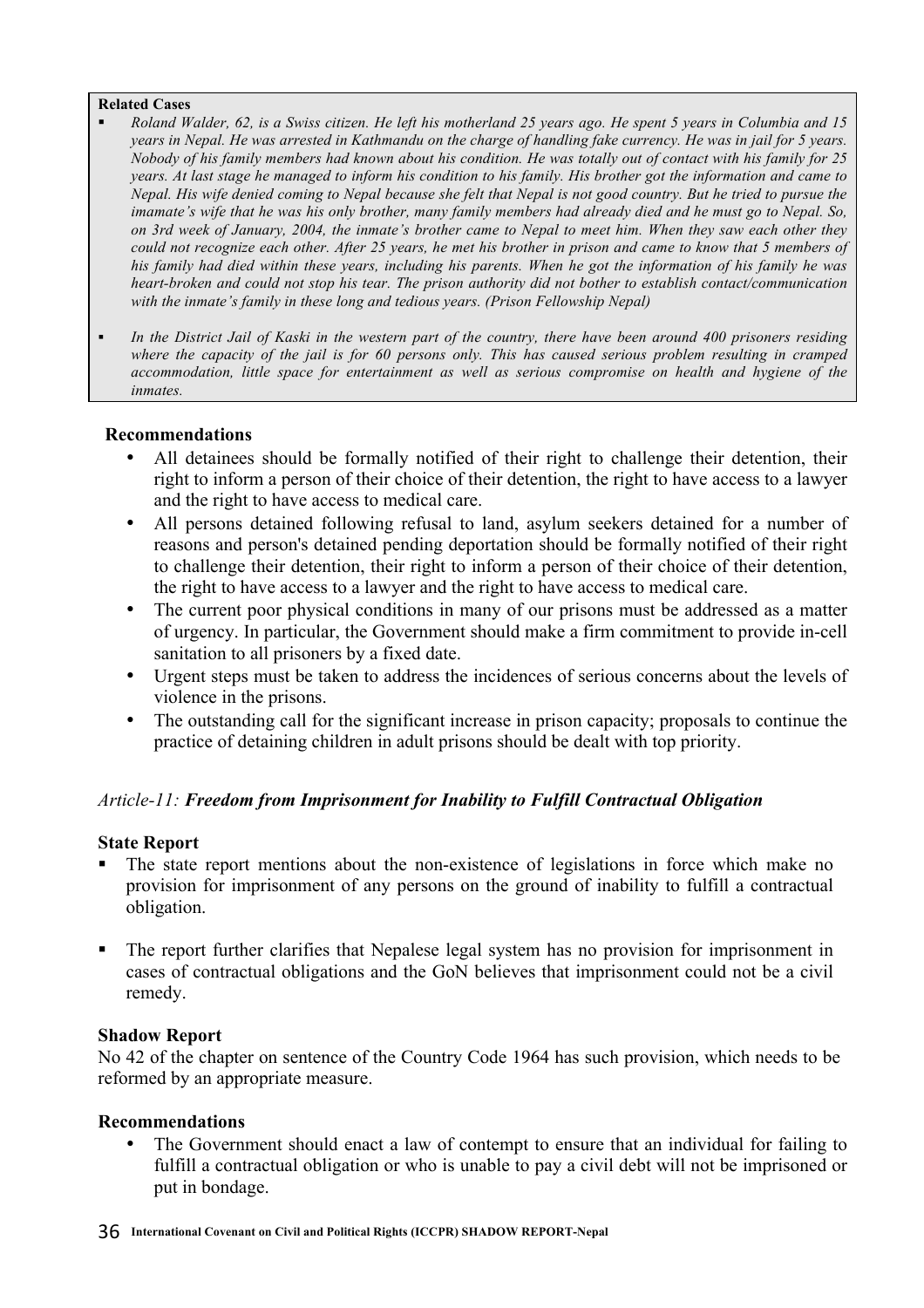The government should investigate the cases of abduction and imprisonment by private entities and bring the perpetrators to justice.

### **Related Case**

*Hajari Ram Mahar, 75, lives in Nagarjun, Baitadi, a district in far-west Nepal, with his wife and their family. Sixty years old, he is a Haliya, a bonded farm laborer, tied to the land of his "masters". His first owner was Raghu Singh Pant, from whom he borrowed NRs 7,000. But as this debt was sold on to others, and as he has borrowed more over the years, he still owes money to his present master. Too old to work, the debt fell a few years ago onto his eldest son. Raghu Ram Mahar, who automatically became a Haliya because his father was, and who became a slave to Hajari's*  last owner. But quarrels between different owners caused even more problems for both Raghu and his father and they *were very badly treated.*

# *Article-12: Freedom of Movement*

### **State Report**

- ! As mentioned in the state report, the constitutional, legal and other measures concerning the right to freedom of movement generally meet the essence of the Article with some exception.
- ! The fact that the state report unveils "from 1996 to 2006, owing to the insurgency and imposition of the state of emergency, the right to movement of people was somehow circumscribed and with the conclusion of the CPA and promulgation of the Constitution, the situation has returned to normalcy, and people enjoy full freedom of movement'' is unrealistic in terms of the gravity of the systematic curtailment of the provisions of this particular Article.

### **Shadow Report**

- ! The right to freedom of movement was circumscribed beyond 'somehow'; it was severe, disproportionate and unreasonable in many instances. During the reporting period, series of violent and undisciplined strikes/closures (Bandhs) in which the damage is caused to the private and public properties and sometimes the life of the people were witnessed. The state is not reasonably stern for the unforgivable crimes committed during Bandhs. Imposing violent Bandhs interferes the rights of others is something that is not tolerable and such cohesive imposition of the state has often failed to control the activities of the miscreants in the name of Bandhs.
- ! Freedom of movement has also been curtailed during the state of emergency in 2001 and 2005. In 2005, many human rights defenders, media persons and civil society activists were under area detention imposed by the king's direct rule. In such scenario, the state failed to apply the state of emergency with proportionality and reasonability. Since 1 February, in an apparent effort to reduce human rights monitoring and reporting, the authorities prevented a number of human rights defenders from leaving Kathmandu. Their names were reportedly on a list of those whose travel had been restricted, which had been compiled by the security forces.

### **Related Case**

*On March 10, 2005, former Speaker of the House of Representatives Daman Nath Dhungana was stopped at the airport by security personnel stating that Dhungana had no permission to travel outside Kathmandu. However, Dhungana had filed a writ petition at the Supreme Court regarding the restriction of his travel without prior notice after news reports published the list of those prohibited from traveling outside the Kathmandu Valley in various newspapers. The prohibition of the freedom of movement without prior notice is against the basic principles of human rights. The prohibition on the freedom of movement of civil society leaders was a deliberate attempt by the new regime to discourage them to carry out their legitimate activities. Such undemocratic actions ultimately created further obstacles for free and fair investigation and monitoring of human rights abuses, and prevented representation in international forums such as the UN meetings.*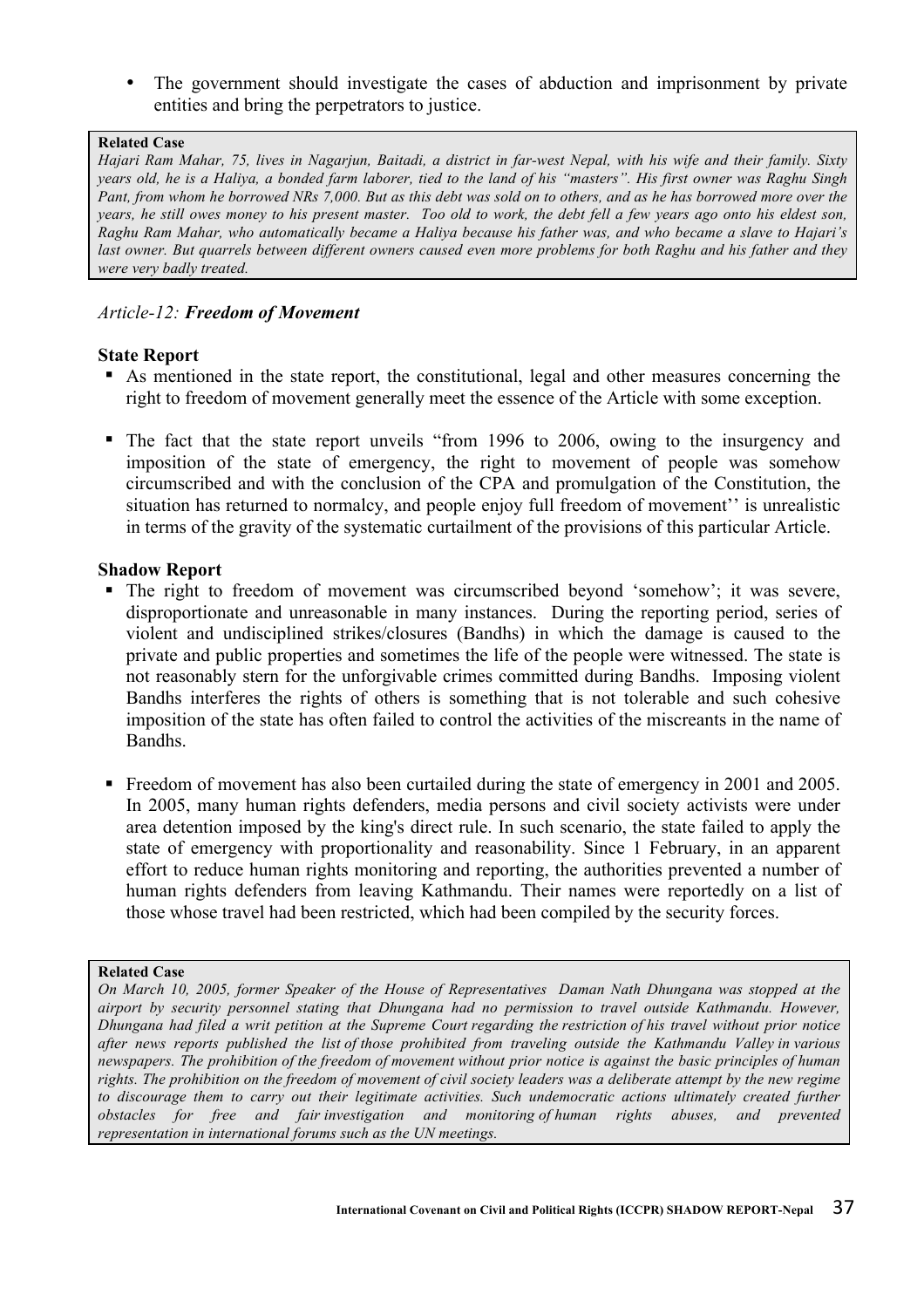### **Recommendations**

- The implementation of the Immigration Act should be closely monitored to ensure that certain groups such as asylum-seekers are not disproportionately and negatively impacted, particularly where such impact will have a negative effect on the most vulnerable population.
- A fair, transparent and inclusive system for refugee status determination should be put in place to deal with grievances for asylum seekers.
- The often-arbitrary enforcement of the authority by the local administration should be effectively checked to prevent unnecessary and disproportionate restriction on the freedom of movement.

# *Article-13: Procedural Rights of Migrants*

### **State Report**

- ! The fact unveiled in the state report that the GoN has no policy of expulsion of any person to his or her country of origin except in 'exceptional circumstances' is problematic.
- ! According to the state report, expulsion is made if there is a substantial ground to believe that the non-expulsion of a person will pose a danger to national security. Although the report highlights the provision of the Immigration Act, 1992 which regulates and controls the entry of foreigners into, and their stay in, and departure from Nepal, has been problematic in the case of asylum-seekers. The mandatory provision that in order to enter into Nepal, a foreigner should hold a valid passport and visa and failing to do so, Section 9 of the Act permits expulsion of foreigners.

- ! The bitter fact is that Nepal does not have any specific legislation and policy on dealing with refugees and asylum and these issues are being dealt under the immigration laws. As the preamble of Nepal Immigration Act 1992 states that the main objectives of this legislation is to regulate and control the entry of the foreigners into Nepal, their stay and their departure and to manage the arrival and departure of the citizens of Nepal. As we can see that this piece of legislation has nothing to do with the 'refugees' and 'asylum seekers'.
- ! There are no any rules, regulation and guidelines on how to use Section 14 of the Immigration Act therefore government authorities uses their discretion. It is clear that within the national legal framework there is no room for asylum what has done till date is a decision of government of Nepal on the humanitarian ground. Due to the lack of clear and specific legal framework Nepal government's treatment to the refugees and asylum seekers is always based on its discretion. As Tibetan and Bhutanese refugees who entered into Nepal in certain times considered as refugees but others who came individually are considered as 'illegal immigrants'.
- ! There are no any rules, regulation and guidelines on how to use Section 14 of the Immigration Act therefore government uses its discretion. It is clear that within the national legal framework there is no room for asylum what has done till date is a decision of government of Nepal on the humanitarian ground. Due to the lack of clear and specific legal framework Nepal government's treatment to the refugees and asylum seekers is always based on its discretion. As Tibetan and Bhutanese refugees who entered into Nepal in certain times considered as refugees but others who came individually are considered as 'illegal immigrants'.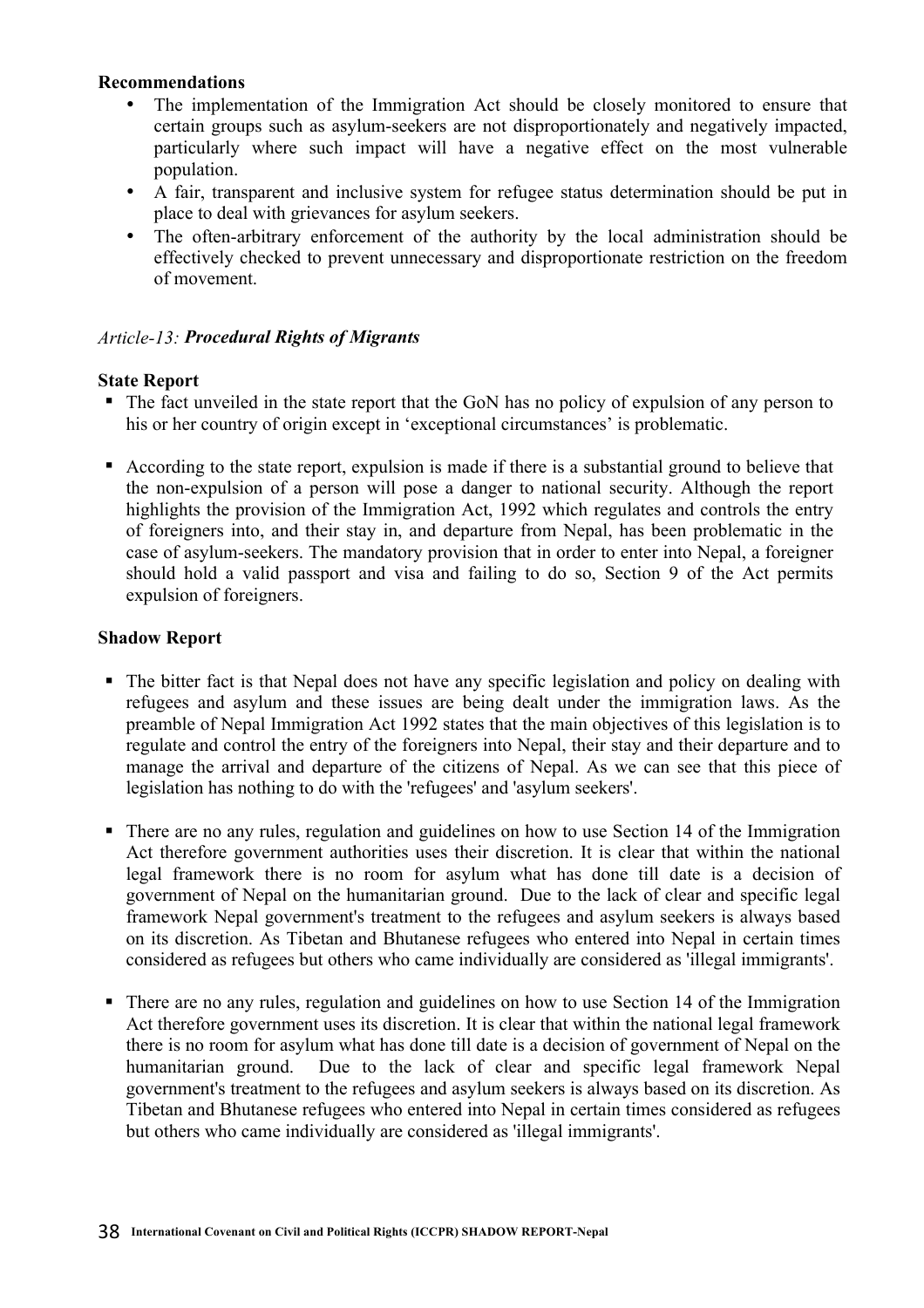### **Related Case**

*In March 2008, the authorities arrested four Pakistanis, whom UNHCR had recognized as refugees, for overstaying their visas. In April, a court sentenced them to 10 years in prison under country's Immigration Act. Under the Act, authorities could imprison violators who could not pay their fines, sentencing them to one day in prison for every 25 rupees (\$0.40) unpaid. UNHCR hired an attorney for the refugees. The Supreme Court ordered their sentences reduced as the Government had used the wrong section of the law in calculating them, but did not order their release. One of the four refugees paid his fine and left for resettlement. The others remained in detention.*

### **Recommendations**

- The State should introduce an independent appeals procedure to review all immigration related decisions.
- Provisions to allow for summary removal in the immigration, which is incompatible with the State's obligations under the ICCPR should be removed.
- Whatsoever written elsewhere in Nepalese law, the Nepalese government shall not expel, return ("refouler") or extradite a person to another state when there are substantial grounds for believing that he/ she would be in danger of being subjected to torture or cruel, inhuman or degrading treatment or punishment.
- The government should consider ratifying the 1951 Refugee Convention and enact a domestic legislation for consistent and harmonize dealing with the refugee situation.

# *Article-14: The Right to Fair and Equal Treatment before the Law*

### **State Report**

- ! The state report merely focuses on structural, institutional, procedural and the number game aspects of the fair trial but fails to expose the constraints encountered in the course of securing fair trial.
- ! Along with various mechanisms, the report also talks about local bodies which are empowered by the Local Self-Governance Act, 1999 to settle disputes through arbitration but declines to demonstrate the fact that there are no local self-governments for the last nearly 10 consecutive years. The problems associated to lack of appropriate training, capacity building of the concerned public officials, corruption, delayed justice, expensive and tedious court procedure are not mentioned in the report.

- ! Investigations, like pre-trial detentions, do not have time limits and are to a large extent responsible for the long period of pre-trial detentions. There is no law which can compel the police to investigate a matter within a specific period for the reason that investigations, as it is argued, have a lot of factors beyond the control of the investigators. Many of the prolonged investigations are the result of poor institutional capacity on the part of the police.
- ! Legal aid is mandatory for all serious criminal cases triable in the Court. It is discretionary in all other cases. The Legal `Aid Program does not have the numbers and capacity to assist indigents who need services of counsel during interviews or interrogations. Practice has shown that the investigators communicate with suspects in a language understood by both parties. However, the provision of interpreters is normally restricted to court proceedings.
- ! The protections of a fair trial to be extended throughout the appeals process are absent both in the law or practice. For instance, the law requires judges to have the final text of their decisions prepared within 7 days of the judgment much more likely that more than three months elapse before a judgment is produced. The defendant is kept detained for this entire period. Judges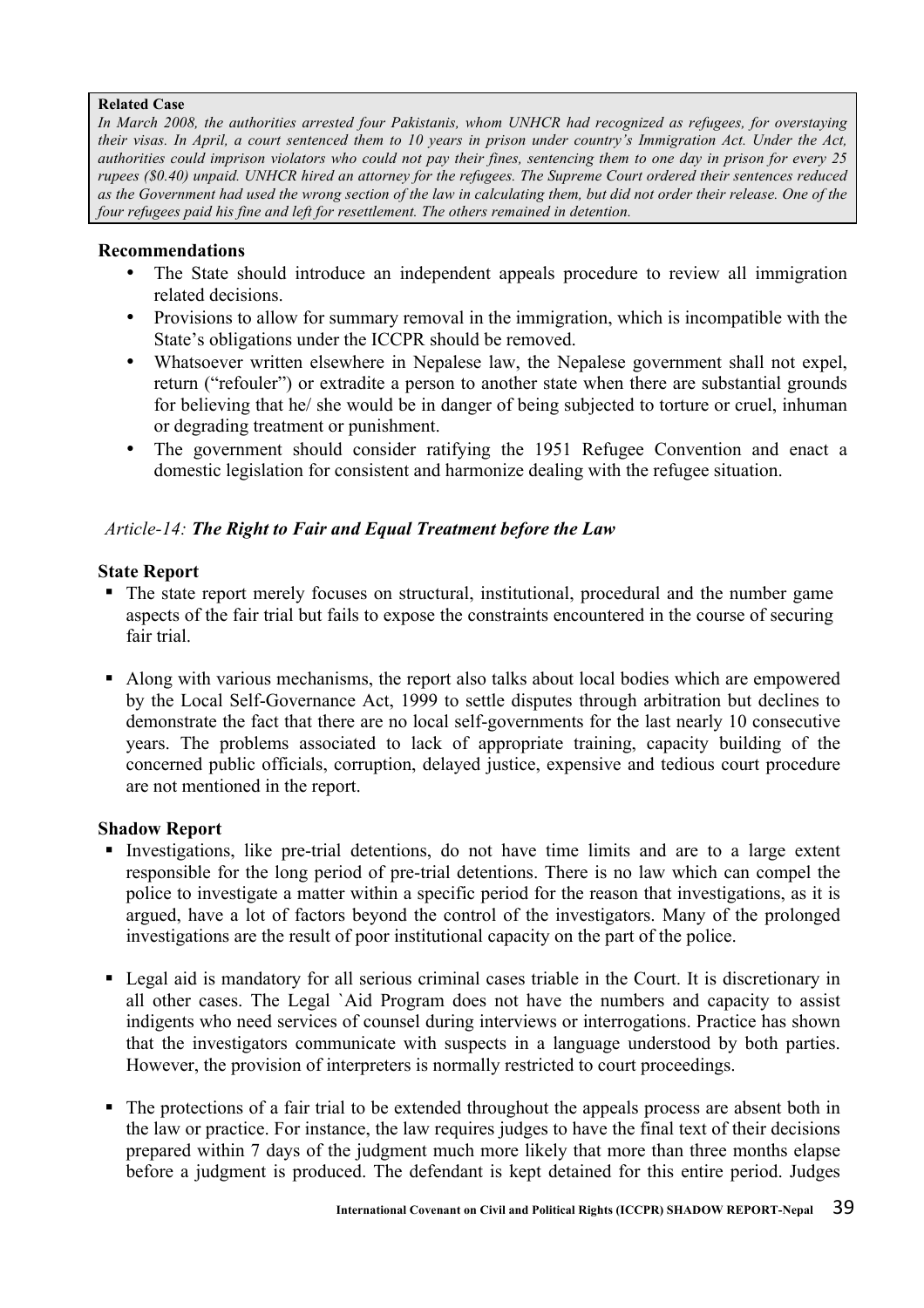argue that this is the result of heavy caseloads. Further delays result from the difficulty of filing an appeal. The usual practice is for the appeal to be filed at the prison office rather than the court. The law provides that the prison office should forward this application on to the Court within three days. However, the remote nature of some districts can make this process very difficult. This is especially true when a general strike is called. The result is that prisoners can remain in a legal limbo whilst their appeal application is in transit.

- ! In any event the appeal court system is heavily backlogged. This means that the system is slow and appellants face substantial delays during which they remain imprisoned. In addition, the court system is inefficient and this increases the extent of delays. Courts do not produce trial transcripts. There is no stenographer in court and the clerk is generally occupied with other matters. Therefore the only documents produced are the final judgment of the lower court and whatever is included in the case file (usually the charge sheet, signed statements from witnesses, a signed confession, and any evidence collected during the police investigation while the defendant was in jail). This can make it extremely difficult for a Court of Appeal to conduct any form of meaningful review of a conviction; they are not able, for instance, to assess the approach, which the judge took to a hearing.
- ! Written confessions play a central role in the judicial process. A recent report issued by the Special Rapporteur on Torture noted that though some judges have taken it upon themselves to inquire into the voluntary nature of confessions or have detainees show their torsos to check for signs of abuse, but regrettably this is not systematic. Often the police officers against whom such allegations would be made are present in the courtroom, so defendants will decline to say they were tortured for fear of reprisals.
- ! The Terrorist and Disruptive Activities (Control and Punishment) Act was highly criticized in national and international level which was used as a tool to violate liberty and freedom of people, however, the Government claimed that particular Act was best tool to protect liberty of people. Because of large criticism by civil society and international community, the Act has been scrapped.
- ! There are number of laws including the Forest Act, Customs Act, and Local Administration Act in which the officers are empowered to investigate, prosecute and adjudicate the offence. Such laws also empower them to impose a higher degree of punishment with fines. Granting such powers to the administrative officers is contrary to the principles of fair trial because the accused in such proceedings seldom gets opportunities of fair hearing. No free and fair trial is possible in a system where the same institution has the power to investigate, prosecute as well as adjudicate the alleged offence. Such laws therefore, need to be amended to eliminate provisions affecting the norms and standards of free and fair criminal justice system.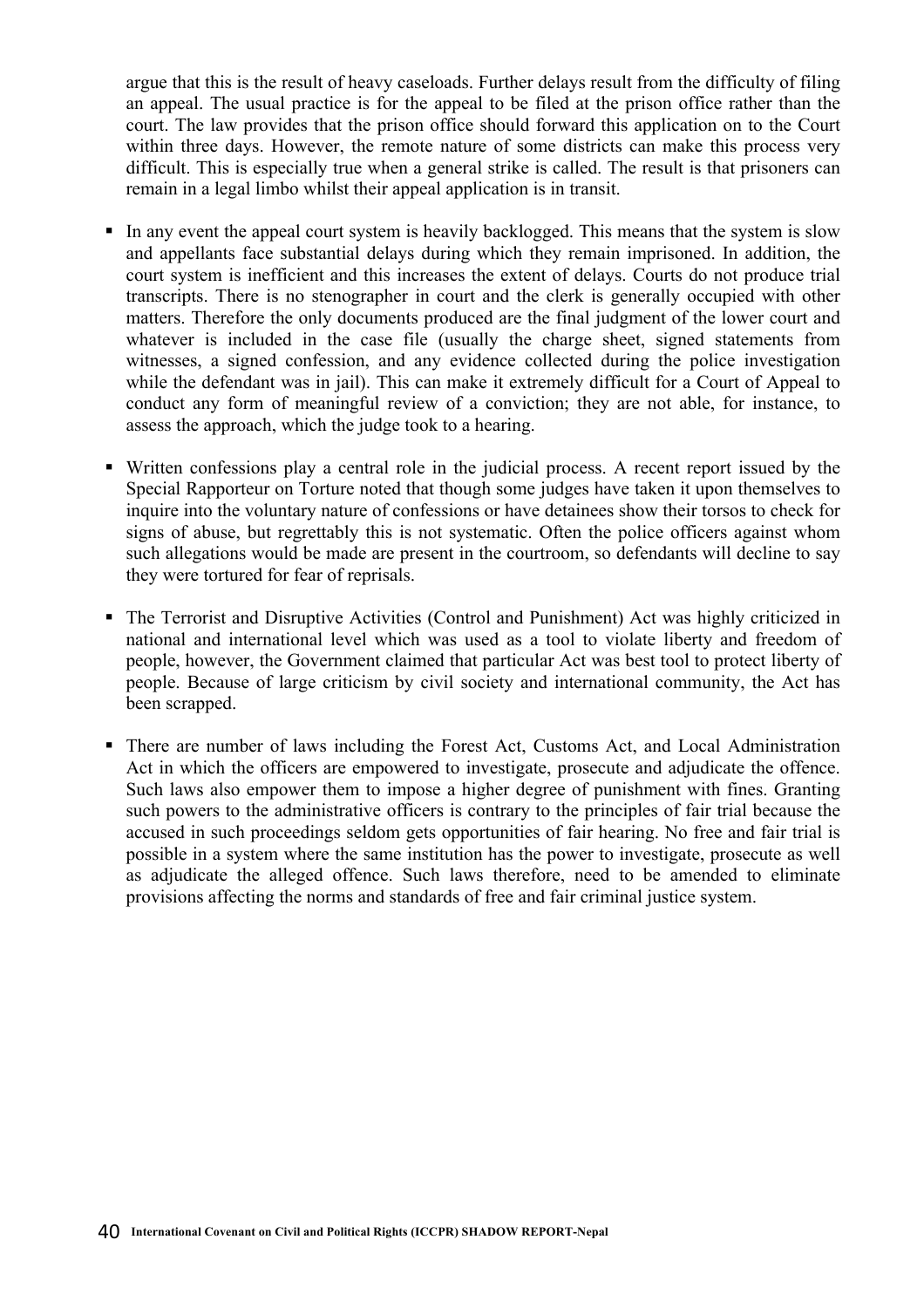#### **Related Cases**

- ! *Student Sanjiv Kumar Karna was picnicking with a group of friends on 8 October 2003 in Janakpur, Dhanusha District, Southern Nepal, when he and 10 others were reportedly beaten and arrested by a group of 25-30 army and police personnel. While being transported to police detention, Sanjiv Kumar Karna and his friends were again severely beaten before being interrogated. Six were subsequently released, but Sanjiv Karna and four friends - Durgesh Kumar Labh, Pramod Narayan Mandal, Shailendra Yadav and Jitendra Jha - have not been heard from since. Sanjiv Kumar Karna's arrest is believed to be linked to his interest in student politics and his former membership in the All Nepal National Independent Student Union- Revolutionary (ANNISU-R), which is aligned with the Communist Party of Nepal-Maoist (CPN-M). He resigned from the ANNISU-R in 1998 and his families say that he had no involvement with the CPN-M.*
- ! *On 10 June 2002, a large group of police officers, some in uniform and the others in civilian clothes, conducted a search and arrest operation in Jammunitole village, Kohalpur VDC, Banke District, in response to a suspected Maoist arson attack on a nearby forestry ranger station about a month before. Amongst the group of suspects arrested was a 14-year old civilian, Narda (or Nanda) Ram Gharti. All the detainees, both adults and minors, were taken to Kohalpur police station, and then to Chisapani Barracks, where they were allegedly severely beaten while being questioned about the arson attack. After 11 days, most of the detainees were taken back to the Kohalpur police station, but by that time, Narda reportedly had swelling all over the his body. Although he was later taken to Nepalgunj Zonal Hospital for treatment, he reportedly died from his injuries on 8 July 2002.*

### **Recommendations**

- The authorities should adopt a be clear and transparent guidelines for the prosecutions, with the delegated authority of the Attorney General, to make his decision as to what circumstances he "thinks proper" for a person to be tried before the Court.
- The State Cases Act 1992 and the Civil Code are amended to alter the basis upon which suspects can be remanded in custody. In our opinion the primary justification for any remand must be one of the three elements: to prevent flight, prevent interference with evidence or prevent the recurrence of crime.
- The SoE provisions found in Article 143 of the Interim Constitution can be read in a manner contrary to Nepal's international obligations. The fact that Article 9 of the ICCPR is not open to derogation in this respect. This concern should be addressed when a new constitution is adopted.

### *Article-15: Protection against Retrospective Criminal Sanctions*

### **State Report**

- ! The state report refers to the Article 24 (4) of the Constitution which provides that no person shall be punished for an act which was not punishable by law when the act was committed nor shall any person be subjected to a punishment greater than that prescribed by laws in force at the time of the commission of the offense, thus, enactment of ex post facto laws is prohibited. It is the established practice of Nepal to enact a criminal law giving prospective effect, and normally criminal laws are not enacted giving retroactive effect.
- ! Interestingly, the state report gloriously illustrates the fact that in criminal matters, a criminal law favorable to the offenders is applicable retroactively even where the offender has issued an enforceable sentence to immediately enjoy such reduction or decriminalization. Again the report offers another illustration about a criminal law enacted after the commission of a criminal offence, which shall be applied if the law in question is more favorable than the previous one—also known as a beneficiary law.

### **Shadow Report**

! International standards and national laws have accepted that the already defined crimes and crimes under international laws can be prosecuted through law with retrospective effect.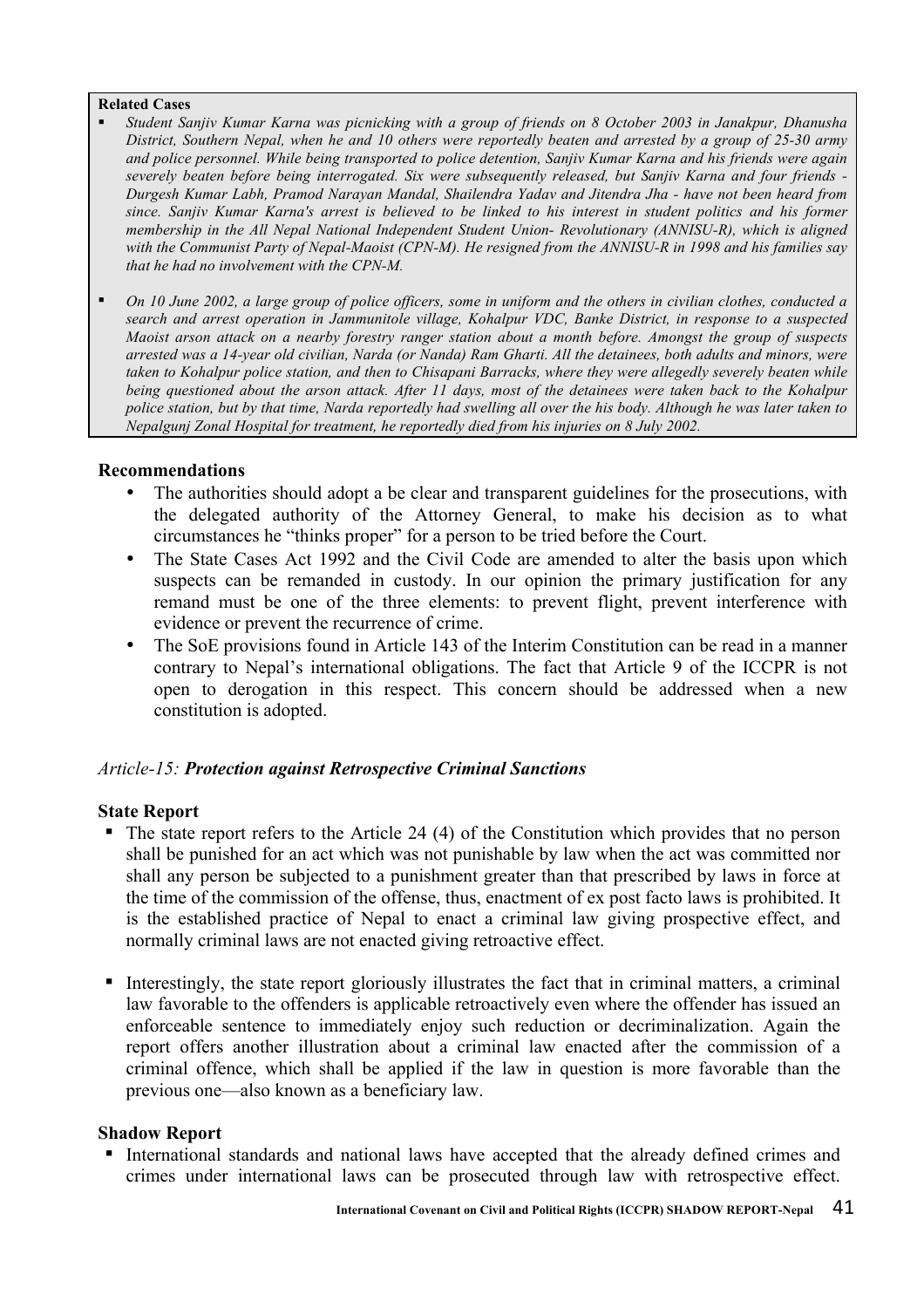Retrospective provision and right to legal remedy for serious crimes under international law and impunity fall within the concept of the rule of law. This is not limited to pointing out to those incidents that occurred during the armed conflict. This is a strong mechanism for preventing any such possible incidents in the future. For instance, the state and the then insurgent group, the Maoists, have agreed to form a Truth and Reconciliation Commission (TRC) in order to address the incidents that occurred from February 1996 to November 2006.

- ! Statutory limitation is not applicable to serious crimes under international law, regardless of when they occurred. Such crimes in which statutory limitation is not applicable, action with a law having retrospective effect can be formulated. International law has established that statutory limitation is not applicable to war crimes and crimes against humanity.
- ! It will not be against established jurisprudence and standard of international law if Nepal incorporated a provision to prosecute and punish through a law with retrospective effect by preparing a list of certain crimes. Every person shall have the right to seek legal remedy against impunity or offence of genocide, war crimes and crimes against humanity.

### **Related Case**

No case example provided.

### **Recommendations**

- A constitutional provision should be made not to exempt the war crimes, crimes against humanity and other serious breach of human rights as enshrined in the Rome Statute on the International Criminal Court.
- The ongoing cases of criminal acts those were committed during the decade-long internal armed conflict should be handled by the regular criminal justice system and the broader issue of transitional justice should be addressed by the long-cherished Truth and Reconciliation Commission.

# *Article-16: Recognition of the Person before the Law*

### **State Report**

- ! The state report refers to the Constitution under Articles 12 (1) and 13 (1) (2) and (3) together protect the right of every person to be recognized everywhere as a person before law.
- ! It also reflects that fact that all children born in the territory of Nepal are required to be registered with the concerned registrar's office under the Births, Deaths, and Other Personal Events Registration Act.

- ! Despite the policies and the government's plans of action, birth registration had not had enough priority. A total of 37% of the population nationally (620,595 people) were registered towards the end of the reporting period.
- ! Birth registration after 70 days or more costs Rs 50/-. Although the government has not waived the cost for late registration, Plan Nepal has negotiated with the local development officers in its working communities to waive the fees when it organized birth registration camps*.*
- ! Many of the Tibetans who lived in the country do not have legal resident status. Many who arrived after 1990 and their Nepal-born children are without legal status and had no documentation. Even those with acknowledged refugee status have no legal rights beyond the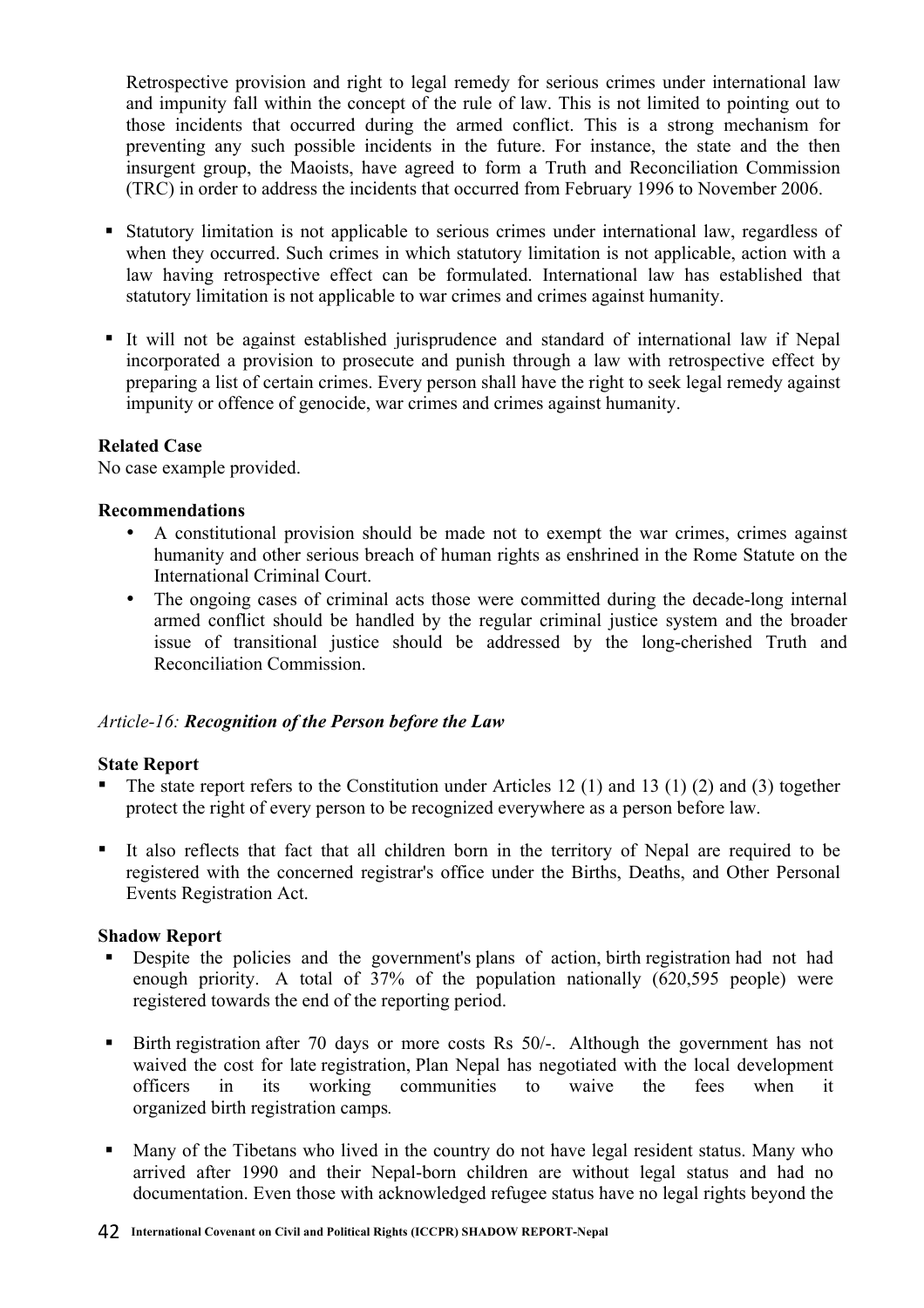ability to remain in the country, and the Nepal-born children of Tibetans with legal status often lack documentation. Tibetan refugees have no entitlement to higher education, business ownership or licenses, bank accounts, or to conduct legal transactions, including documentation of births, marriages, and deaths, although bribery often made these possible. While Nepal-based Tibetans with registration cards are eligible to apply for travel documents to leave the country, the legal process is arduous, expensive, opaque, and poorly publicized. Many mandate refugees coming from the countries other than Bhutan and China-Tibet are also encountering similar problem in terms of their recognition.

### **Related Case**

No case example provided.

### **Recommendations**

- The State should recognize the rights of transgendered persons in all aspects of the law.
- The state should ensure the compulsory and free birth registration of all children, including refugees and stateless children.

### *Article-17: The Right to Privacy*

### **State Report**

- ! As mentioned in the state report, the Interim Constitution ensures everyone the right to respect for private and family life, home and private communications. It further guarantees on paper that residential property shall be inviolable, and shall not be entered without the consent of the resident, except to prevent immediate and serious harm to life or property, or under the express authorization of an order of the Court.
- ! The fact that the law also allows police to conduct searches and seizures without a warrant if there is probable cause that a crime has been committed, in which case a search may be conducted as long as two or more persons of "good character" are present is missing in the report.
- ! Although the law prohibits arbitrary interference with privacy, family, home, and correspondence, and the government in 'normal circumstances' generally respected these prohibitions in practice, If a police officer has reasonable cause to believe that a suspect may possess material evidence, the officer must submit a written request to another office to conduct a search, and there must be another official present who is at least at the rank of assistant sub-inspector. During the reporting period, security personnel under the "Unified Command" frequently conducted vehicle and body searches at roadblocks in many areas.

- ! During the reporting period, security personnel under the "Unified Command" frequently conducted vehicle and body searches at roadblocks in many areas with no respect to the existing law. Thousands of people became victim of midnight knocks, arbitrary interference at home and family during the armed conflict. Some persons who had resettled to escape Maoist extortion, recruitment, or retaliation could not return home.
- ! With the growing use of technical gadgets, modern-day work style and environment has been largely changed with efficiency, better performance and fast communications. Despite this, there are several cases of the misuse of the gadgets. The right to privacy is being violated by a responsible body of state, the police administration, with the misuse of the call details record (CDR) and SMS records. Police have allegedly collected thousands of such CDR and SMS records which are not essentially linked to the crime. With the gathering of the CDR and SMS records, the chances of breaching one's right to privacy was very high.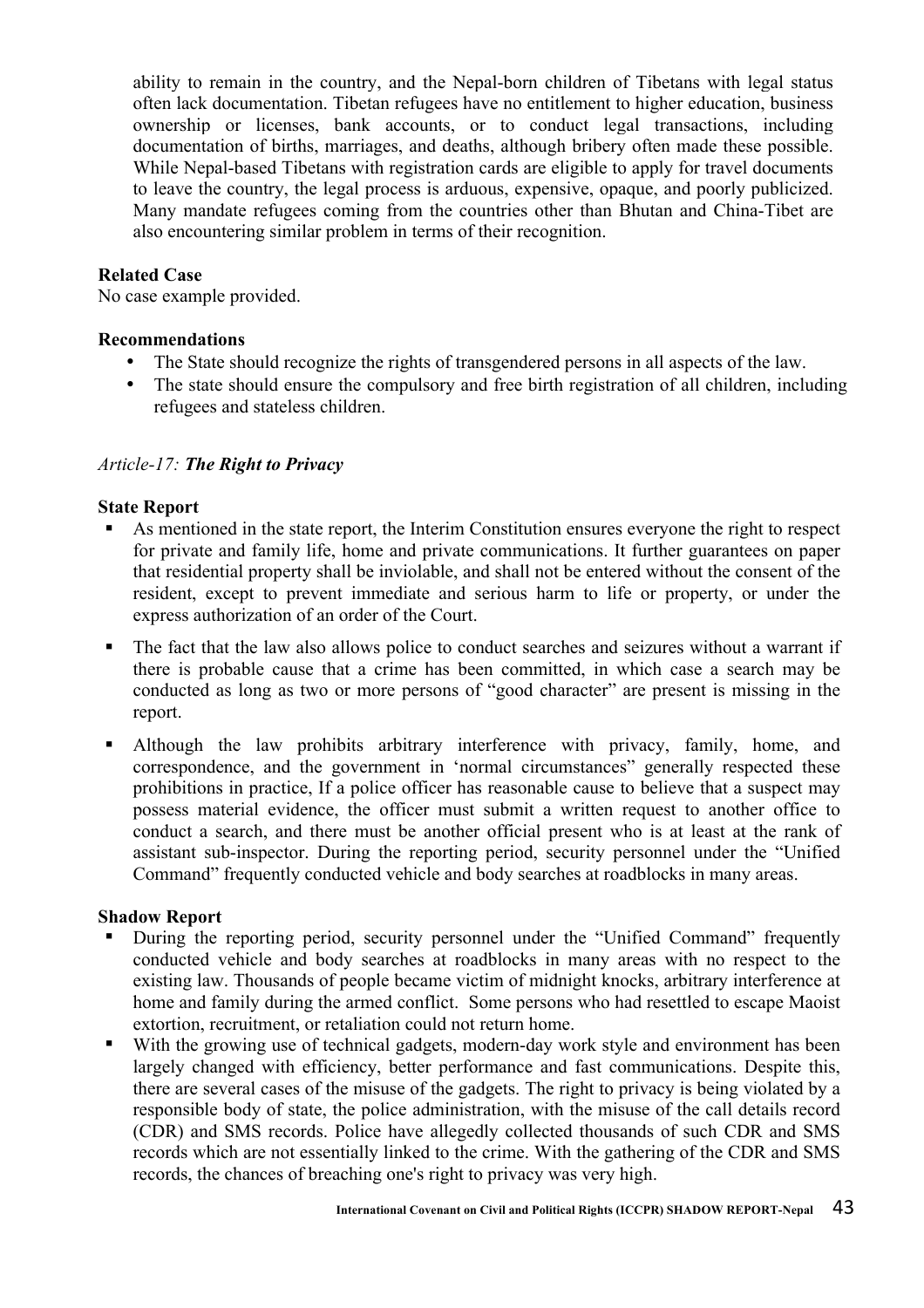### **Recommendations**

- ! The state should ensure that the complaints relating to infringements of bodily and territorial privacy are dealt with in an appropriate manner. If a police officer has reasonable cause to believe that a suspect may possess material evidence, the officer must submit a written request to another office to conduct a search, and there must be another official present who is at least at the rank of assistant sub-inspector.
- ! Freedom of the press and individuals' right to privacy, both enshrined in the constitution, need to be harmonized and the media community should maintain their professional ethics, emphasizing the dignity and the fundamental right to privacy of individuals (particularly women and minors).
- ! The state must review and enhance proper safeguards relating to the management and operation of the data collected from the voters during the current biometric voter registration system.

### **Related Case**

*The Nepali government is set to introduce a national ID card. In 2011, the National ID Card Center was established under the Home Ministry, which is funded by Asian Development Bank (ADB). The Election Commission database, which contains fingerprint information as well as photographs and unique identification numbers, will be transferred to the National ID Card Centre to enable it to issue the cards. At present, the draft legislation awaits approval from the Cabinet. After that, it has to be submitted to the House for approval before the government can start issuing the National ID cards. However, it is unclear when the Cabinet will approve the draft legislation and forward it to the House.*

*Human rights organizations have cautiously raised the issue of the significant privacy concerns around issuing the National ID card. As government officials have said, they will use it for a variety of purposes. In addition, there are concerns that this information will be abused and/or misused by government officials, as it will enable government to become more illiberal and selectively target citizens who oppose the government or its officials. In countries like Nepal, there is a huge black market; even government officials have sold passports. This situation raises the possibility that black market operators will make fraudulent cards, trade in ID cards, and release and process confidential information.*

# *Article-18: Freedom of Thought, Conscience and Religion*

# **State Report**

- ! In 2006, the reinstated House of Representatives, by adopting a resolution, declared Nepal as a state of secularism. The Constitution provides that Nepal is a sovereign, secular, inclusive and fully democratic state. Article 23 of the Constitution protects the right to religion as a fundamental right. Accordingly, every person has the right to profess, practice and protect his or her own religion as handed down to him or her from ancient times having due regard to the existing social and cultural practices; and every religious denomination has the right to maintain its independent existence and operate and protect its religious sites and trusts in accordance with law*.*
- ! Although the law prohibits arbitrary interference with privacy, family, home, and correspondence, and the government in 'normal circumstances' generally respected these prohibitions in practice, at the same time, the provision for allowing police to conduct searches and seizures without a warrant if there is probable cause that a crime has been committed has been deliberately unstated in the report.

### **Shadow Report**

! There have been incidences of curtailing freedom of thought, conscience and religion. The Constitution explicitly prohibits the act of proselytizing, which bears a lot of contention due to prevalent grey area of interpretation of this provision. The citing of the Article 18 of the Constitution protects the right to religion as a fundamental right and the provision for every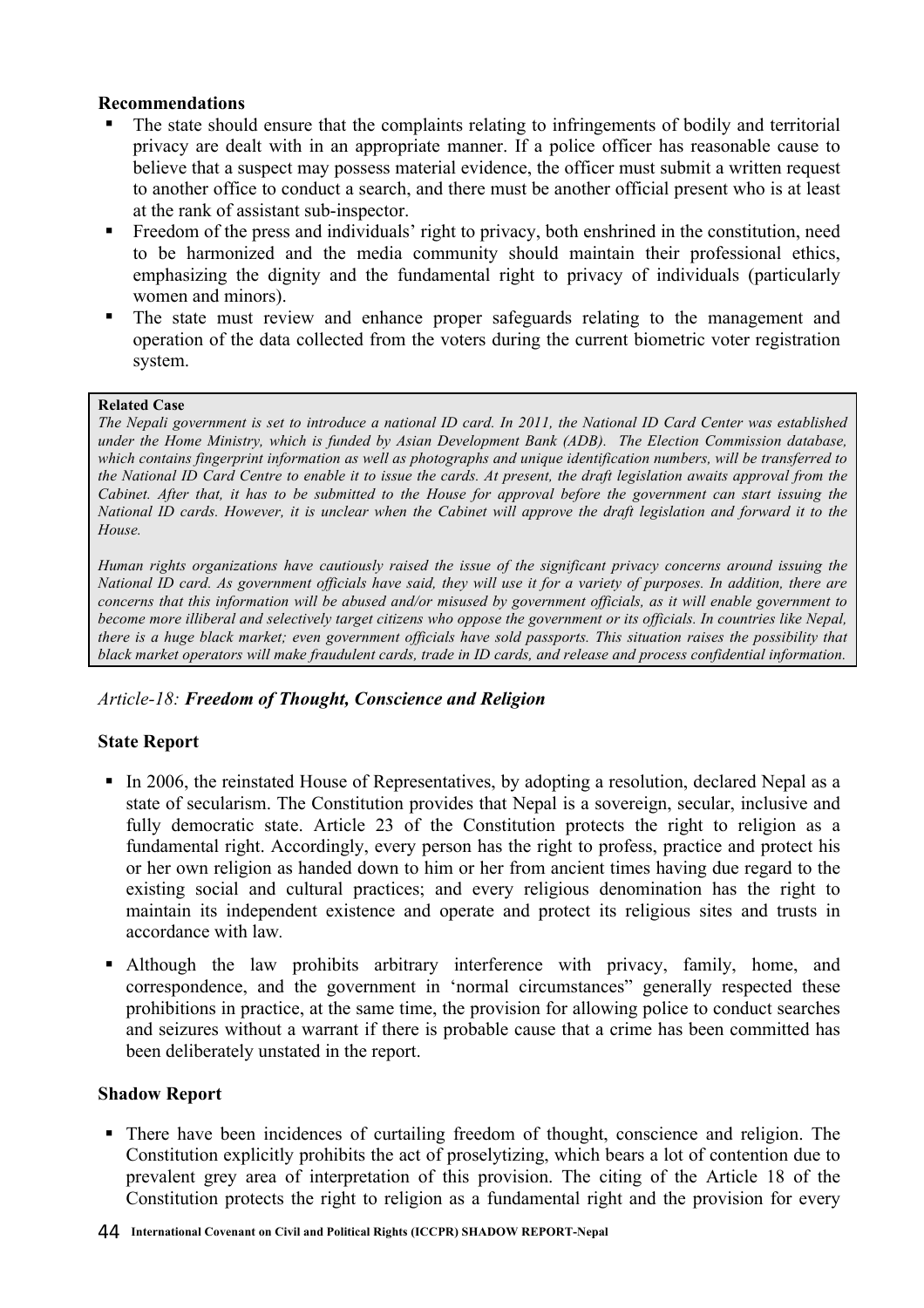person has the right to profess, practice and protect his or her own religion as handed down to him or her from ancient times having due regard to the existing social and cultural practices is an age-old rhetoric.

- ! Thousands of people became victim of midnight knocks, arbitrary interference at home and family during the armed conflict. Some persons who were displaced to escape extortion, recruitment, or retaliation could not return home. Those most affected by this situation were journalists and others in the media. The state news media and ten privately owned media were put under direct military control. Dozens of news media had been closed in the districts. The authorities banned any negative reporting about the regime for six months. Dozens of journalists were pursued by the security forces, and foreign news media correspondents were prevented from working freely.
- ! Those who continued to pursue democracy, human rights and freedom of expression faced a real threat of imprisonment. With this came the risk of assault, abduction, torture and even custodial death. While such possibilities did sound dramatic, with the complete removal of the limited safeguards that was in place prior to the King's latest actions in February 2005, the rights and freedoms only got worse.
- ! Police and other local official frequently harassed Tibetan asylum-seekers and refugees engaged in daily legitimate activities. Police reportedly conducted random checks of identity documents of Tibetans, including monks. These identity checks sometimes included threats of deportation or detention, followed by requests for bribes.
- ! Many religious groups generally coexisted peacefully and respected places of worship, although there were reports of societal abuses and discrimination based on religious affiliation, belief or practice. Those who converted to a different religious group occasionally faced violence and were ostracized socially, but generally did not fear admitting their affiliations in public. For example, the prohibition on entering temples prevents the Dalits from participating in the religious activities inside the temples. They have to be content with worshipping outside the temple building. Dalit women who enter the temple are humiliated by the temple priests as well as by higher-caste people.

### **Related Cases**

- ! *In April 2011, a report was filed at the Lamjung District Police Office naming the perpetrators in the killing of Muktinath Adhikari. Muktinath Adhikari was a secondary-school Sanskrit teacher. He was asked to give up teaching Sanskrit in the school as well as to give "donation" to support the Maoist ideaology. As he denied to do both, he was tied to a tree and shot dead by the Maoists in 2002. The photos of his body were publicized widely as evidence of Maoist attacks on civilians. PBI accompanied human rights lawyers and the victim's wife and son to the Lamjung District Police Office in order to file this information. The following day, in an affront to justice, one of the accused perpetrators, a Maoist cadre, was appointed coordinator of the District Peace Committee in Lamjung.*
- ! *Isolated cases of Hindu extremism increased during the reporting period, particularly after the 2006 parliamentary declaration of the country as a secular state, replacing what had previously been a Hindu Kingdom. Attacks on Christians by Hindu extremist groups in Nepal have included the bombing of a Christian orphanage in April 2007 and the murder of a Catholic priest in July 2008. Similarly, the Nepal Defense Army (NDA), a Hindu extremist group, targeted religious minorities who have accused Christians of threatening Hindu culture through religious conversion. Nepal Christian Society leaders have received threats from the Unified National Liberation Front, an armed group demanding money for protection from religious communities. Such threats, however, may be opportunistic and motivated by financial gain rather than being solely based on religious grounds.*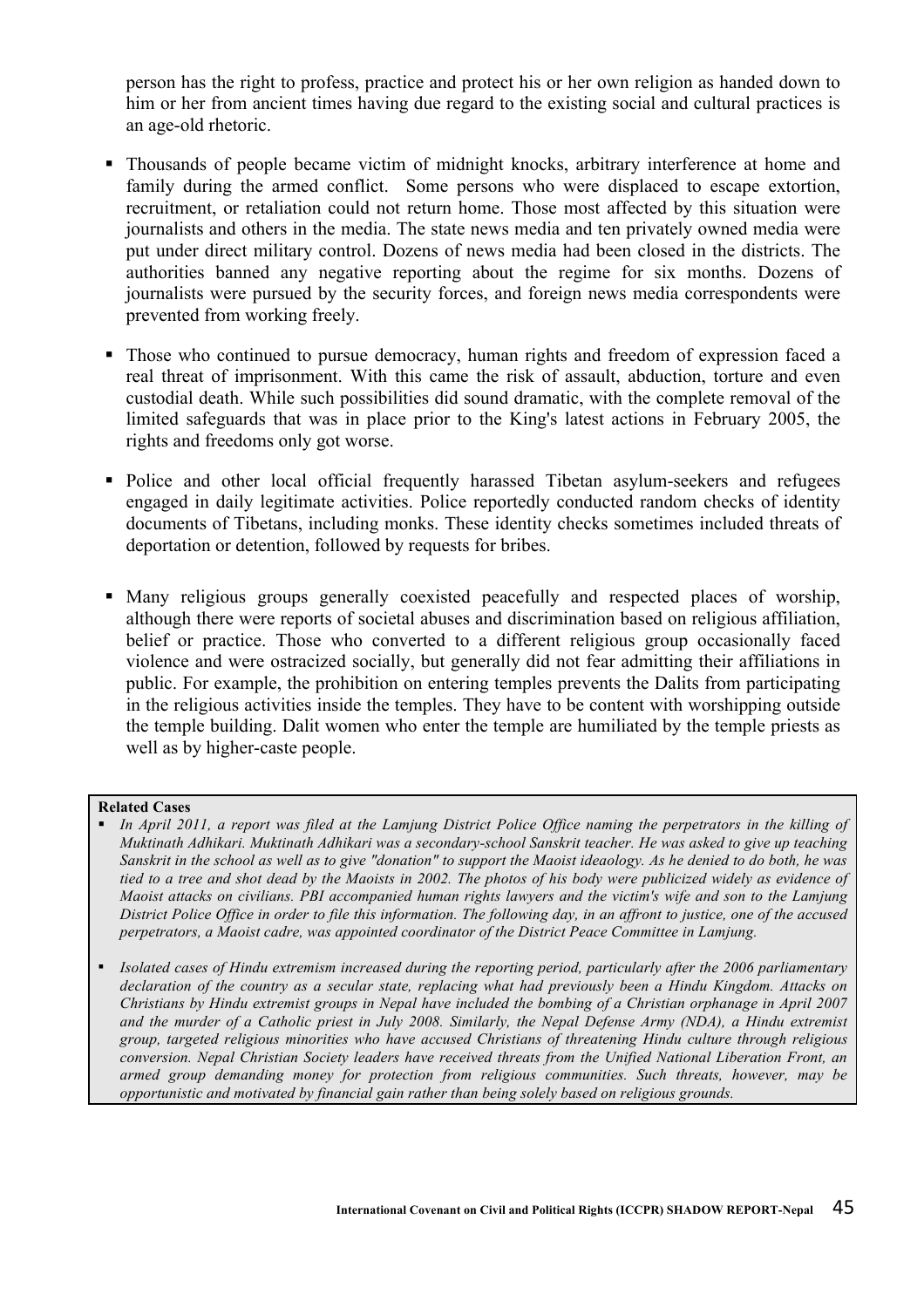### **Recommendations**

- The perpetrators of the gross violation of the freedom of thought, conscience and religion should not be let Scott-free and must be brought to justice.
- ! The state should take appropriate measures to ensure the right to practice every religion without any discrimination; hold owns conscience without the fear of intimidation and, the expression of the individual's free will without the fear of repercussion.

### *Article-19: Freedom of Expression*

### **State Report**

- ! The state report mentions that the Constitution has guaranteed the right to information, in addition to freedom of expression, as a fundamental right. The state report quotes that "every citizen has the right to demand and receive information on any matter of public importance. However, this provision is not deemed to compel any person to provide information on any matter of which privacy is to be maintained by law".
- ! Accordingly, the state report refers to the Article 15 of the Constitution, which has ensured the right relating to publication, broadcasting and press as a fundamental right. Censorship of publication, broadcasting or printing of any news item or audio-visual material, including electronic one, is prohibited although the right is subject to such reasonable restriction. The elements of reasonability of the restriction as stated in the state report are vague and not explicit.
- ! Although article 19 (3) of the Covenant acknowledges that some curtailment of freedom of expression might be necessary on occasion, acceptable restrictions are very narrowly defined. On the other hand, the exceptions to the prohibition on censorship of news items, articles or other reading material detailed in article 15 (1) of the Constitution appear to be much wider in their application. Furthermore, the reference to registration in article 15 (3) of the Constitution implies that publication of newspapers and periodicals is not permitted without prior registration, which in itself is a form of censorship.
- ! The report states that every religious denomination has the right to maintain its independent existence and operate and protect its religious sites and trusts in accordance with law which is like playing the same old record of gramophone!

- ! As part of the SoE, censorship was imposed (including the posting of army personnel in media premises and prepublication vetting of news articles), private radio stations were banned outright from broadcasting any news, and other media outlets were banned from reporting critically on government activities or the insurgency. In addition, a number of prominent editors were arrested and detained during the crackdown. Dozens of journalists were arrested, detained, and subjected to threats or interrogation in the months following, while media outlets suffered raids and other extralegal action. A restrictive press ordinance gave the government the power to revoke journalists' press accreditation and to impose high fines for publishing banned items; permanently barred private radio stations from broadcasting news; criminalized criticism of the royal family; and restricted media cross-ownership. During the reporting period, the Supreme Court refused to block the media ordinance despite the petitions asking that it be suspended.
- ! During the armed conflict and also during the *madhesh* movement, the ability to express their conscience and operate freely of human rights defenders to carry out their legitimate activities had been undermined by the government and non-governmental entities, especially after the declaration of the SoE. Members of CPN (Maoist) threatened local human rights defenders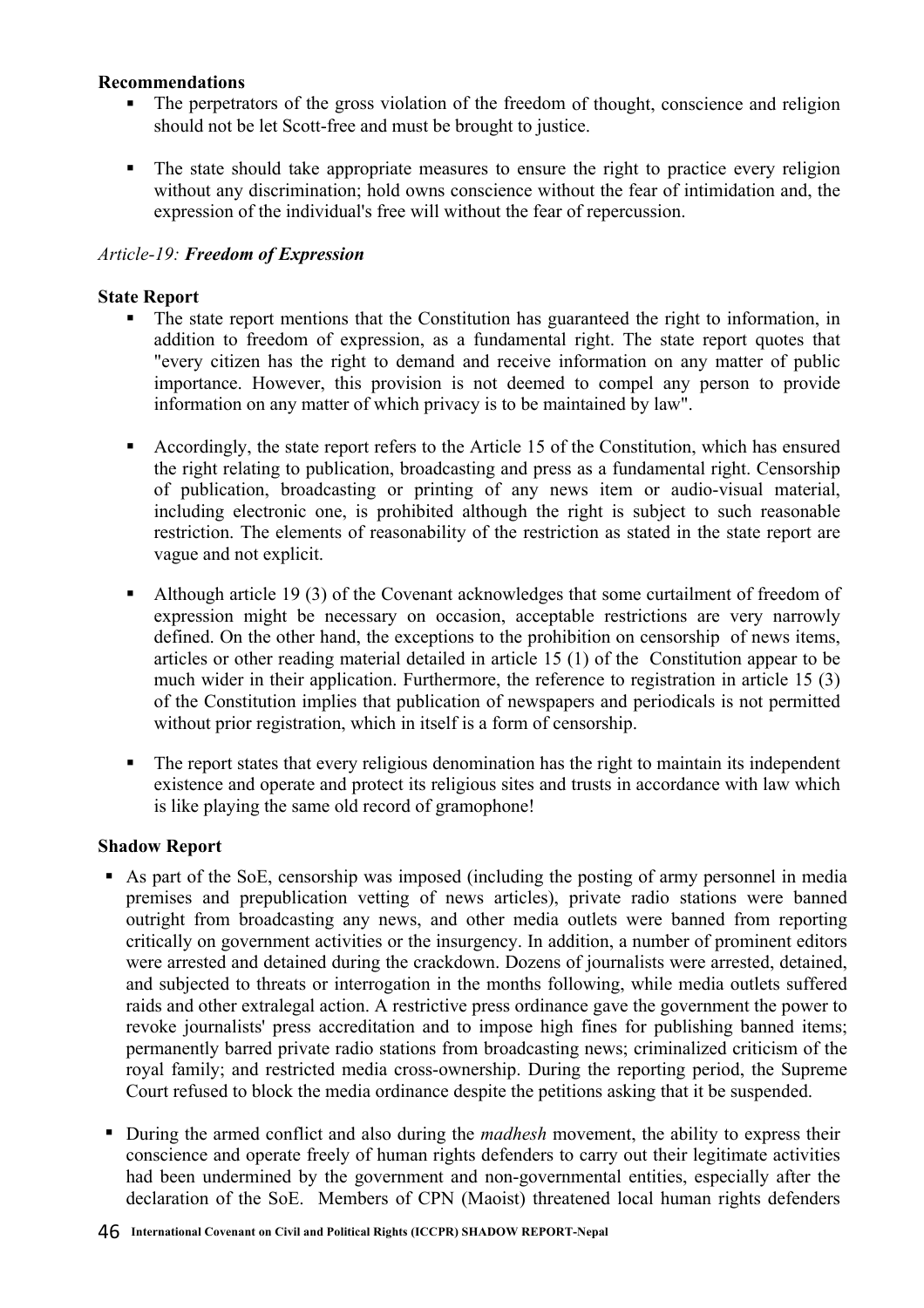and media personnel especially in remote areas of the country. Police and army pressurized human rights organizations to refrain from investigating complaints of human rights violations. A number of lawyers representing people charged in connection with Maoist activities or in torture compensation cases reportedly received threats. Journalists, especially those based in more remote districts, had been put under pressure by police, army and Maoists not to report abuses. Some journalists were tortured and even killed by the Maoists.

- ! Apart from the additional restrictions imposed during and after the crackdown, the ability of the Nepali press to operate freely, particularly in rural areas, remained seriously constrained by both government forces and the Maoists. Journalists suspected of pro-Maoist leanings or who produce material critical of the government are regularly arrested and detained by police and security forces, and a number have reportedly been subjected to harassment, torture, and occasionally subjected to death. Reporters trying to cover events such as anti-government demonstrations have also been victims of beatings or other harassment by the police. Media professionals are also under constant pressure from the Maoists; reporters were regularly abducted and threatened and often expelled from rebel-held areas.
- ! The government owned and still does several of the major English-language and vernacular dailies; influential Radio Nepal, and NTV, Nepal's main television station. Private radio stations, which flourished prior to the 2005 coup, came under severe strain, as had the privately owned print press. Although the internet was generally unrestricted, after the February coup access to both the internet and other forms of communication (including telephone lines) were shut down across the country, and access to satellite television and foreign broadcasts was restricted or censored. Under government instructions, privately run internet service providers blocked access to the Maoists' website since February 2004. In an already difficult economic environment, the viability of media outlets was threatened by the decision to cut official advertising from all private media outlets. Meanwhile, as a result of the blanket censorship and news bans, more than 2,000 journalists were estimated to have lost their jobs. In contrast, propalace journalists were rewarded by government handouts.

#### **Related Case**

*The government is reluctant to expedite the case of Dekendra Thapa, a journalist killed on 11 August 2004 by CPN-Maoist after abducting on 26 June 2004. Many times, the district police office did not file the case. On 12 December*  2012 too, Dekendra's wife Laxmi Thapa filed a writ petition in the Surkhet Appellate Court, seeking an order of *mandamus for prompt investigation into murder case. The writ was filed against the District Police Office, Dailekh and District Public Prosecutor's Office, Dailekh. Widow Laxmi rues that the killers of her husband were still walking scot free in Dailekh until the end of the reporting period.*

#### **Recommendations**

- The State needs to review its legislation governing freedom of information, access to abortion information and defamation to ensure that it is compatible with its obligations under Article 19.
- The state should ensure that no new restrictions on freedom of expression should be in place in the new constitution, which is incompatible with the State's obligations under Article 19.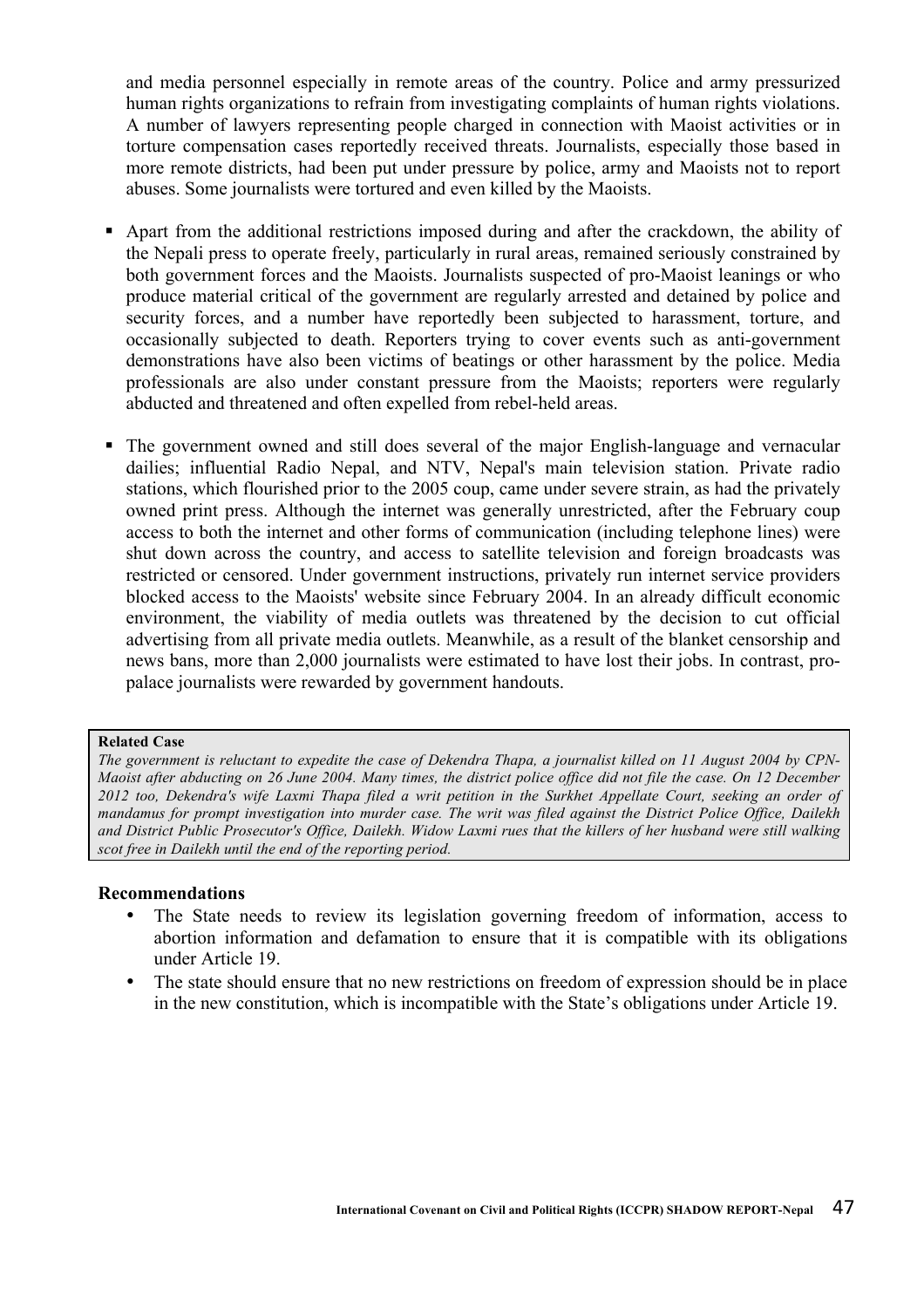# **State Report**

- ! The state report mentions about constitutional provisions along with adherence to the principles of the UN Charter, non-alignment, *the Panchsheel*, international law and the value of world peace to prohibit of propaganda for war. The essence of the report is directed towards the prohibition of the war of international nature.
- ! The report is silent about the decade-long internal war that claimed the lives of thousands together with incidences of other heinous crimes. Incidences of non-compliance with the rules of engagement founded on the international humanitarian law became established trends during the 'people's war'.

# **Shadow Report**

- ! Various intensities of militarization and armed conflicts are witnessed in different phases of Nepal's history. Although direct military coup de ta is a rare phenomenon, the use of force is embraced in many instances in the name of disciplined ruling-a practice of militarization. Militarized apparatus are also beyond the realm of the formal conventional security agencies. This has challenged the notion that the state alone mobilizes troops to wage war against its population to maintain law and order and security. Non-state actors are also equally, if not more responsible in the use of arms and violent activities and even terrorizing population and glorifying the war and honoring the fighter as heroes and martyrs.
- ! The declaration of the 'peoples war' by the then CPN (Maoist) in 1996 was the first step in the creeping militarization of the society. The excesses committed both by the Maoists and the security forces in this context are traumatic. Torture, extortions, rapes, arbitrary arrests, killings, displacement, destruction and disappearances featured the bloody landscape of violence. The Maoists deliberately undertook actions to spread terror as much as possible by targeting the civilian population to bring them into submission with heinous criminal activities defying the motives and essence of the ideals behind the war. The state security forces retaliated the acts brutally through glorification of combating terrorism.

# **Related Cases**

No case example provided.

# **Recommendations**

- The State should amend the existing Act to make it more effective in addressing incitement to hatred.
- The State should encourage national media outlets to promote diversity and intercultural strategies.
- Appropriate laws should be enacted to effectively curb hate speeches during elections and other public and private forums.

# *Article-21: The Right to Peaceful Assembly*

### **State Report**

! The state report boasts about the Constitutional provision to ensure the freedom to assemble peacefully and without arms. It also mentions about reasonable restrictions as may be imposed by law for the protection of the sovereignty, integrity or public peace and order of the country.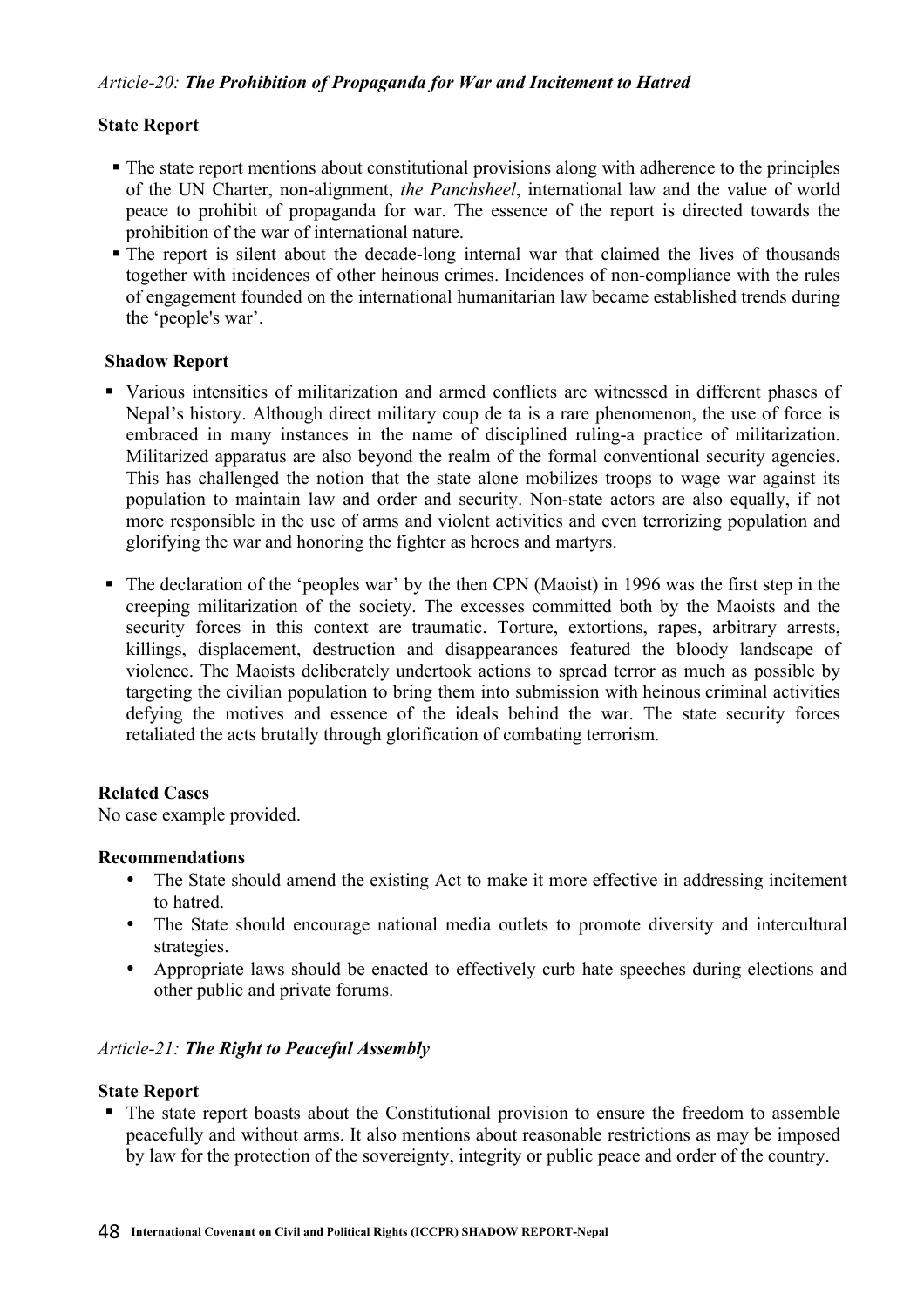! The report fails to report the incidents of non-compliance occurred in different occasions during the reporting period. The severity of restriction during the SoE has been deliberately unreported. Similarly, the incidences of the curtailment of this right especially during the high intensity conflict are also missing in the report.

### **Shadow Report**

- ! During the internal armed conflict and SoE, the right to peaceful assembly was severely curtailed in several instances across the country. This was severer in the high intensity conflict zones and the rural and remote communities.
- ! Political parties faced threats and intimidation to openly organize mass meetings. Their campaign to disseminate their manifesto during the CA elections in 2008—mostly in far-flung areas was severely constrained.
- ! During the SoE in 2005, besides suspending several rights enshrined in the Covenant, political party leaders, party workers, civil society members and human rights defenders who opposed the royal move were harassed, arrested and even imprisoned.
- ! After the April 2006 ceasefire announced by the government and the Maoists, incidents of human rights violations by the government declined substantially while incidents of violations by the Maoists continued relatively unabated. Even after the signing of the CPA with the government in November 2006, Maoists' extortion, abduction, and intimidation remained largely unchecked. Security agencies too were responsible in violating several provisions of the CPA. Although activities by other political parties increased significantly in the rural parts, political party representatives, police, NGO workers, and journalists reported continuous threats and intimidation by Maoist-affiliated Young Communist League (YCL), Maoistaffiliated All Nepal National Free Students Union (ANNFSU), UML-affiliated Youth Force (YF), and Nepali Congress-affiliated Tarun Dal cadres. During the January-February 2007 uprising in the Terai, reports of government security forces using excessive force to quell demonstrations were common.

### **Related Case**

*Interventions by the APF and the NP in the context of crowd control have resulted in at least 27 deaths and many injuries, either through the use of firearms or severe beatings, since the signing of the CPA. According to OHCHR's statistics, 26 people were killed in the Central (12) and Eastern Region (14) in 2007, as a result of police (NP and/or APF) using firearms or beatings in the context of demonstrations or protests. At the end of December 2006, a man was shot dead by police during looting and protests in Nepalgunj. Nineteen killings occurred during the Madheshi Andolan. In ten of these cases it was impossible to determine whether NP or APF personnel were responsible because of the nature of the police operation. At least four of the victims killed by police in connection with protests were under the age of 18. In most of these cases, circumstances of the killings documented by OHCHR suggested that the individuals died as a result of excessive use of force. During the Madheshi movement, OHCHR directly observed both NP and APF firing directly into crowds or beating demonstrators severely without provocation. A 16-year-old youth was one of four people who died when NP and APF fired live ammunition directly into a crowd on 22 January. One of those who died in the context of the protests in the Central Region was a rickshaw driver severely beaten in Birgunj. In particular, OHCHR has raised continuing concerns about the use of curfew orders to justify the use of force whatever the circumstances. On a number of occasions, police have acknowledged using deadly force against demonstrators on the grounds that the use of such force was justified in order to enforce a curfew order. This was the case during the Madheshi Andolan and also in the case of the recent killing by the APF of a Limbuwan activist in October 2007. An APF official told OHCHR that the curfew order in effect gave them blanket authority to fire on the crowd. During a meeting with the Representative of OHCHR on 23 November, however, the Inspector General of the APF denied that this was APF policy. Nepal Police interviewed by OHCHR after another incident in June in the Eastern Region, during which a youth was shot dead, said that it was the first time they had been deployed for crowd control and claimed they had received no specific instructions or training on how to proceed.*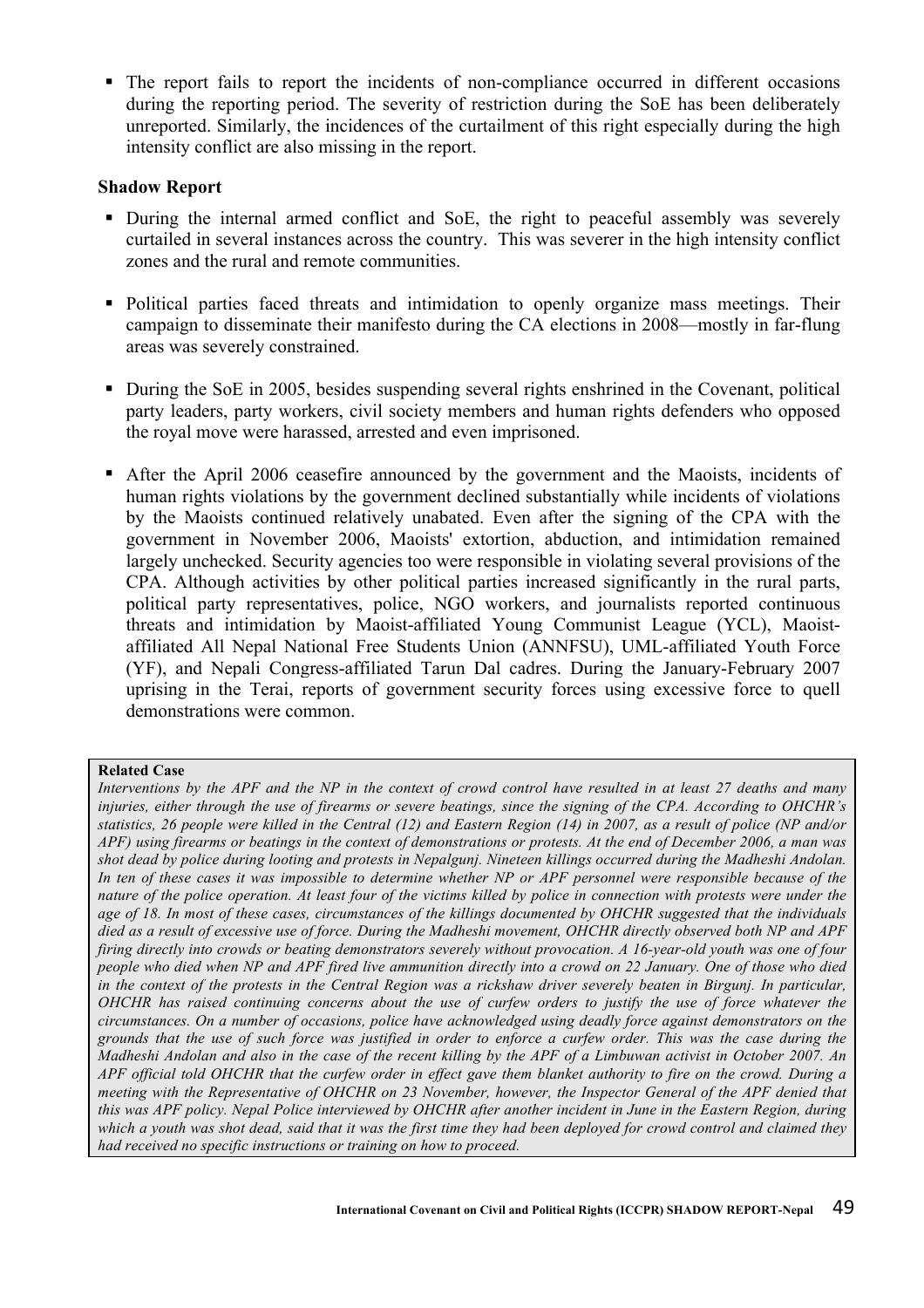### **Recommendations**

- The power delegated to the local administration for the operation of the Public Security Act should be independently reviewed to assess its compatibility with Nepal's international human rights obligations under the ICCPR.
- The unnecessary designation of multiple sites as "no demonstration zones" should be removed for peaceful demonstrations.
- The activities of the extra-constitutional forces especially the party-affiliated youth groups involved in 'maintaining' law and order must be banned.

### *Article-22: The Freedom of Associations*

### **State Report**

- As correctly mentioned win the state report, Articles  $12(3)$  (d) of the Constitution ensures the right to freedom of associations with reasonable restrictions as may be imposed by law for the protection of the sovereignty and integrity of Nepal, of harmonious relations between peoples of various castes, tribes, religions or communities, and of public morality, and for the prevention of violent activities.
- ! The fact that NGOs, CSOs and trade unions had been generally perceived as hostile element by the royal regime in 2005 and the incidences of the severe curtailment of the freedom of association and legitimate activities of political parties during the apex era of the despotic royal rule is missing in the report.

- ! According to the Code of Conduct promulgated in 2005 during the royal regime, activities which were construed as `political' by the Social Welfare Council could cause an organization to lose its legal status. This was a great paradox in a democratic society not to utter about politics where the state has ratified the ICCPR and related Protocols without reservation and the Constitution guarantees political rights to all citizens as fundamental civil liberties.
- ! During the conflict, the government solicited the mediation of human rights NGOs to pursue dialogue with the insurgents while the royal regime issued a Code of Conduct as an early warning to the NGOs to stay away from politics and maintaining acquaintance with the rebels. This was a double jeopardy and the blatant mockery of the rule of law. Such act contributed to obstruct democratic institutions of civilian society through the introduction of despotic measures. While there were already enough legal means to regulate their activities, the attempt to introduce new draconian restrictions on this sector was guided by an ulterior motif to suppress the civil society, which was rapidly rising against the authoritarian regime.
- ! There had/have been some constrains imposed on the trade unions which go beyond international practice. Workers in 16 essential services were prohibited from striking. These sectors included public transportation, banking, security, and health care, among others. The law's definition of essential services did not conform to international standards. Members of the armed forces, police, and government officials at the under secretary level or higher were also prohibited from taking part in union activities. In the private sector, employees in managerial positions were not permitted to join unions. However, the definition of what constitutes a managerial position has been vague.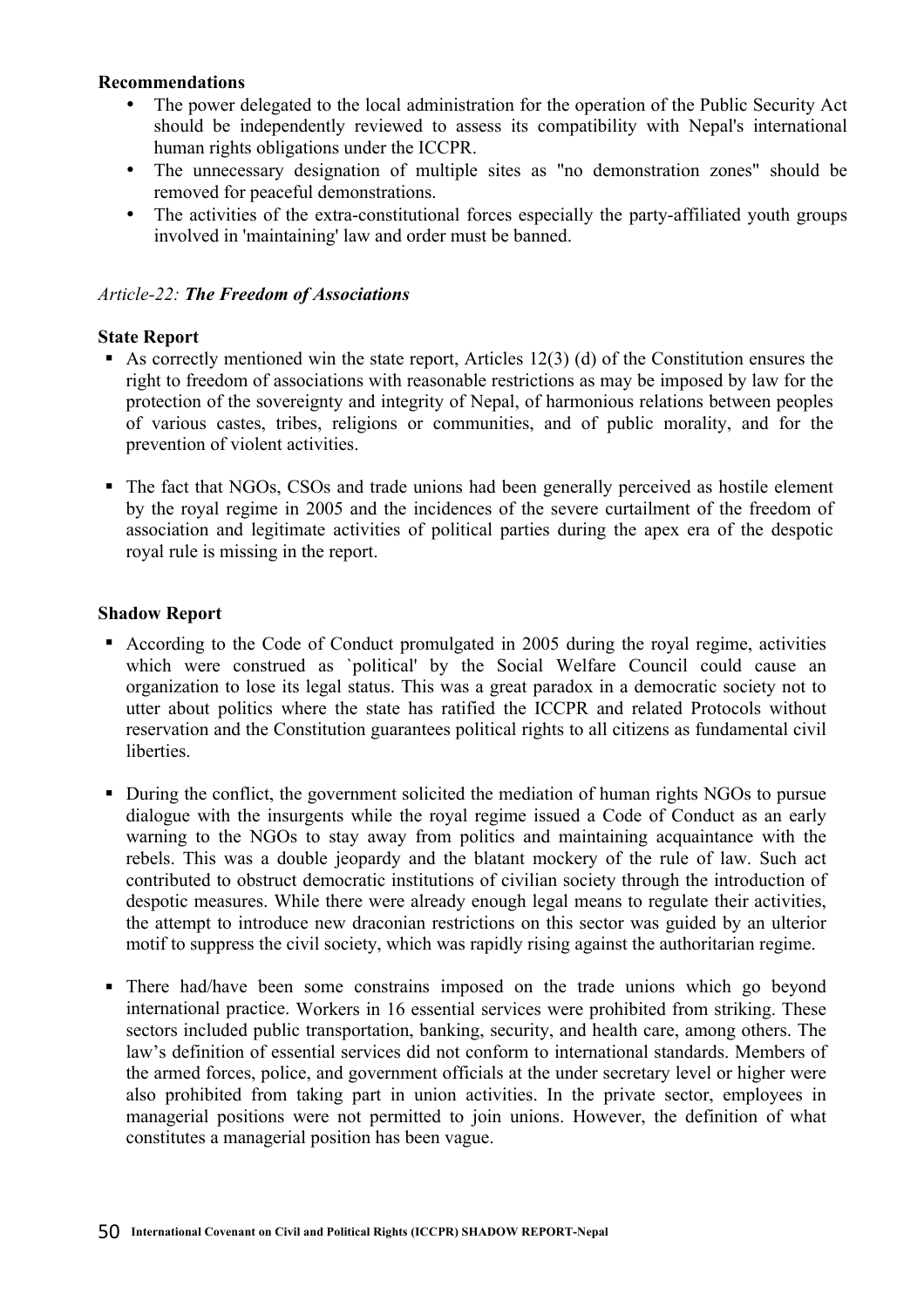# **Related Case**

No case example provided.

# **Recommendations**

- Any new legislation governing civil society organizations should be liberal towards them and their role should be recognized as key agents of change in the field of rights, freedom, justice, charity and development.
- The rights of trade unions should be respected in accordance with the international standards, including relevant ILO provisions.

# *Article-23: The Rights of the Family*

### **State Report**

- ! The report contains an elaborated description of constitutional, legal and other measures governing marriage and family, including the legal age for marriage for both men and women and the Supreme Court verdict on marital rape. It also talks about in a greater length about free and full consent of the intending spouses, punishment to the violator of this provision, and the specific provisions of the Registration Act, 1972, and the Births, Deaths, and Other Personal Events.
- ! The state report mentions about the favorable verdict of the Supreme Court for sexual minorities, but fails to narrate the socio-cultural, legal and other major constraints associated with the sexual minorities (LGBTI).

- ! For women, land and property inheritance has been patrilineal, the residence pattern patrifocal, and early marriage in many instances the rule rather than an exception. Culturally, marriage is seen as the best socially acceptable option for women for gaining access to property and land. Therefore, once women are out of marriage, such as divorce or widowhood, they become more vulnerable to poverty.
- ! Once women marry, legal provisions deny them inheritance rights to parental property. Women in both cultural groups lag far behind men in access to property, credit, and modern avenues of education, skills development, technology, and knowledge. Grounds for divorce are also narrower for women than for men. Thus, both legal distinctions and practices demonstrate that women are still in an inferior position so far as marriage and the family are concerned.
- ! For most high-caste Hindu groups' dowry and bride-wealth is an important factor in marriages and an indication of the status of the families involved. Nevertheless, for most Tibeto-Burman-speaking groups a ritual and often-substantial payment is made by the groom to the bride's family.
- ! Being a conservative and narrow-minded society, people still fear inter-caste marriage because deep rooted tradition and culture of our society does not allow such a step. Family members and society think inter-caste marriage destroys culture, religion and status but they don't think about their sons and daughters' interest, feelings, love and pleasure. In 2010, the government announced providing cash incentives to encourage inter-caste marriage but in remote areas, many couples are compelled to leave society as a result of inter-caste marriage. Couples are even killed because of inter-caste marriage.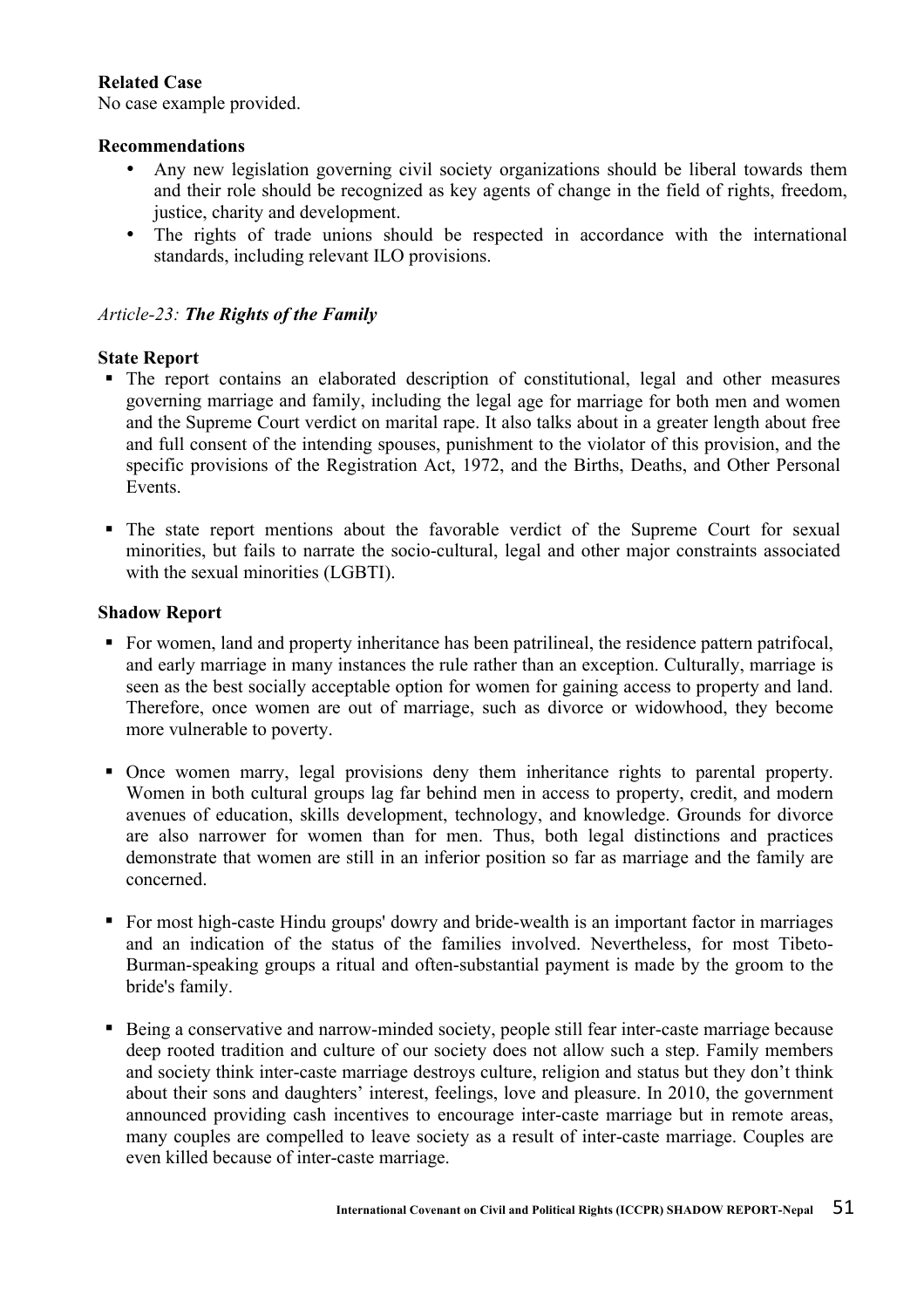### **Related Case**

*On 31 December 2003, Manoj Khanga, a Dalit living in Sanjitpur, Saptari district, Nepal married Parbati Raut, an upper caste girl belonging to the same village. Though the couple was married of their own free will, the girl's family lodged a complaint at the Rajbiraj Police Station claiming the marriage was illegal. The police arrested the couple on the basis of this complaint but subsequently released them on 23 January 2004. Manoj Khanga and Parbati Raut went to his parent's house on 27 January 2004. On the same night, the Parbati Raut's relatives, accompanied by other members of the came to the Kanga's house and kidnapped the sleeping husband and wife. They also threatened to kill Manoj Khanga in front of his family members. The relatives of the girl and the villagers who accompanied them also warned the Dalit families in the village that they should leave the area. As the Dalit families (12 families comprising of about 80 people) did not leave the village; on the night of 30 January 2004 they were they were attacked by over 200 upper caste people led by Asharphi Raut, the father of Parbati Raut and 14 other relatives and neighbors. The families were beaten severely, their belongings were destroyed and cash, valuables as well as cattle worth around Rs. 15 million were looted. The Dalit families were also driven out of the village. It is reported that during the attack, Mr. Satyadev Khanga, Manoj Khanga's uncle, lost his finger and another uncle Mr. Jagadev Khanga was locked up in a toilet by Mr. Pitamber Yadav, an upper caste villager for five days.*

### **Recommendations**

- The Constitutional and legal provisions on the family should protect all forms of family and not just the family based on marriage.
- Same-sex couples should not be discriminated against in relation to their intimate relationships. The right to marry should be extended and no difference in treatment should exist between opposite-sex and same-sex couples.
- The State should develop and protect the family unity for all migrants, asylum-seekers and refugees legally staying and working in the country.
- The Prison Act should be reviewed its policies for compatibility with Article 23 of the ICCPR and the recent district court order of Saptari on the prisoners' reproductive rights to family.

# *Article-24: The Rights of the Child*

### **State Report**

- ! The report mentions that the country is the party to the Convention on the Rights of the Child (CRC) and its two OPs and various laws and policies are in operation to safeguard the rights of the child.
- ! It also mentions about the CPA that has committed to protect the rights of the child and prohibit the recruitment of a child below 18 in any armed forces, including the prohibition of recruitment of citizens below 18 years in Nepal Army and police forces.
- ! However, the report fails to illustrate the grim reality that at least one-third of the rebel fighters in the country during the reporting period were children.
- ! The report refers to the Constitution which recognizes right of every child to nurture, basic health and social security, the right of helpless, orphan, mentally retarded, conflict victim, displaced, vulnerable and street children to special facilities from the State and the right of minors against their employment, engagement or use in a factory, mine or similar other hazardous work. But interestingly, the report fails to disclose the fact that a huge section of children are still engaged in the worst for of labor both within the beyond border.

### **Shadow Report**

! In general terms the Nepali criminal justice system has set a low age of majority and of criminal responsibility. The age verification procedures are not clear. According to UNICEF only 35% of rural and 42% of urban children have their births registered. This means that a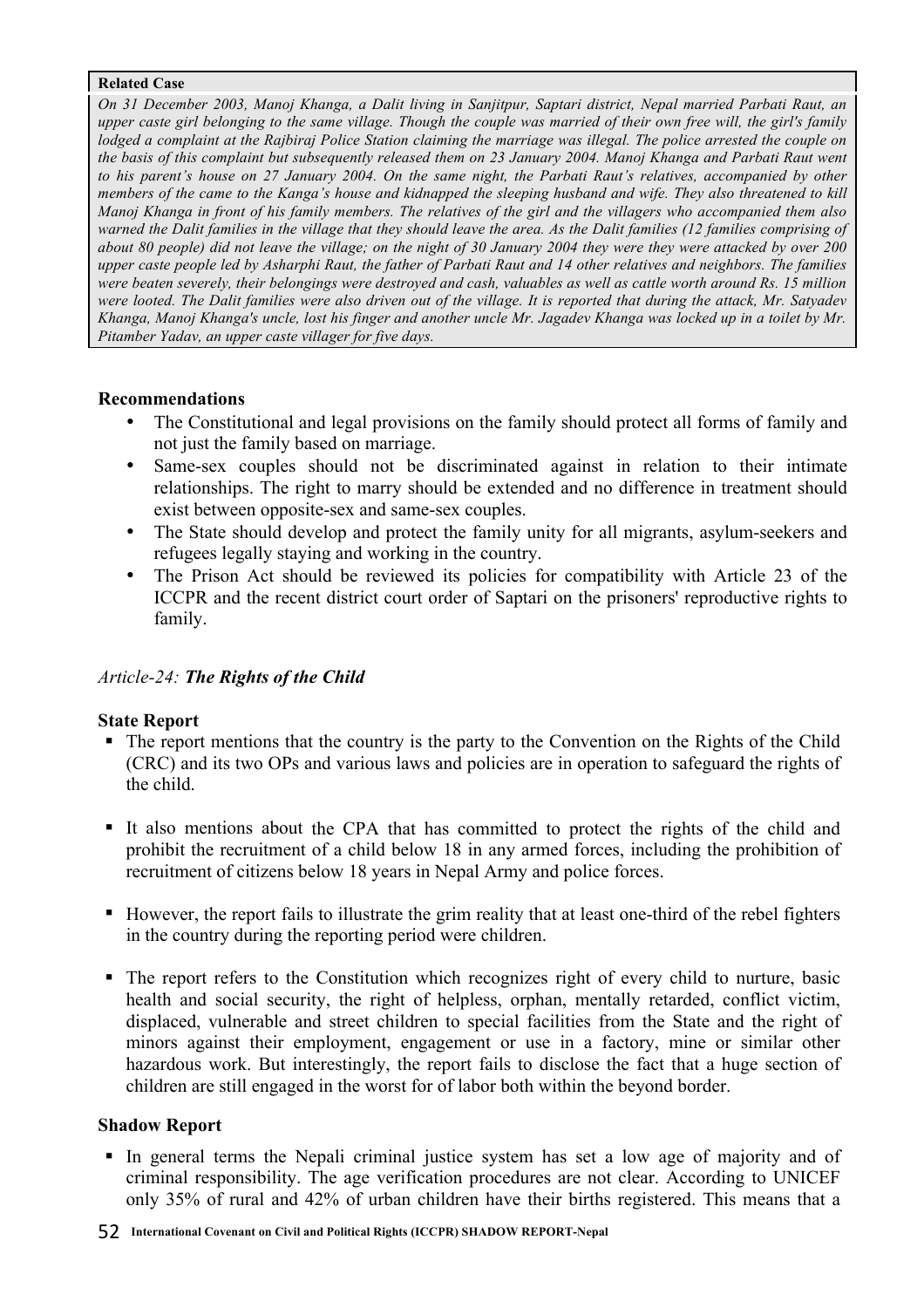great number of juvenile litigants' age is likely to be disputed and may rely on age verification tests. The laws and regulations in Nepal do not set out a written duty for the judge to question the age of a suspect. In most age verification tests are not conducted to any standard international procedure. There is also a lack of doctors adequately trained in internationally recognized methods of age determination.

- ! During the conflict, an estimated 6,000 to 9,000 Maoist cadres were believed to have been children. Not all were cantoned after the conflict, however, making a precise count impossible. UNMIN had reported that over 3000 child recruits remained in the cantonment sites. Later, the government including the Maoists said it will not use or enlist children age 18 or below in any military force and that all child soldiers will be properly rehabilitated. Without proper rehabilitation and reintegration, many child combatants found their way into violent groups such as the Young Communist League (YCL), the youth wing of the CPN-M.
- ! Rape of girls by the security forces has been documented. While the police or security forces took children into custody they verbally abused children. There have also been some incidences of sexual abuse of girls within the rebel camps. On one side, they were targeted by the security forces who alleged that their activities were supportive of the rebels, and on the other side, they were forced to join the rebels.
- ! Trafficking in women and child labor remained serious problems. Nepal is mainly a source country for men, women, and children who are subjected to forced labor and sex trafficking. While Nepal is primarily a source country for destinations like India and the Middle East, internal trafficking is also a prominent issue. Lack of prosecution and police complicity in trafficking cases remain major problems.

### **Related Cases**

- ! *On 14 January 2000, around 60 villagers, including a number of women and children, who had been instructed by Maoists to attend, gathered for a cultural Programme at a school in Dungal village, Dankhu VDC, Achham District. After a 14-person police patrol team approached, a Maoist lookout reportedly fired a warning shot whereupon all but two of the Maoist cadres fled the venue. Villagers also ran from the school and took shelter in nearby houses and teashops. Police allegedly opened fire indiscriminately in the direction of the houses and shops. At least two civilians hiding in a teashop were killed by police rifle shots and others were shot while running for a place to hide. In the incident, seven civilians including two minors were reportedly killed. Two Maoists were arrested. Altogether, 11 civilians were allegedly injured.*
- ! *On 3 September 2004, three schoolgirls, Hira Ram Rai aged 15, Jina Rai aged 16 and Indra Kala Rai aged 16, were allegedly summarily executed by Security Forces who followed the three from their school in Basikhora village, Bhojpur District. The Security Forces allegedly shot them in the nearby a forest and buried them there. The unarmed victims had been members of a local CPN (Maoist) cultural group. A Government radio station later announced that the three had been killed in an encounter in a different district.*
- ! *On 20 November 2004, Muga Dharalala and Dhiraj Dhara, both aged five, were playing with a socket bomb that Maoists left on the window of a classroom of Bhairab Primary School, Jumla District. The Maoist cadre who brought the bomb was playing football outside. The bomb exploded and killed the two children on the spot.*

### **Recommendations**

- The State should amend the Constitution to ensure that the best interests of the child are protected in all circumstances.
- The State must radically increase funding and support for child protection in the country.
- The state must initiate effective reintegration program for the demobilized child soldiers.
- The state must take initiative to ensure the rescue, safe return and reintegration of the trafficked children.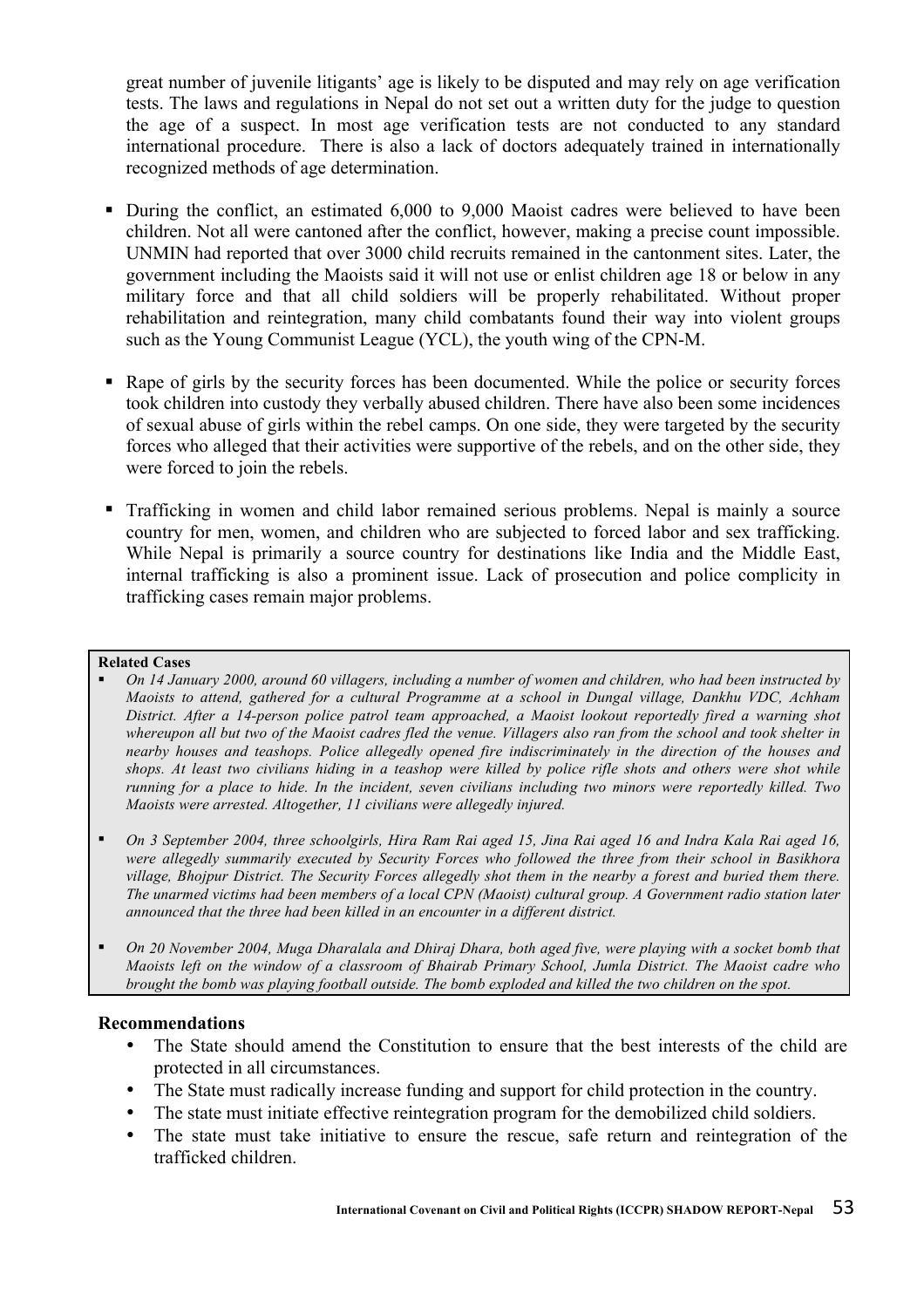• Based on the provision of the Child Act, the state must establish independent juvenile courts in all districts and also at the national level.

# *Article-25: The Right to Participate in Public Affairs*

# **State Report**

- ! The state report mentions about citizens' right and opportunity without any distinctions and unreasonable restrictions to participate in the conduct of public affairs, to vote and to be elected at genuine periodic elections, and to have access, on general terms of equality, to public service in the country. However, the stark reality of the denial of citizens' right by not holding the general election for almost a decade both at the national and local self-government level has been missing in the report.
- ! The report also mentions about the process of the framing a new constitution through their representative body, the CA and explains about adherence to universal and equal suffrage, secret ballots, and genuine elections along with inclusive and federal character of representation, including the provision of local-self governance authority for decentralization and devolution of authority to promote public participation in the system of governance but fails to mention that the incidences of irregularities in the elections and the deprivation of grassroots democracy in the absence of the local elected body for years.

- ! In the absence of a parliament and deprivation to participate in the genuine and periodic elections since 1999 till 2008, not only their basic right to vote and the right to be elected were violated for years, but their right to participate in the government was also remained in jeopardy.
- ! In the absence of a local self-government for the last 10 consecutive years, citizens were deprived of their basic rights and services. The municipality election called under the king's direct rule in 2005 was boycotted by the political parties and a large majority of the voters and civil society observers.
- ! Political inclusion has not been viewed as the key factor in combating poverty through people's direct and active participation in country's decision-making processes. Various population groups have been discriminated against-primarily based on caste, ethnicity and genderremained at the margins of political mainstream. Proper space for the participation in decisionmaking processes for these excluded groups was not created even through major political changes.
- ! Since 1 February 2005 (the day of the royal coup), leading political figures from democratic parties, student leaders, civil society movements and media personnel were arrested and their activities outlawed in the King's attempt to suppress all opponents to his new regime. All criticism of and activities against the absolute monarch had been deemed an illegal offense. This essentially meant that any activity that challenged the outlawing of democracy in Nepal was considered a criminal offense, and thus, those who participated in it were liable to punishment.
- ! The then rebels also hindered political activity in the countryside during the decade-long internal armed conflict resulting in obstacle for political freedom, conscience and tolerance. In many instances, Maoists prevented other political parties from functioning freely outside district capitals. The intimidation and violence by other armed groups have also led to obstacles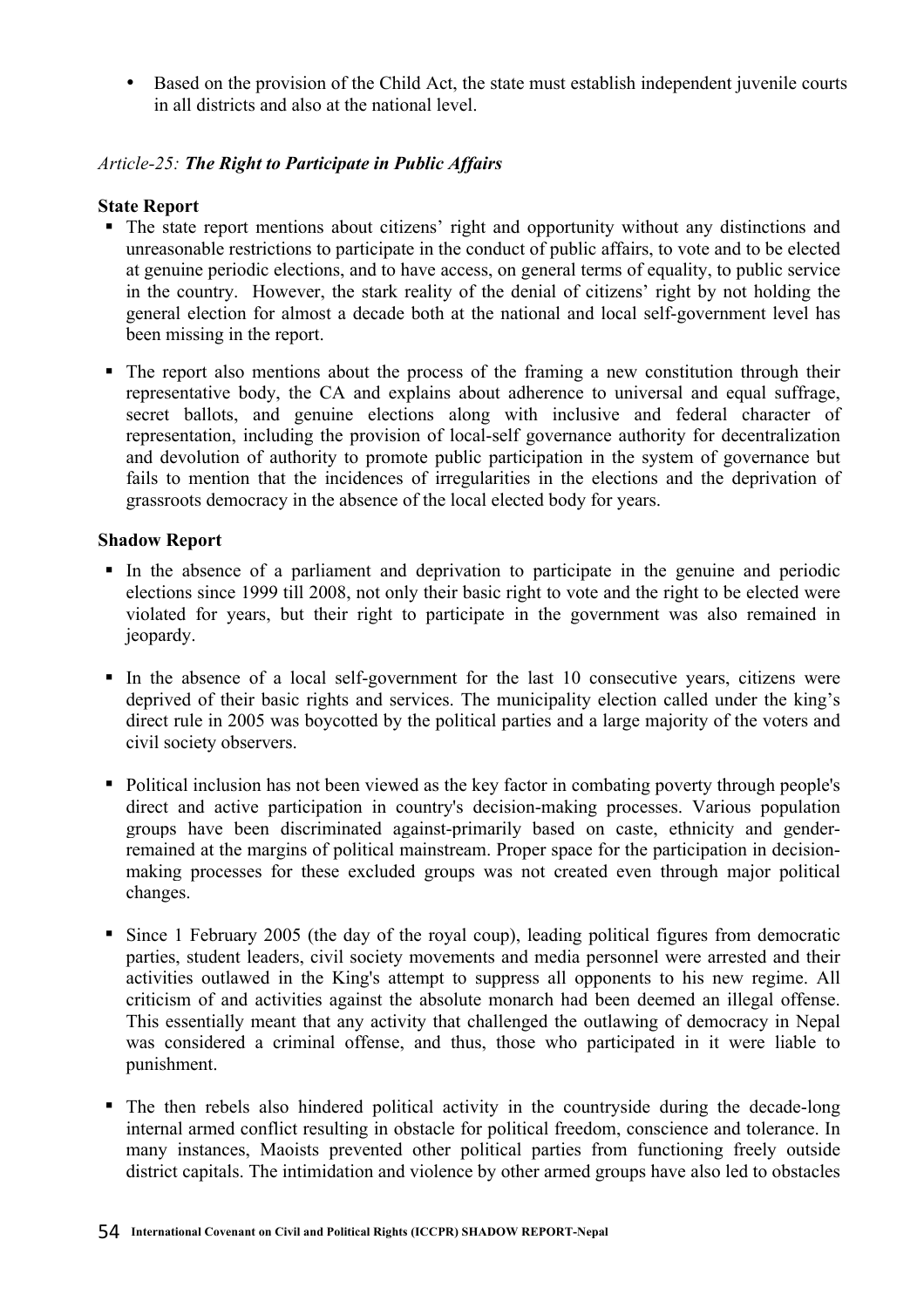to normal political activity and ensuring political tolerance, respecting pluralism and conducting activities without intimidation and violence.

! A large section of the society, particularly the indigenous groups and women, was treated as passive recipients of political initiatives rather than active citizens who could determine their own future. This has resulted in uneven access of these groups to mainstream politics, compelling them to continue living in marginalized and excluded setting.

### **Related Cases**

No case example provided.

### **Recommendations**

- Special measures should be introduced to increase minorities' participation in the public life and political affairs.
- In particular, the State should fund a Programme to encourage and support voting among Dalits, excluded communities and people with disabilities.
- The State should review its current provision to ensure the inclusion of all traditionally excluded section of the society in the political arena and public offices with a view to removing all forms of unreasonable and irrational discrimination.
- People with disabilities should not be discriminated against in regard to voting and the State should remove all barriers to participation.

### *Article-26: The Right to Equality before Law*

### **State Report**

- ! The report refers to the Constitutional provision that has guaranteed the right to equality and non-discrimination and instrumentally and the country is obliged to create equality among people without discrimination on any basis according to international human rights instruments, the bitter fact that the legal system still maintains inequalities among people on various grounds is not spelt out in the report.
- ! Also, the fact that constitutionally, women's individual identity is denied for acquiring citizenship of Nepal thus, as per the constitution and Citizenship Act 2020, a child cannot get citizenship on the basis of his or her mother's identity. His or her father's identity must be presented and he must be a Nepalese citizen. Such blatant incidences of discrimination are not illustrated in the report.

- ! Women had been deprived from parental property before the 11th amendment on the Muluki Ain in 2058. Though the amendment provided daughter inherent right to property, she should return it to natal family after her marriage. In the same way Army Act 1959 banned the recruitment of women into Nepal Army for decades but now the door to recruitment has open for women as well.
- ! According to the CEDAW NGO shadow report; there were several direct discriminatory laws that challenge the spirit of the Constitution. Legal discrimination against women persisted with respect to criminal punishment, property, citizenship rights, marriage, divorce, transaction, tenancy abortion, rape and other family laws.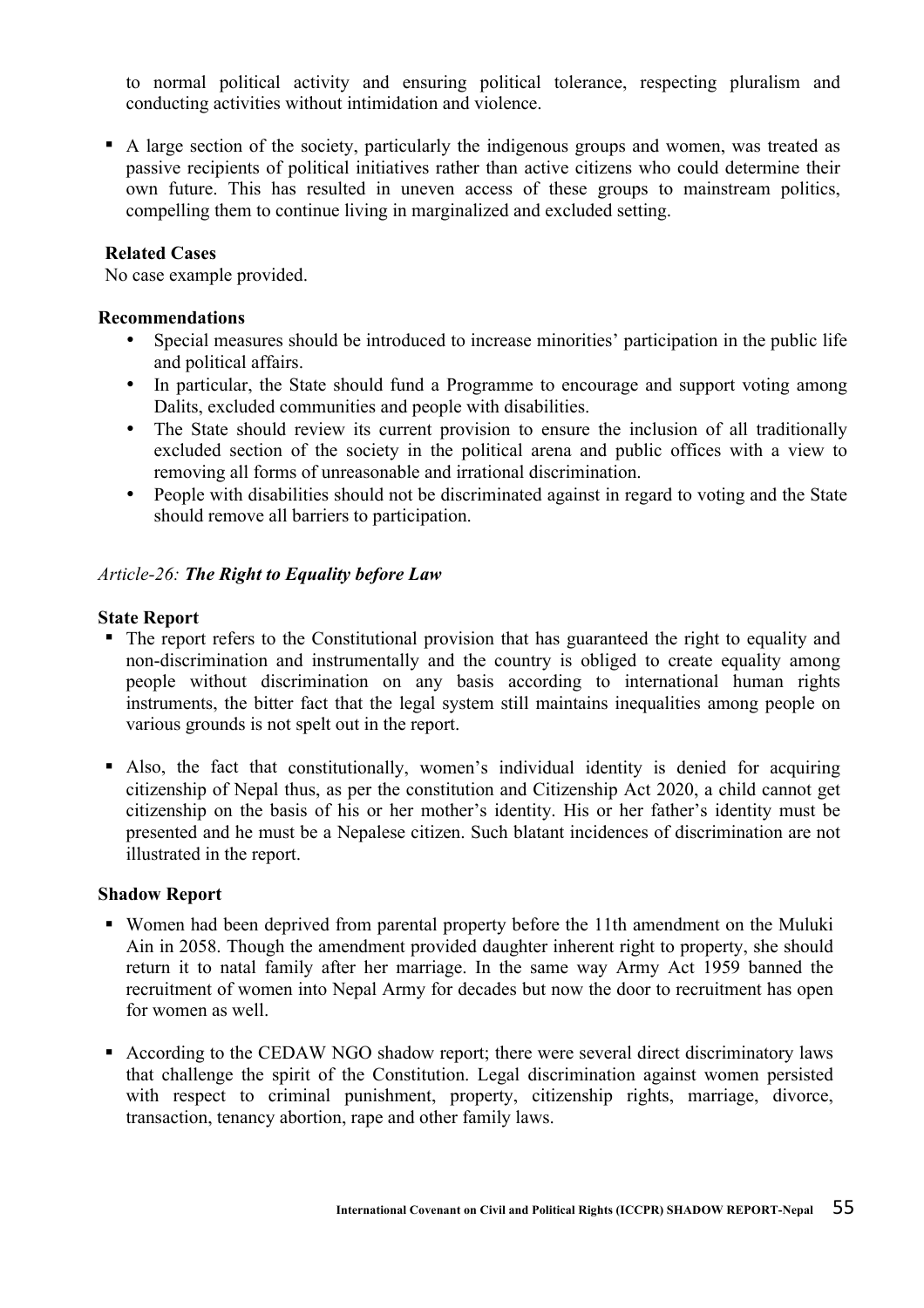- ! The Supreme Court has also denied the right to equality in some cases. Even sons of a Nepalese mother were not provided citizenship according to her identity by the GoN, which was against the right to equality guaranteed under article 11 of the constitution and various international instruments to which Nepal is a party. Despite of this protection, the SC gave its verdict stating that the provision of article 11 of the previous constitution did not imply on the matter of citizenship as it is a specific matter and the law requires the father not the mother of a child to be a Nepali that is an essential requirement for acquiring citizenship of Nepal. However, the court has also given positive decision regarding right to equality in many cases too.
- ! Nepal retains its centuries-old caste system. Dalits, the discriminated people under this system, suffer from restriction on the use public amenities, deprivation of economic opportunities, and general neglect by the state and society. The sexual minorities and people living with disabilities are also often deprived of the right to equality right before the law.

# **Related Case**

No case example provided.

### **Recommendations**

- The constitutional and legal provisions putting restrictions on citizenship, inheritance and other rights should be reviewed and amended.
- The existing discriminatory and inconsistent practices against asylum-seekers and refugees must be brought to a halt.
- The Government should introduce legislation to recognize the change of gender for transgendered persons.

### *Article-27: Minority Rights*

### **State Report**

- ! The report refers to Article 3 of the Constitution that stipulates that having common aspiration of multiethnic, multilingual, multi religious, multicultural characteristics and having committed and united by a bond of allegiance to national independence, integrity and national interest. The report further states that it implies that every ethnic group, culture, language, and territorial or regional identity commands equality in treatment and advantage. Nevertheless, the report fails to unveil the fact that the language, culture, tradition, identity has not been well protected and conserved by the state.
- ! The report boasts about the adoption of a national culture policy with main objective to protect tangible and intangible culture and promote cultural and religious harmonization and coexistence, founded on the notion of national unity and secularism. Details of the ratification of the treaties such as the Convention for the Safeguard of Intangible Cultural Heritage, 2003 and the promulgation of the Nepal Academy Act, 2007, Nepal Fine Arts Academy Act, 2007 and Nepal Music and Dance Academy Act, 2007 have been cited as some legal measures to ensure protection, promotion and overall development of various disciplines of culture and cultural heritages of the multi-ethnic, multi-lingual, multi-religious and multi-cultural country. However, the report fails to disclose the fact that the nation is Bering an unprecedented scale of ethnic rift, tension and intolerance.

# **Shadow Report**

! Languages other than Nepali now are fighting not only for their recognition but also for their existence. For years, one official language policy has left linguistic minorities excluded. In education (with some exception in primary schools), administration, judicial proceedings and information other languages have no reach at all. Such language policy can have long term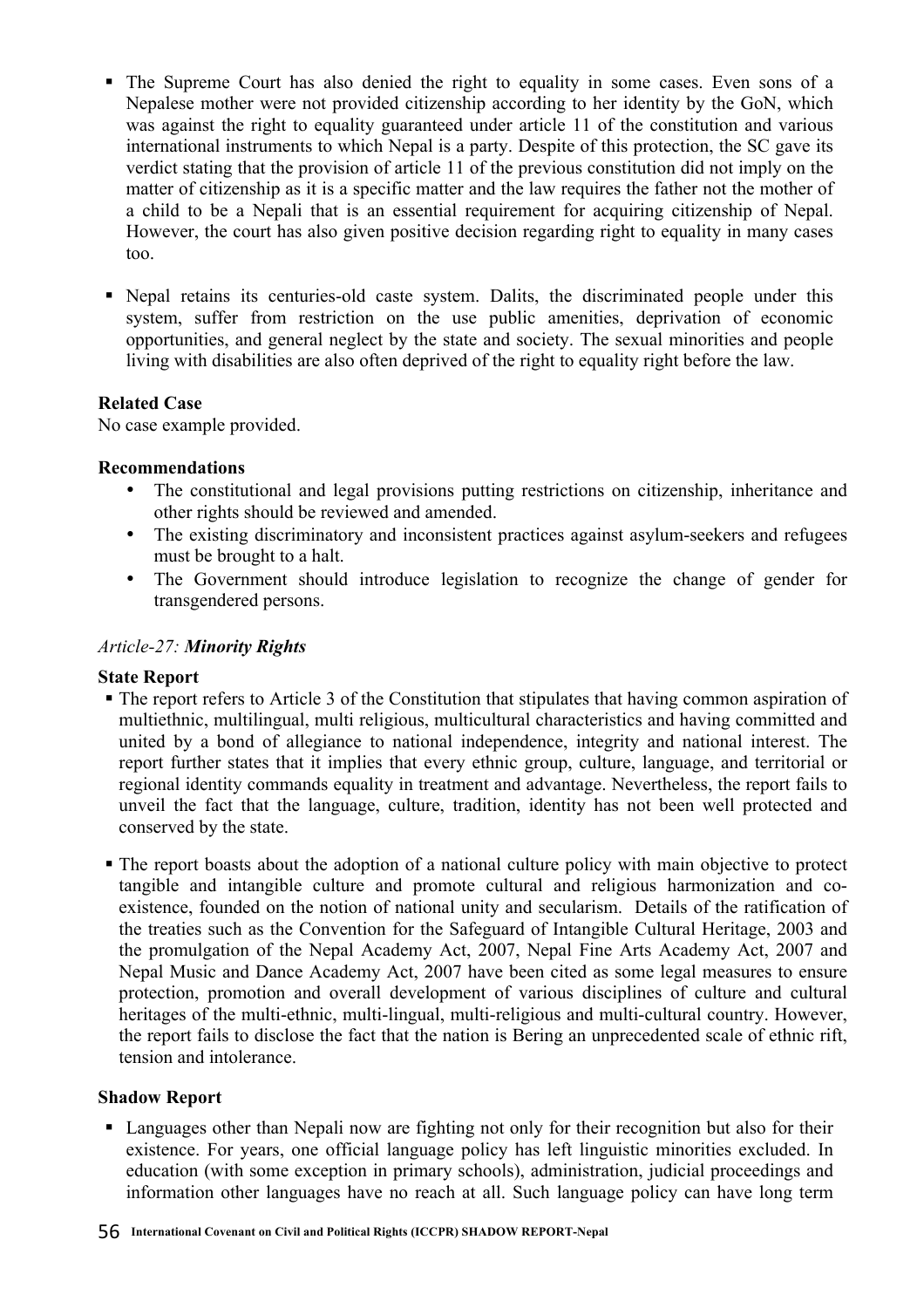implications, but its immediate effects are already evident in the society in the form of surging discontent against the non-inclusive approach. So far such undermining of linguistic minorities has led to exclusion of a considerable section of the population in every respect of national life, which in turn has lead to growing frictions and animosities among citizens.

- ! In spite of the constitutional and legal provisions regarding the equal rights of every citizen irrespective of religion, language, race, sex, caste, tribe or ideological conviction, the government has made very little efforts to remove the root causes of religious and other forms of discrimination, and violations perpetrated against minorities. The orthodoxies of majority religions are not liberal enough to extend equal rights to the "other" who may be outside the religious/sectarian fold. This situation re-emphasizes the need to elevate the national-judicial and legal norms and constitutional jurisprudence in Nepal on equal protection and group rights issues to the standards of regional and international human rights law relating to minorities, that include the UN Declaration on the Rights of Persons Belonging to National or Ethnic, Religious and Linguistic Minorities, and other similar instruments.
- ! Nepal is yet to make any separate constitutional and legal provisions regarding the establishment of national institutions to implement and monitor the principles and other rights relevant to minorities, address violations of minority rights and provide the necessary redress. Although NHRC, NDA and NFDIN have been established to work for the above-mentioned causes but they (excepting the NHRC) have not been given autonomous mandate to work for the rights of nationalities and socially and economically excluded groups including sexual minorities due to limited powers and functions, and have proved ineffective in protecting minority rights.
- ! The constitutional and legal guarantees to protect the rights of minorities remain all too often unfulfilled. A majority of the constitutional and legislative provisions of the country are guided by the norms and values of mainstream religion and majoritarian groups; therefore the legal provisions have not properly addressed the ideals of minorities. The constitutional and legislative provisions have also not properly differentiated the notion of indiscrimination and equality regarding the protection and promotion of various concerns of minorities and the legislature of the state is yet make a headway to express its commitment and loyalty to effective remedy and compensation for violations of their rights.

### **Recommendations**

- In public policy initiatives concerning the representatives from the minority communities, the state should ensure their effective representation.
- The state should establish a research-based and scientific method to identify and recognize the formal indigenous nationalities.
- The state should devise and provide significant funding for a national policy strategy to protect minority languages.
- The state should initiate proactive measures towards equal protection of religions and cultures in the country.

### *The End*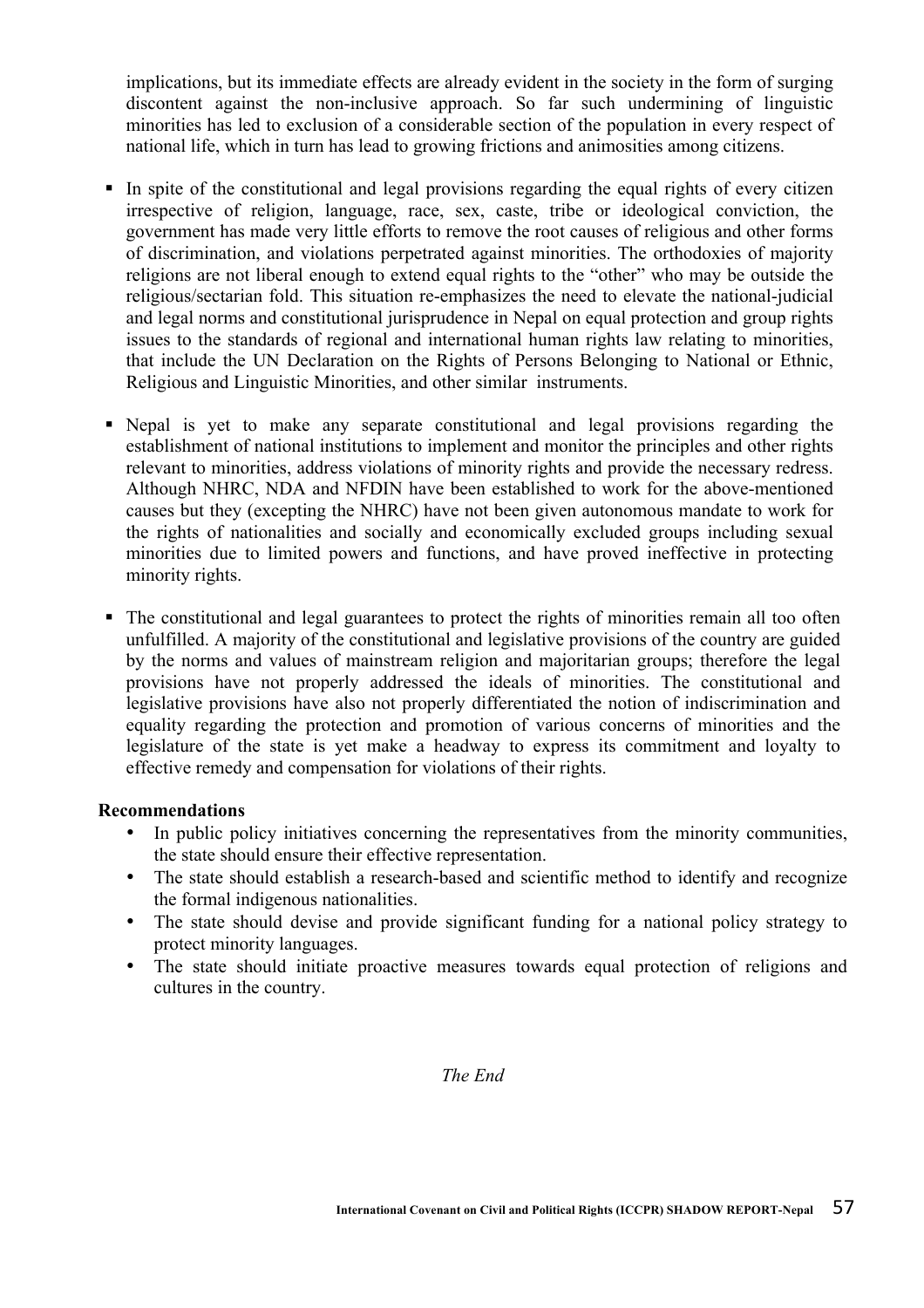### **REFERENCES**

# **Major Source of Information**

- "Theoretical Premises for the Historic Initiation of the People's War", September 1995,, http://www.ucpnm.org/english/doc3.php: "5.
- Ministry of Peace and Reconstruction website, Emergency Peace Support Operation (available from www.epsp.gov.np/eng/index.php?page=deceased\_main).
- Amnesty International, *Nepal: Escalating 'disappearances' amid a culture of impunity*. Available from www.amnesty.org/en/library/asset/ASA31/155/2004/en/202bdd2f-d59d-11dd-bb24 accessed on 2010-06-17).
- Report of the Working Group on Enforced or Involuntary Disappearances to the Human Rights Council (A/HRC/13/31).
- Report of the Working Group on Enforced or Involuntary Disappearances to the Human Rights Council (A/HRC/19/58/Rev.1).
- OHCHR-Nepal, Conflict-Related Disappearances in Bardiya District, December 2008, p 5.
- Comprehensive Peace Accord, 21 November 2006, sections 5.3.1 and 7.1.3; Interim Constitution 2007, article 33(m).
- Amnesty International, Nepal Human Rights at a Turning Point? (1999). Available from www.amnesty.org/en/library/asset/ASA31/
- OHCHR-Nepal, Conflict Related Disappearances in Bardiya District, December 2008, p 4.
- Report of the Working Group on Enforced and Involuntary Disappearances to the Human Rights Commission: Mission to Nepal (E/CN.4/2005/65/Add.1), p 12
- OHCHR-Nepal, Conflict Related Disappearances in Bardiya District, December 2008 and OHCHR-Nepal, Report of investigation into arbitrary detention, torture and disappearances at Maharajgunj RNA barracks, Kathmandu, in 2003 – 2004 (May 2006).
- OHCHR-Nepal, Human Rights Abuses by the CPN-M: Summary of Concerns, September 2006, p 5.
- United Nations Working Group on Arbitrary Detention, Fact Sheet No.26: The Working Group on Arbitrary Detention (9 December 1998) Available from www.ohchr.org/Documents/Publications/FactSheet26en.pdf.
- Victim of a rape in 2002 speaking to OHCHR-Nepal, UNFPA, Advocacy Forum and Centre for Mental Health Counseling (CMC) during the assessment mission in Achham District in May 2009.
- Forum for Women, Law & Development, "Domestic Violence against Women in Nepal: Concept, History and Existing Laws" p. 10, Available from www.fwld.org/article.php.
- Institute of Human Rights Communication, Nepal (IHRICON), Sexual Violence in the "People's War": The Impact of Armed Conflict on Women and Girl in Nepal" (Kathmandu, IHRICON, 2007) p.31.
- Interim Constitution of Nepal (2007) article 32 (right to constitutional remedy), article 107 (jurisdiction of the supreme court)

### **Additional References**

- Agency France-Pressed (AFP), 17 October 2003. "Suffering of Nepal's children unnoticed on international stage"
- Agency France-Presse (AFP), 26 May 2005. "Nepal police arrest scores of people displaced by Maoist"
- Agency France-Presse (AFP), 8 September 2004. "Thousands flee eastern Nepal following Threat"
- Amnesty International (AI), 11 November 2003. Nepal: "Civilians sucked into ongoing conflict"
- Amnesty International (AI), 15 June 2005. Nepal: Military assistance contributing to grave Human Rights Violation"
- Amnesty International (AI), 16 October 2003, Nepal: "Widespread disappearances"
- Amnesty International (AI), 4 April 2002. Nepal: A spiraling human rights crisis
- Asian Centre for Human Rights (ACHR), 14 March 2005. Report to the 61st session of the United Nations Commission on Human Rights: "The Case for Intervention in Nepal"
- Asian Centre for Human Rights, December 2003. "Nepal urged to disband counter insurgency Village Defense Forces"
- Asia-Pacific Human Rights Network (APHRN), 14 January 2002. Nepal: "War against Maoists extends to media"
- BBC News, 14 March 2005. "Nepal's rising vigilante violence"
- BBC News, 17 December 2003. "Nepalese army admits 'excesses' "
- BBC News, 18 March 2005. "Nepal 'near humanitarian abyss' "
- BBC News, 3 August 2004. "Maoist victims restart campaign"
- BBC News, 3 December 2003. "Landmine use rising in Nepal"
- Bell, T. 12 March 2005. "An account of my knowledge of events in Kapilvastu during February 2005"
- Christian Science Monitor (CSM), 28 June 2005. "Nepal's children forced to fight"
- Christian Science Monitor (CSM), 5 July 2005. "Village mobs rise in war-wracked Nepal"
- Community Study and Welfare Centre (CSWC), February 2004. Plight of Internally Displaced Persons (IDPs) in Nepal: "A Call for an Urgent Intervention by the HMG/Nepal, United Nations, and International Community"
- Contact, H. Marguerite. International Review of the Red Cross.2001. "Protection of internally displaced persons affected by armed conflict concept and challenges"
- European Commission (EC) & Rural Reconstruction Nepal (RRN), April 2003. "Conflict & Food Security in Nepal, A preliminary Analysis"
- GTZ, INF, SNV, UNDP/RUPP, NHRC & the Global IDP Project. March 2003. "Nepal IDP Research Initiative Findings"
- Human Rights Watch, 2004. "Between the Rock and the Hard Place"
- Human Rights Watch, March 2005. Clear culpability: "Disappearances" by Security Forces in Nepal"
- Informal Sector Service Center (INSEC), April 2005. Human Rights Year Book 2005

#### 58 **International Covenant on Civil and Political Rights (ICCPR) SHADOW REPORT-Nepal**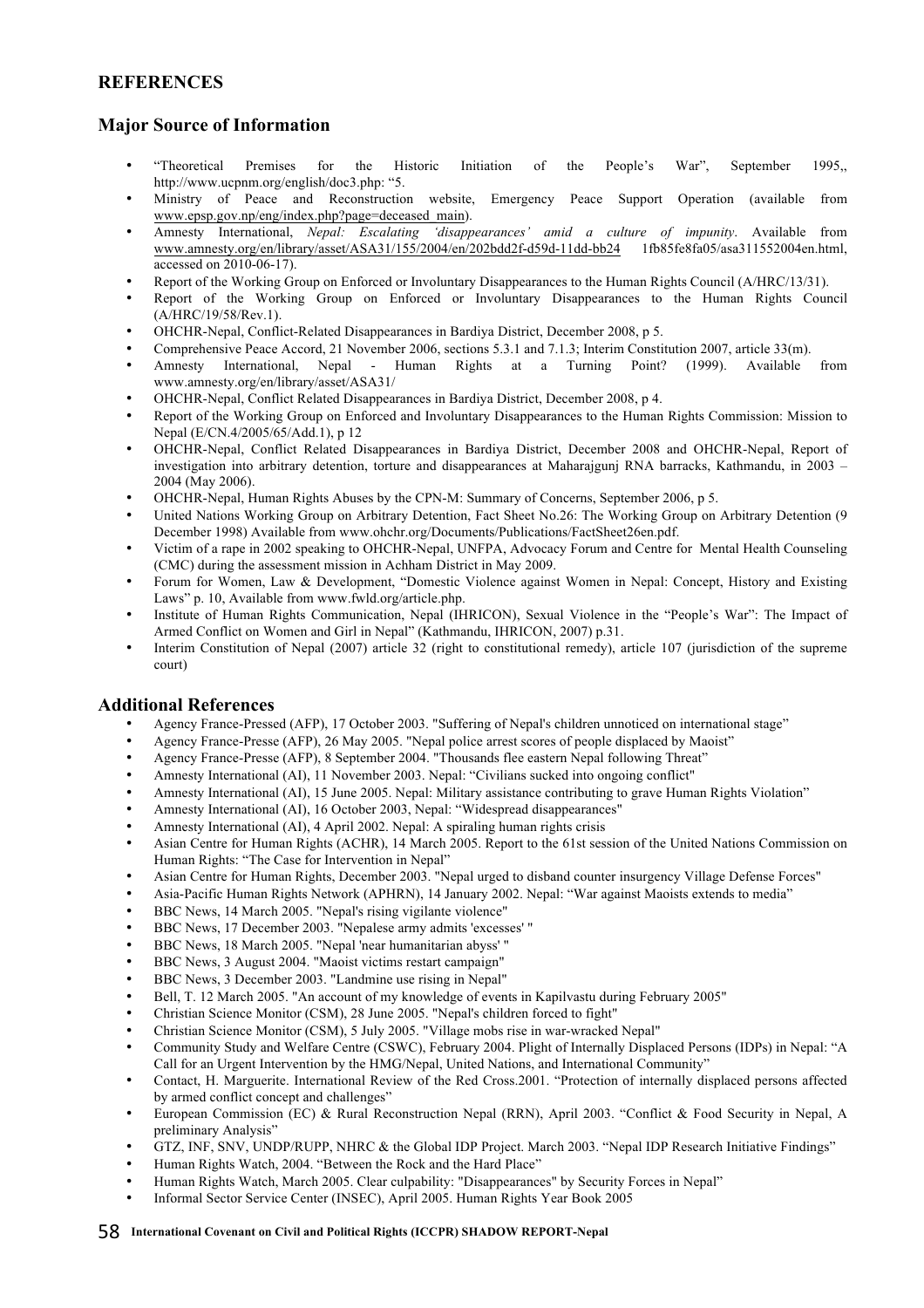- Integrated Regional Information Networks (IRIN), 28 June 2005. "NEPAL: Concern about torture cases ahead of UN visit"
- Integrated Regional Information Networks (IRIN), 4 July 2005. "Displacement contributing to child labor problem"
- Integrated Regional Information Networks (IRIN), 7 June 2005. "Maoist victims feel neglected by the government"
- Integrated Regional Information Networks (IRIN), 7 June 2005. "Nepal: Displacement crisis worsens in wake of royal coup"
- Inter-Agency Standing Committee, Geneva September 2004. "Implementing the Collaborative Response to Situations of Internal Displacement, Guidance for UN Humanitarian and/or Resident Coordinator and Country Teams"
- Internal Displacement Division (IDD), 2 June 2005, Mission to Nepal
- International Crisis Group (ICG), 10 April 2003. Nepal backgrounder: "Ceasefire -Soft Landing or Strategic Pause?"
- International Crisis Group (ICG), 15 June 2005. "Towards a Lasting Peace in Nepal: The Constitutional Issues"
- International Crisis Group (ICG), 17 February 2004. Nepal: "Dangerous plans for village militias"
- International Crisis Group (ICG), 22 October 2003. Nepal: "Back to the gun"
- International Crisis Group (ICG), 24 March 2005. Nepal: "Dealing with a human rights crisis"
- Kälin, Walter. Forced Migration Review. 2003. "The Legal Dimension"
- Kantipur Online, 9 October 2004, "MVA doubts government relief package"
- Lamade, P. 2003. "A Focus on Security in Nepal"
- Martinez, E. July 2002. "Conflict-Related Displacement in Nepal"
- Norwegian Refugee Council, 2005. "Caught between borders: Response strategies of the internally displaced"
- Reuters, 27 April 2005. "Nepal faces major humanitarian crisis-UN"
- South Asia Forum for Human Rights (SAFHR), June 2003, "Insurgency & Displacement"
- Terres des Homme, 2005. Nutritional status of children victims of the Armed Conflicts in Nepal
- CCWB, Save the Children Alliance, 2005." An increasing wave: Migration of Nepalese Children to India in the context of Nepal's Armed Conflict
- The Kathmandu Post, 12 June 2005. "Vigilante action victims resort to begging"
- The Kathmandu Post, 13 July 2004. "Remote hill districts face food crisis"
- The Kathmandu Post, 13 November 2002. "Maoist violence leaves 700 schools closed"
- The Kathmandu Post, 15 May 2005. "Families of 300 RNA personnel displaced"
- The Kathmandu Post, 18 December 2002. "Government setting up camps for displaced, ex-Maoists"
- 
- The Kathmandu Post, 19 March 2005. "Displaced families, children languish in India" • The Kathmandu Post, 20 December 2004. "Scarcity stares at returning villagers" The Kathmandu Post, 21 January 2004. "Migrant Nepali workers are marked in Delhi"
- The Kathmandu Post, 3 February 2003. "Cease-fire respites displaced people from insurgency"
- The Kathmandu Post, 8 October 2004. "Families of Baglung fleeing en-masse"
- The Kathmandu Post, 8 October 2004. "Relief package for Maoist victims"
- Times Online, 8 June 2005, "Royal vigilantes let slip dogs of war in the land of Buddha"
- United Nations Commission on Human Rights (CHR), 14 July 2004, "UN Commission on Human Rights experts reiterate grave concern over situation in Nepal"
- United Nations, 22 April 2005, "Internally displaced in Nepal overlooked, neglected, UN Expert says after mission"
- Watchlist on Children and Armed Conflict, 26 January 2005. "Caught in the Middle: Mounting Violations Against Children in Nepal's Armed Conflict"
- Aditya, A., Upreti, B. R. and Adhikari, P.K. (2006), Countries in Conflict and Processing of Peace: lessons for Nepal. Kathmandu: Friends for Peace
- AI, "Nepal Human Rights and Security", ASA 31 January 2000
- "Amnesty International Nepal: Human Rights at a turning point?" Amnesty International, Index ASA, 31 January 1999
- "Bhattarai calls Maoist insurgents to come to negotiating table", Nepal News, 29 November 1999.
- Chapagain B, Ojha P, and Shrestha S., 2007. Weak accountability, situation of disappearance in Nepal (Kamjor jawafdeheta, Nepal ma bepatta ko awastha). Kathmandu: INSEC
- Dr. Arjun Karki/David Sedan, The People's War in Nepal: Left Perspectives, 2003
- 
- Hayner, P, B. 2006. Truth commissions: a schematic overview. International Review of the Red Cross • Human Rights: A Compilation of International Instruments (New York: Center for Human Rights, UN, 1988)(ST/HR/1/Rev. 3)
- Human Rights Benchmarks Setting in the New Constitution (2010), in Nepali, INHURED International
- ICTJ. 2009. Negotiating Peace in Nepal.
- Initial Report of Nepal submitted to the Committee on the Rights of the Child, op. cit., para. 329.
- International Centre for Transitional Justice. 2006. Truth commission and gender: principle policy and methodologies (Satya aayogharu ra lyangigta: sidhanta, niti tatha karyabidhiharu), Kathmandu
- Pokhrel Siwakoti S. : United Violators, Divided Victims: A Challenge For The Transitional Justice Regime in Nepal, 2011
- Richardson, S., 2008. Nepal: Truth commission bill disregards victims' rights; draft bill fails to meet international human rights standards. Geneva: Human Rights Watch
- Seul, J,R. 2008 Developing of enabling legislation for Nepal's truth and reconciliation commission- analysis and discussion of amnesty related issue. Boston: Holland & Knight
- Siwakoti GK., PhD and Siwakoti SP., 2008. Selected truth and reconciliation regimes, case study of Nepal, INHURED International/ActionAid Nepal
- Upreti, B. R. (2004), The Price of Neglect: From Resource Conflict to the Maoist Insurgency in the Himalayan Kingdom. Kathmandu: Brikuti Academic Publications